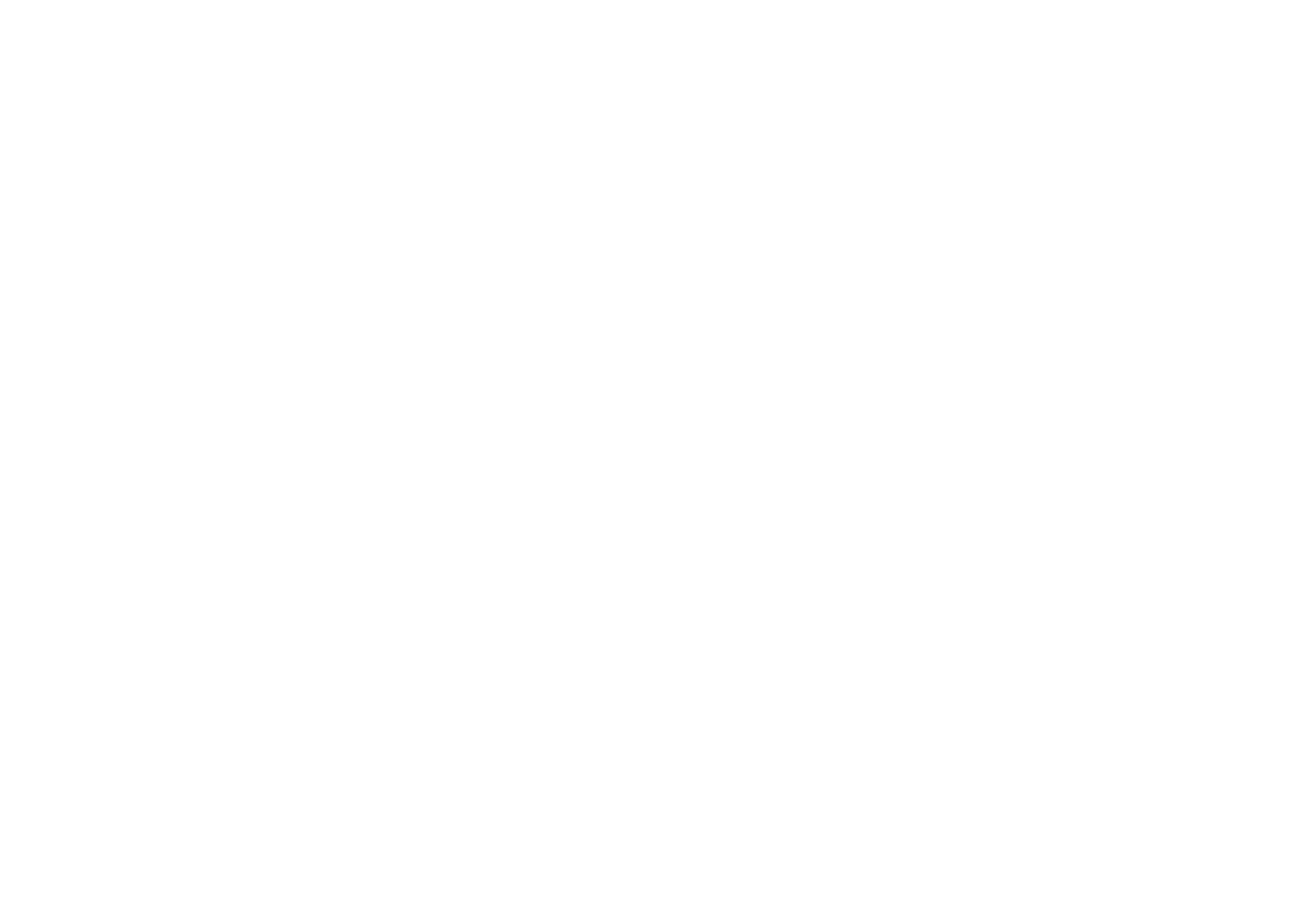Bureau of Transport and Regional Economics

# **Australian sea freight 2005–06 Information Paper 60**

Department of Transport and Regional Services Canberra, Australia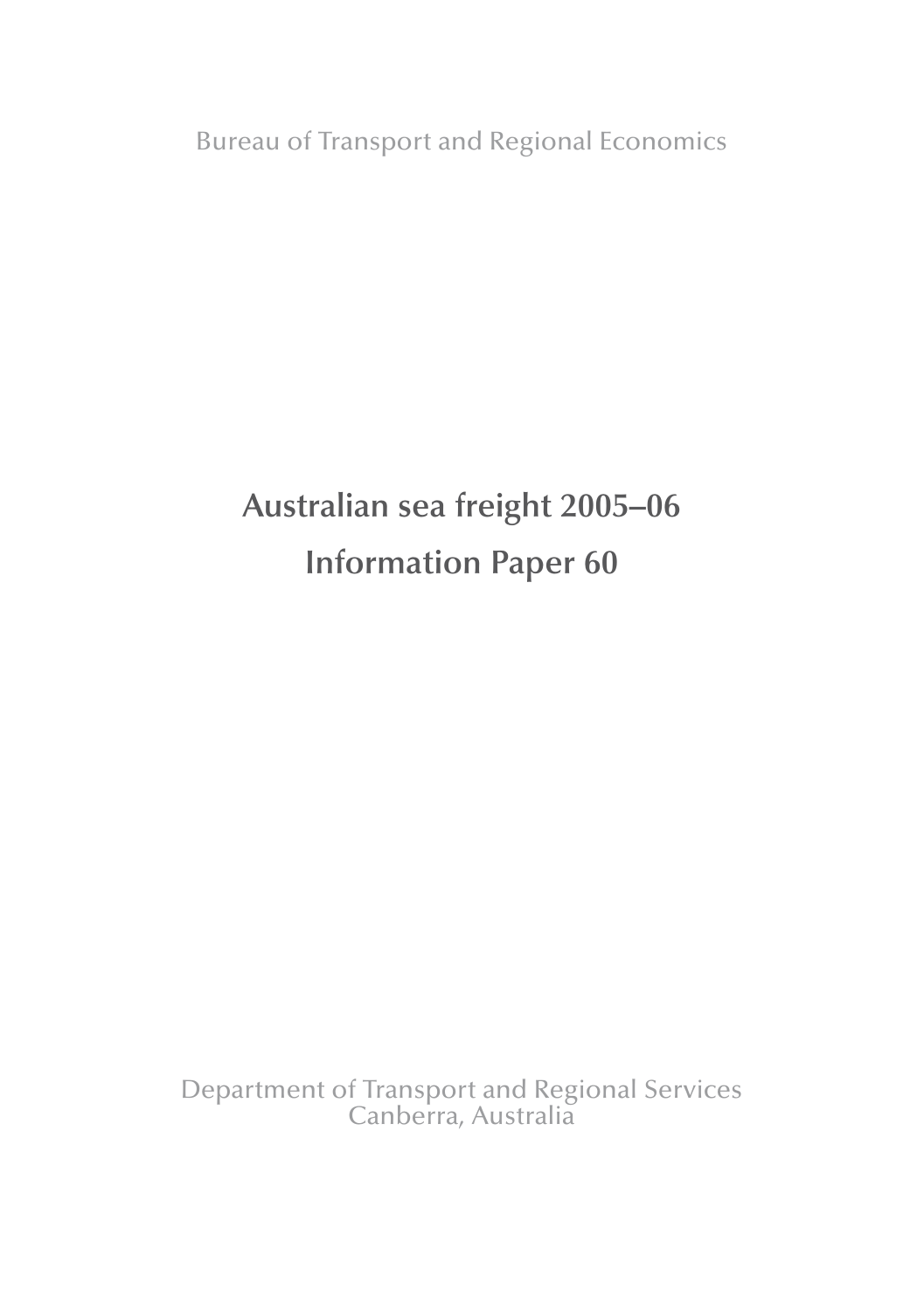© Commonwealth of Australia 2007

ISSN 1921260076

ISBN 978-1-921260-14-8

Sept2007/DOTARS50366

This publication is available in hard copy or PDF format from the Bureau of Transport and Regional Economics website at www.btre.gov.au—if you require part or all of this publication in a different format, please contact BTRE.

### An appropriate citation for this report is:

Bureau of Transport and Regional Economics [BTRE], 2007, Australian sea freight 2005–06, Information Paper 60, BTRE, Canberra ACT.

### Indemnity statement

The Bureau of Transport and Regional Economics has taken due care in preparing the analyses contained in this report . However, noting that data used for the analyses have been provided by third parties, the Commonwealth gives no warranty to the accuracy, reliability, fitness for purpose, or otherwise of the information.

### Published by

Bureau of Transport and Regional Economics GPO Box 501, Canberra ACT 2601, Australia Telephone (international) +61 2 6274 7210 Fax +61 2 6274 6816 E-mail: btre@dotars.gov.au internet: http://www.btre.gov.au

Desktop publishing by Kerry Rose. Cover design by Melinda Keane

Photo of Taio Rainbow courtesy of Port of Portland.

Photo of Maritime Newanda courtesy of Katrina Lawrence (www.katrinalawrence.com).

Printed by Pirion

Typeset in Optima LT Std and Gill Sans MT [Mac].

Paper: Cover 250gsm Expression Satin; Text 113gsm Soverign Silk.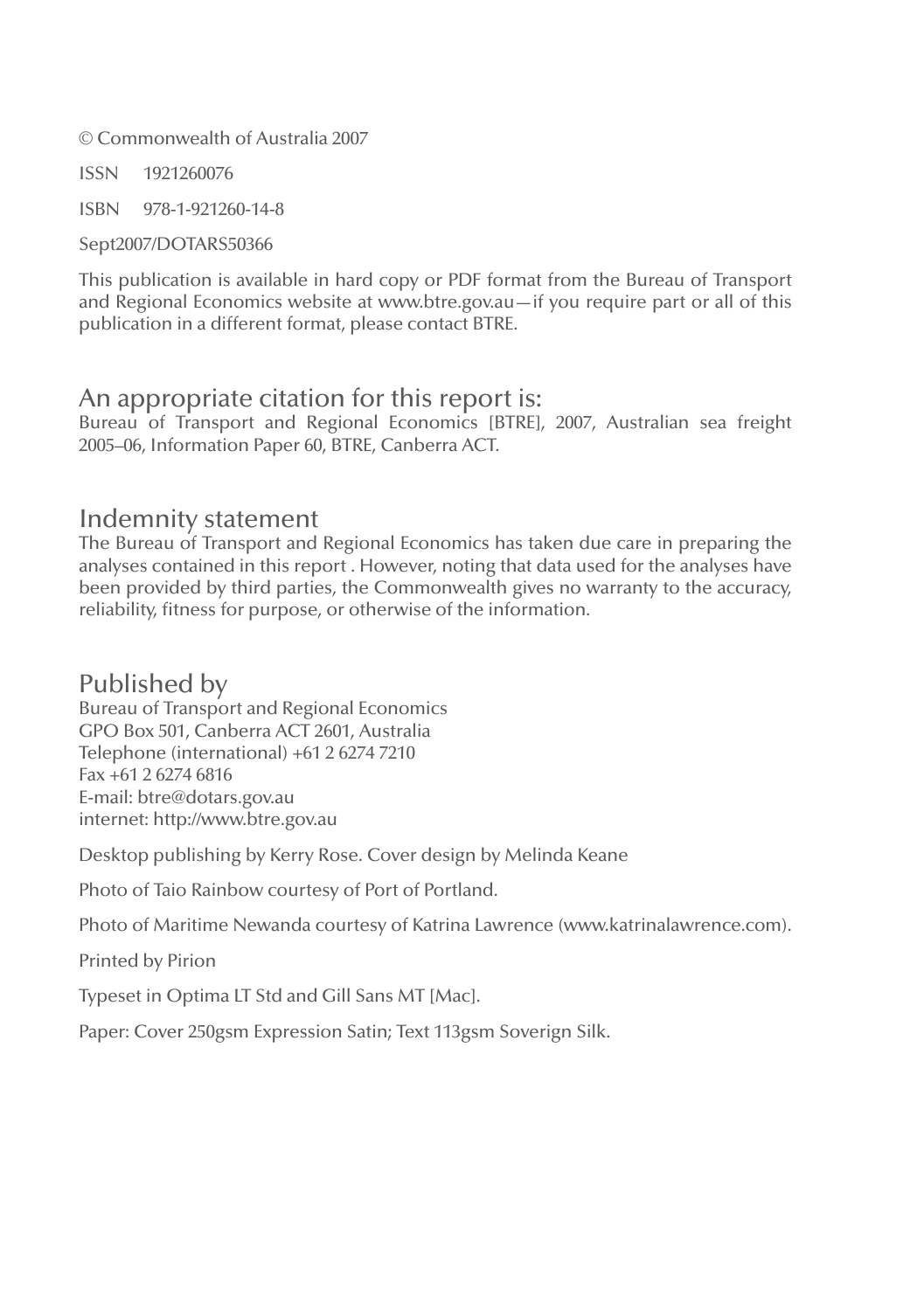## **Foreword**

This is the latest in a series of Bureau of Transport and Regional Economics (BTRE) papers that provide information on Australian sea freight movements, port activity and fleet structure. This edition covers sea freight activity around Australia during 2005–06.

Quarterly updates of selected tables in the publication are available at <http://www.btre.gov.au>.

The publication was prepared in the Maritime and Rail Statistics Section by Mark Cregan, Rob Bolin, Adam Malarz and Cameron Galloway. Adam Malarz was the project manager.

To know more about these statistics, or related publications, please phone (02) 6274 7312 or e-mail <data.team@dotars.gov.au>.

Andy Turner General Manager Regional Research and Transport Statistics Bureau of Transport and Regional Economics Canberra

September 2007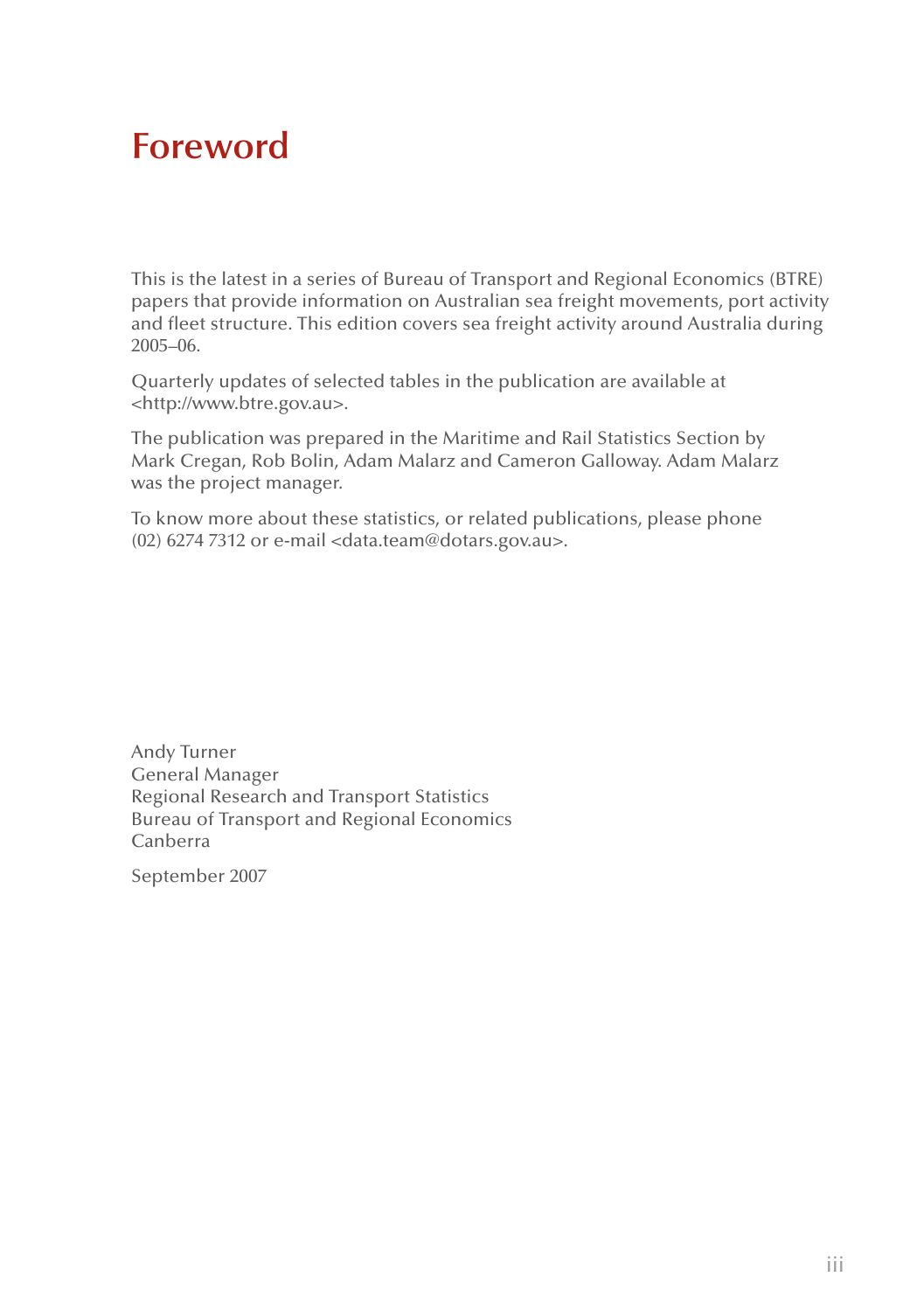## **Acknowledgements**

BTRE gratefully acknowledge the assistance given by staff of the various port authorities and companies in the production of this paper. In particular, we would like to thank the following organisations:

Albany Port Authority Australian Association of Ports and Marine Authorities (AAPMA) Australian Maritime Safety Authority (AMSA) Broome Port Authority Bunbury Port Authority Bundaberg Port Authority Burnie Port Corporation Cairns Port Authority Central Queensland Ports Authority Chevron Australia Pty Ltd Christmas & Cocos (Keeling) Islands Port Authority Dampier Port Authority Darwin Port Corporation Dampier Salt Department of Transport, Western Australia Derby-West Kimberley Shire Administration Esperance Port Authority Flinders Ports Pty Ltd Flinders Island Ports Company Pty Ltd Fremantle Port Authority Geraldton Port Authority Gippsland Ports Committee of Management Hobart Ports Corporation Pty Ltd King Island Ports Corporation Pty Ltd Kangaroo Island Sealink

Lord Howe Island Maritime Mackay Port Authority Melbourne Port Corporation Mount Isa Mines Ltd Newcastle Port Corporation Northern Forest Products Ord River District Cooperative – Wyndham OneSteel Ltd Perkins Shipping Pty Ltd Port Hedland Port Authority Port Kembla Port Corporation Port of Brisbane Corporation Port of Devonport Corporation Port of Launceston Pty Ltd Port of Portland Pty Ltd Ports Corporation of Queensland Samancor Gemco Santos Limited Sea Swift Southern Shipping Sydney Ports Corporation TOLL Ports Townsville Port Authority Waterways Authority (NSW)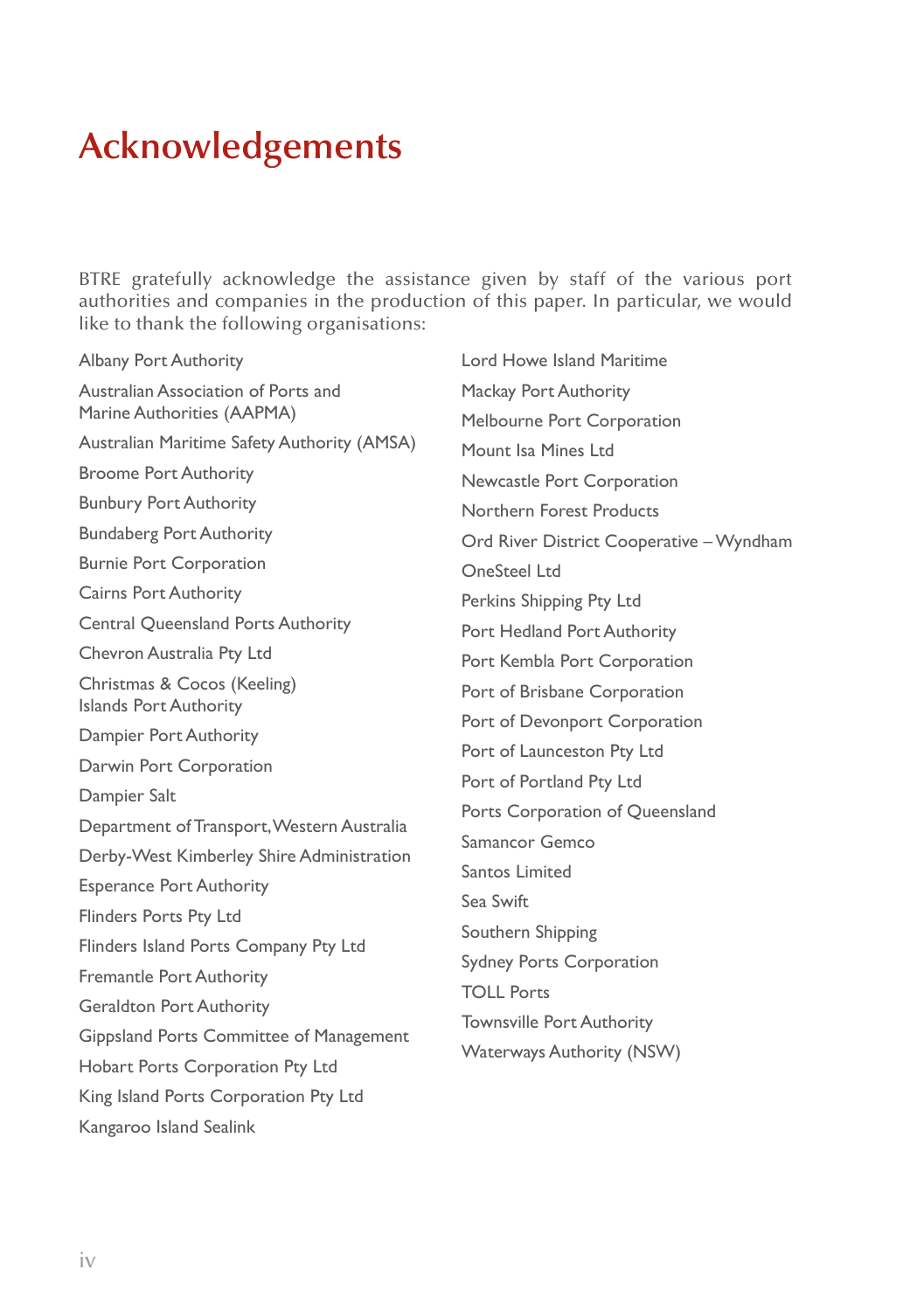## **Contents**

| Handling of Australia's international sea freight by Australian ports7 |
|------------------------------------------------------------------------|
|                                                                        |
|                                                                        |
|                                                                        |
|                                                                        |
|                                                                        |
|                                                                        |
|                                                                        |
|                                                                        |
|                                                                        |
|                                                                        |
|                                                                        |
|                                                                        |
|                                                                        |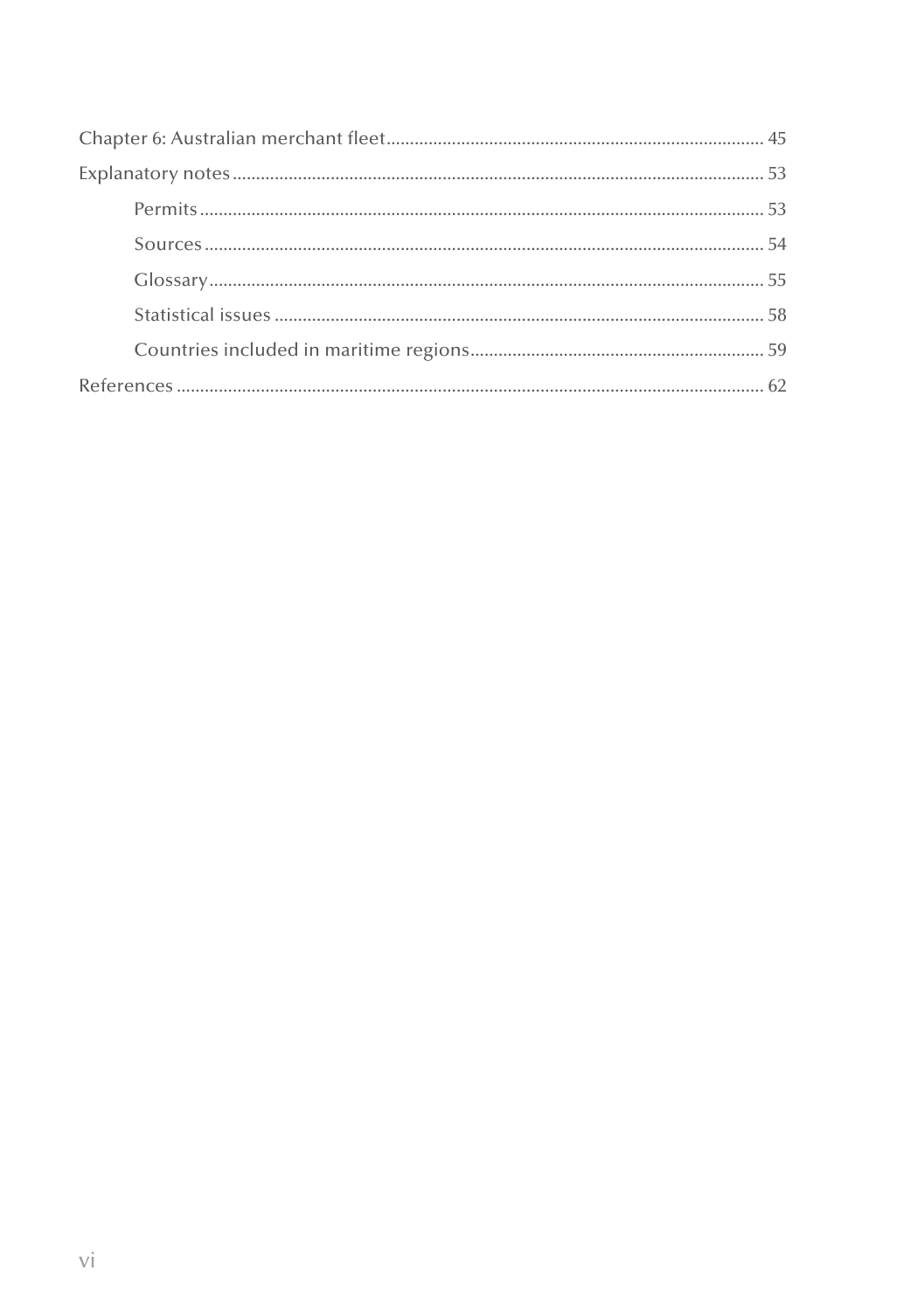# **Tables**

| Table 1.1: Summary of international sea freight, 10 years to 2005–06………………………………… |  |
|-----------------------------------------------------------------------------------|--|
| Table 1.2: Summary of Australian coastal freight, 10 years to 2005-06 2           |  |
|                                                                                   |  |
| Table 1.4: Summary of Australian port visits, 10 years to 2005-06  4              |  |
| Table 1.5: Summary of Australian trading fleet between 1994 and 2006 5            |  |
| Table 2.1: International sea freight by Australian state and territory of         |  |
|                                                                                   |  |
| Table 2.3: International sea freight by region of origin and final                |  |
|                                                                                   |  |
| Table 2.5: International freight by trading region of loading and                 |  |
| Table 2.6: International liner trade by region of loading and                     |  |
| Table 2.7: International non-liner trade by region of loading and                 |  |
|                                                                                   |  |
| Table 3.1: Coastal freight loaded by commodity group, 10 years to 2005–06  23     |  |
| Table 3.2: Coastal freight task performed, by commodity group,                    |  |
| Table 3.3: Coastal freight by Australian state and territory of loading or        |  |
|                                                                                   |  |
| Table 3.5: Coastal freight flows between Australian ports, 2005-06 30             |  |
|                                                                                   |  |
| Table 3.7: Coastal freight unloaded by port and pack type, 2005–06  33            |  |
| Table 3.8: Coastal freight by Australian state and territory of loading or        |  |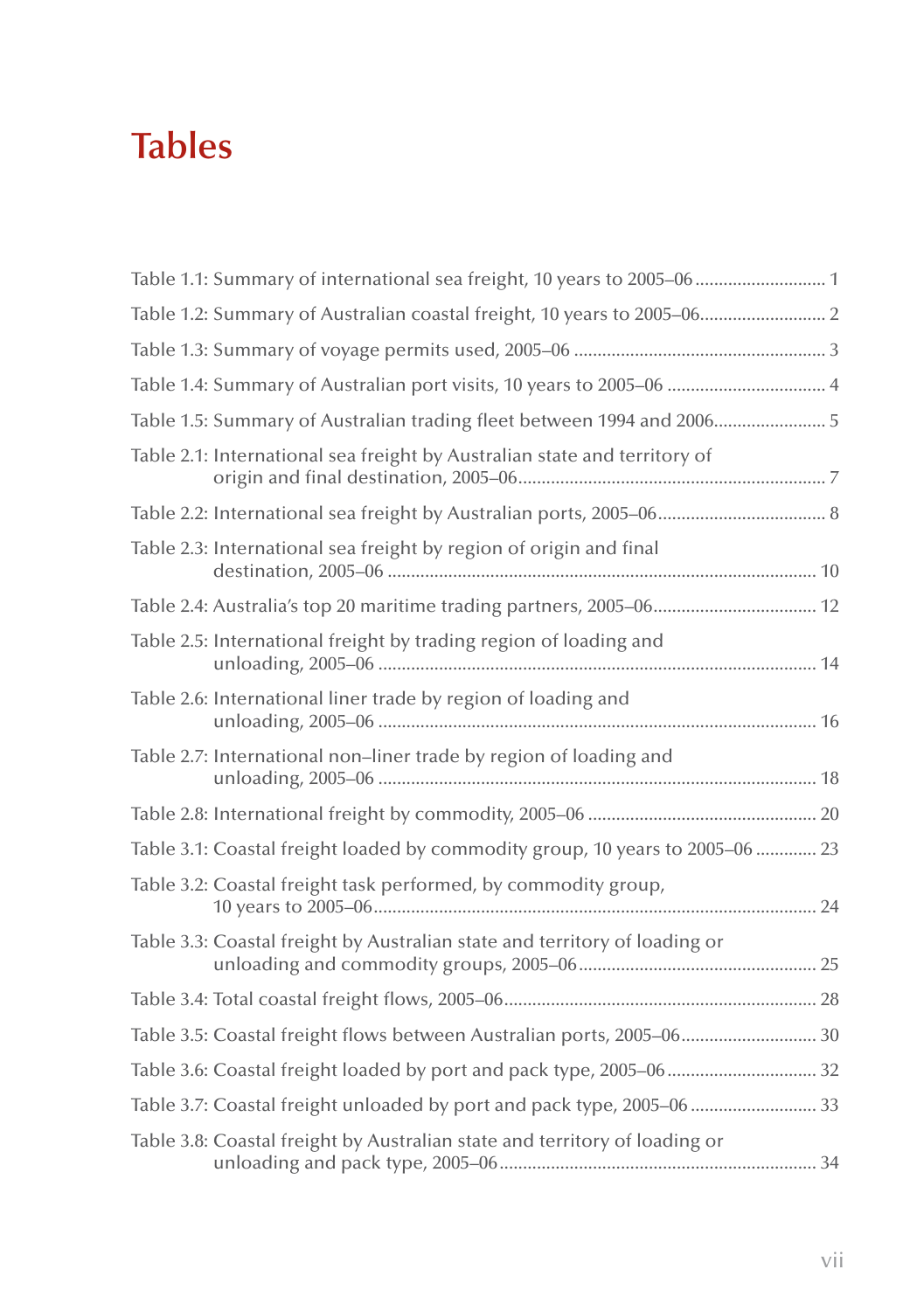| Table 3.9: Tasmanian coastal freight by commodity group, 2004-05 and 2005-06 36 |  |
|---------------------------------------------------------------------------------|--|
| Table 4.1: Number of voyages, tonnes and TEUs carried under coastal             |  |
|                                                                                 |  |
|                                                                                 |  |
|                                                                                 |  |
|                                                                                 |  |
|                                                                                 |  |
|                                                                                 |  |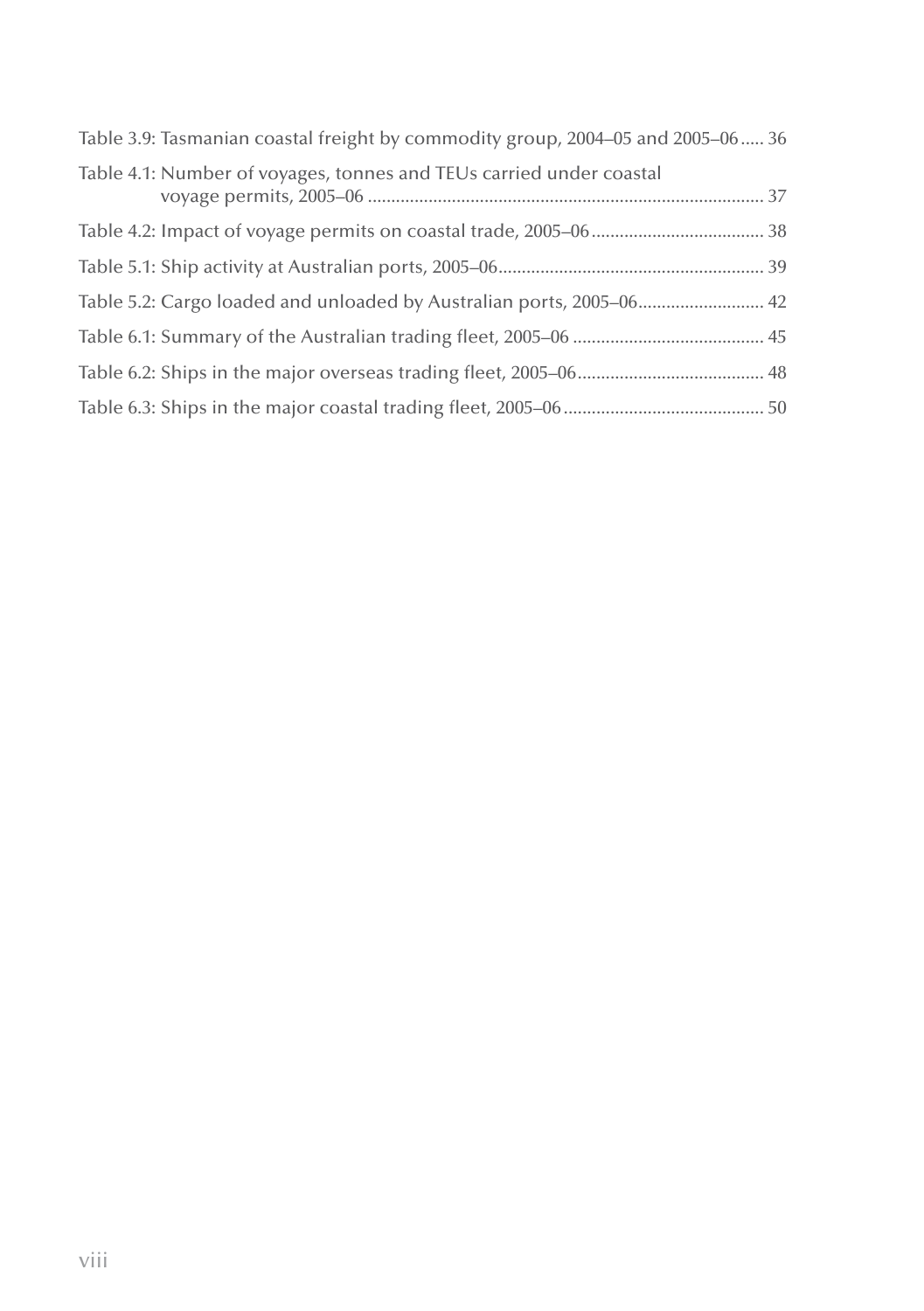# **Figures**

| Figure 1.1: Australia's maritime trading; index of exports, imports and coastal |  |
|---------------------------------------------------------------------------------|--|
|                                                                                 |  |
| Figure 2.2: International freight by region of final destination, 2005–06 11    |  |
| Figure 2.3: International freight by region of loading, 2005-06  15             |  |
| Figure 2.4: International freight by region of unloading, 2005-06 15            |  |
| Figure 2.5: International liner freight by region of loading, 2005-06 17        |  |
| Figure 2.6: International liner freight by region of unloading, 2005-06  17     |  |
| Figure 2.7: International non-liner freight by region of loading, 2005–06  19   |  |
| Figure 2.8: International non-liner freight by region of unloading, 2005-06 19  |  |
| Figure 3.1: Coastal freight loaded by Australian state and territory,           |  |
| Figure 3.2: Coastal freight unloaded by Australian state and territory,         |  |
| Figure 6.1: Australian fleet: number of ships by ship type, 2005–06 46          |  |
| Figure 6.2: Australian fleet: deadweight tonnage by ship type, 2005-06  47      |  |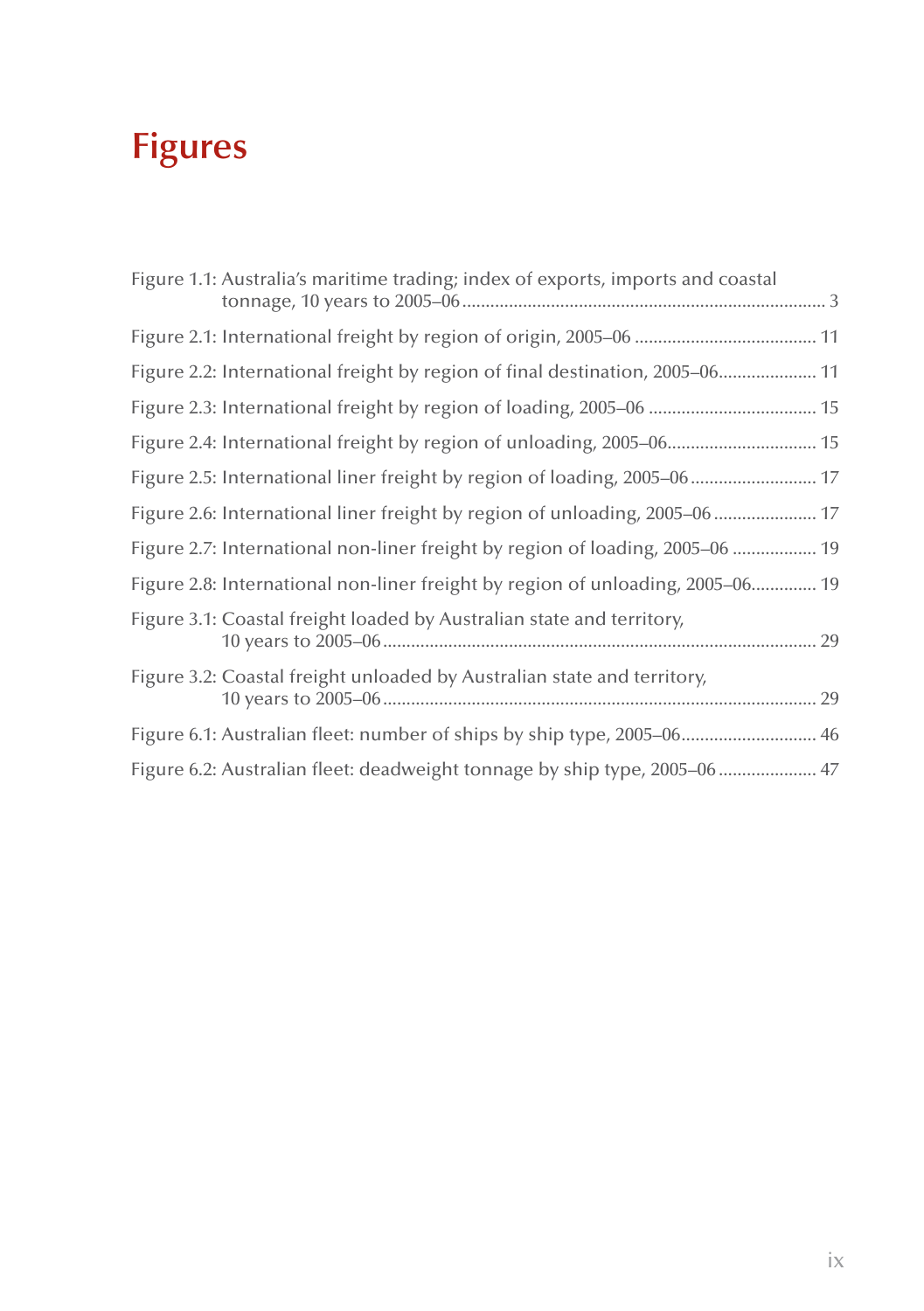## **Scope and coverage**

*Australian Sea Freight, 2005–06* is set out in six chapters.

- Chapter 1 is a summary chapter.
- Chapter 2 covers international sea freight into and out of Australia.
- Chapter 3 contains details of interstate and intrastate cargo loaded and unloaded at Australian ports. It excludes some trade from small craft at isolated locations in northern and western regions of Australia. Cargo loaded or unloaded at Christmas Island, the Cocos (Keeling) Islands and Norfolk Island also is excluded.
- Chapter 4 covers single and continuing voyage permits.
- Chapter 5 provides information about ship and cargo movements through Australian ports.
- Chapter 6 contains details of the Australian trading fleet for the period 2005–06.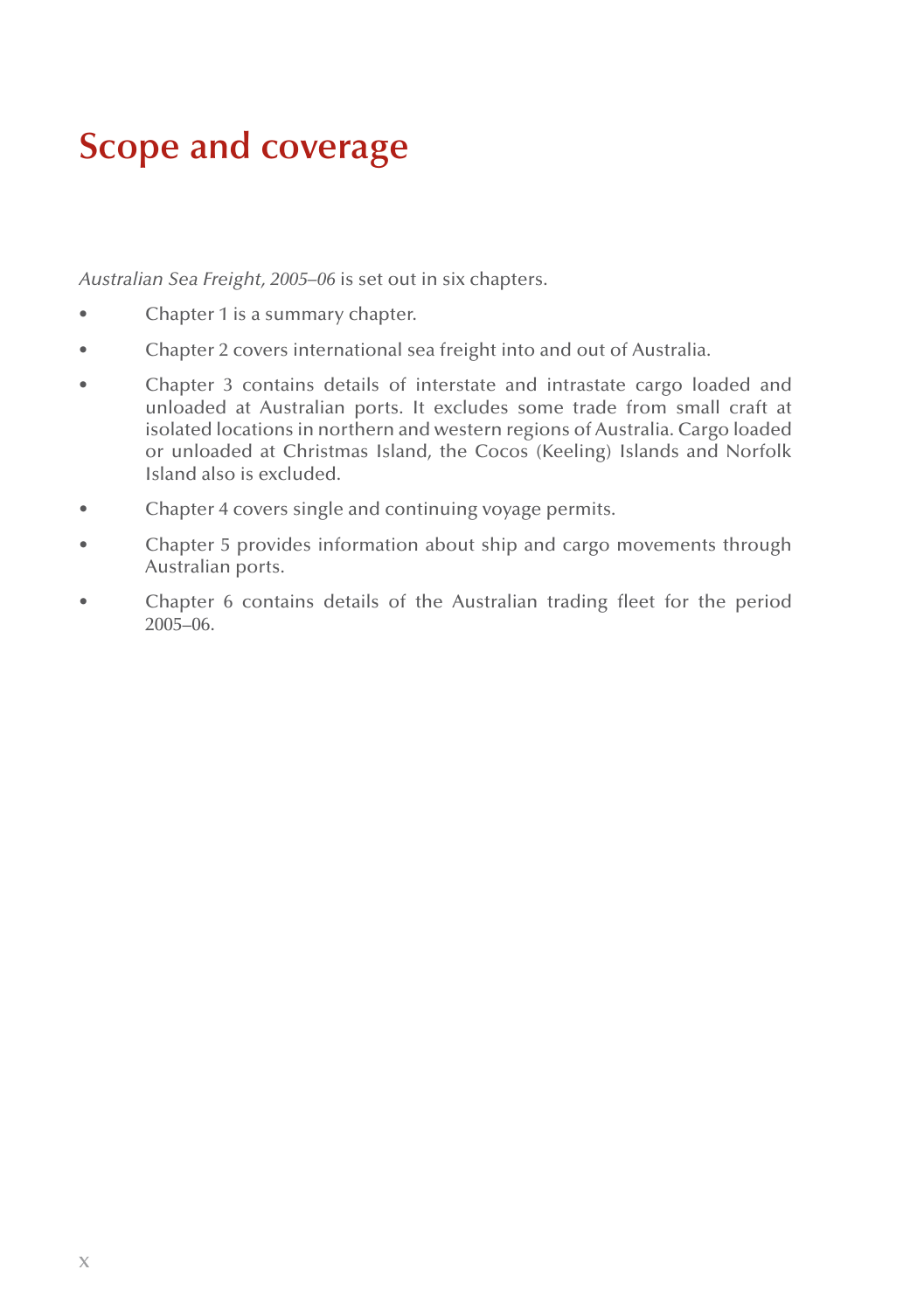# **Chapter 1 Overview**

In 2005–06, 806.3 million tonnes of cargo moved across Australian wharves, another record high. This represented a 2.4 per cent annual increase over 2004–05. This growth was less than the 7.8 per cent increase recorded in 2004–05. There was little change in the structure in these movements compared with 2004–05. Exports, imports and domestic loaded and unloaded cargoes accounted for 77.5 per cent, 8.9 per cent, 6.8 per cent and 6.8 per cent of cargo movements respectively.

### International sea freight

In 2005–06, 696 million tonnes of international cargo moved across Australian wharves (Table 1.1). Compared with 2004–05, there was a 2.3 per cent increase in both exports and imports by weight. This was a smaller percentage increase, compared with 9.4 per cent in 2004–05. By value, there was a 20.9 per cent increase in exports, and a 10.7 per cent increase in imports, between 2004–05 and 2005–06.

| <b>Financial year</b> |         | Value          |              |         | Weight                |              |
|-----------------------|---------|----------------|--------------|---------|-----------------------|--------------|
|                       | Exports | <i>Imports</i> | <b>Total</b> | Exports | <i>Imports</i>        | <b>Total</b> |
|                       |         | \$ Billion     |              |         | <b>Million tonnes</b> |              |
| 1996-97               | 63.4    | 56.9           | 120.4        | 404.0   | 49.8                  | 453.8        |
| 1997-98               | 69.6    | 64.1           | 133.7        | 427.1   | 51.9                  | 479.0        |
| 1998-99               | 68.2    | 68.5           | 136.7        | 431.8   | 56.3                  | 488.1        |
| 1999-00               | 78.2    | 76.5           | 154.6        | 462.0   | 56.7                  | 518.7        |
| $2000 - 01$           | 99.4    | 83.0           | 182.3        | 495.0   | 55.0                  | 550.0        |
| $2001 - 02$           | 99.5    | 85.2           | 184.7        | 501.0   | 57.8                  | 558.7        |
| $2002 - 03$           | 93.4    | 94.9           | 188.4        | 529.4   | 62.2                  | 591.6        |
| $2003 - 04$           | 89.3    | 93.5           | 182.8        | 558.3   | 64.2                  | 622.5        |
| 2004-05               | 106.3   | 108.9          | 215.3        | 610.6   | 69.9                  | 680.6        |
| 2005-06               | 128.5   | 120.5          | 249.0        | 624.5   | 71.5                  | 696.0        |

#### **Table 1.1 Summary of international sea freight, 10 years to 2005–06**

Source: ABS 2007.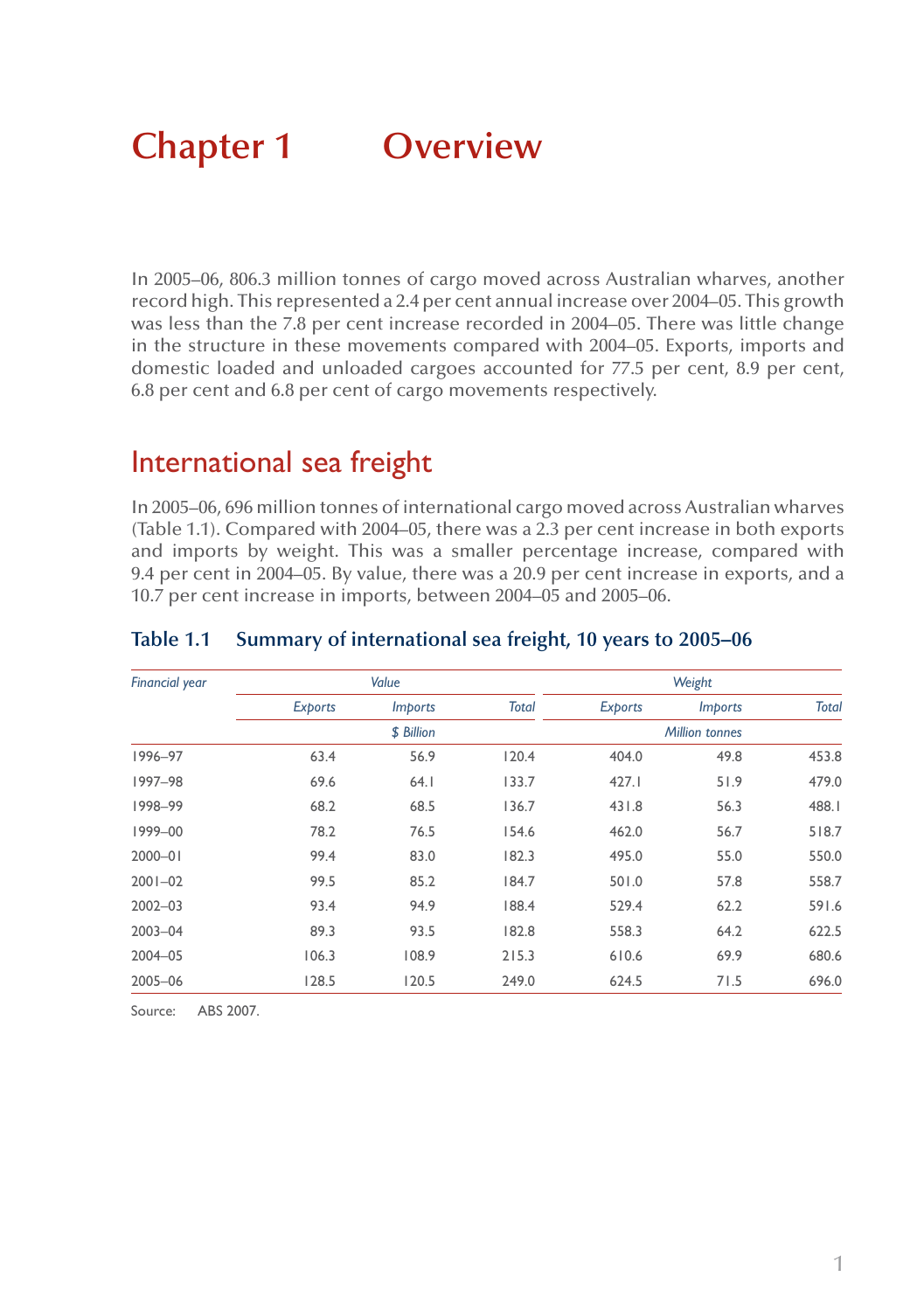### Coastal freight

In 2005–06, Australian ports handled 110.3 million tonnes of coastal cargo. This tonnage represented 13.7 per cent of all cargo moved across Australian wharves, a slight increase from 13.6 per cent in 2004–05. 55.2 million tonnes of coastal cargo was loaded and 55.1 million tonnes was unloaded (Table 1.2). The discrepancy between loaded and unloaded is due, primarily, to cargo on ships in transit at the start and end of the year, as explained in the section on statistical issues at the end of this paper.

| <b>Financial year</b> |            | Loaded                          |                       |            | <b>Unloaded</b> |              |
|-----------------------|------------|---------------------------------|-----------------------|------------|-----------------|--------------|
|                       | Interstate | <i><u><b>Intrastate</b></u></i> | <b>Total</b>          | Interstate | Intrastate      | <b>Total</b> |
|                       |            |                                 | <b>Million tonnes</b> |            |                 |              |
| 1996-97               | 32.6       | 16.6                            | 49.1                  | 32.5       | 17.5            | 50.0         |
| 1997-98               | 34.3       | 18.2                            | 52.5                  | 34.7       | 19.0            | 53.7         |
| 1998-99               | 31.9       | 16.5                            | 48.4                  | 31.0       | 7.1             | 48.1         |
| 1999-00               | 32.7       | 18.6                            | 51.3                  | 32.4       | 18.4            | 50.7         |
| $2000 - 01$           | 33.2       | 18.8                            | 52.0                  | 32.8       | 18.7            | 51.5         |
| $2001 - 02$           | 32.5       | 19.9                            | 52.4                  | 33.2       | 19.7            | 52.8         |
| 2002-03               | 34.3       | 18.6                            | 52.8                  | 35.0       | 18.5            | 53.5         |
| 2003-04               | 34.8       | 18.4                            | 53.2                  | 35.5       | 19.6            | 55.1         |
| 2004-05               | 34.1       | 19.6                            | 53.7                  | 34.0       | 19.4            | 53.4         |
| 2005-06               | 34.8       | 20.4                            | 55.2                  | 34.1       | 21.0            | 55.1         |

#### **Table 1.2: Summary of Australian coastal freight, 10 years to 2005–06**

Source: BTRE 2007b.

### Summary of Australian port task

In 2005–06, the Australian port cargo-handling activity, as measured in tonnes, experienced slower growth compared with the previous year. Loaded exports increased by 2.3 per cent in 2005–06 compared with 9.4 per cent in previous year. Unloaded imports also increased by 2.3 per cent, compared with the 8.9 per cent increase in 2004–05.

Total coastal cargo tonnes increased by 3.0 per cent. Loaded cargo increased by 2.8 per cent and unloaded cargo increased by 3.2 per cent. Based on cargo loaded, the Australian coastal fleet performed 122 billion tonne-kilometres in 2005–06, which was 7 per cent more than the previous year.

Figure 1.1 summarises the changes in the Australian sea freight task using three indices, with 1994–95 as the base year.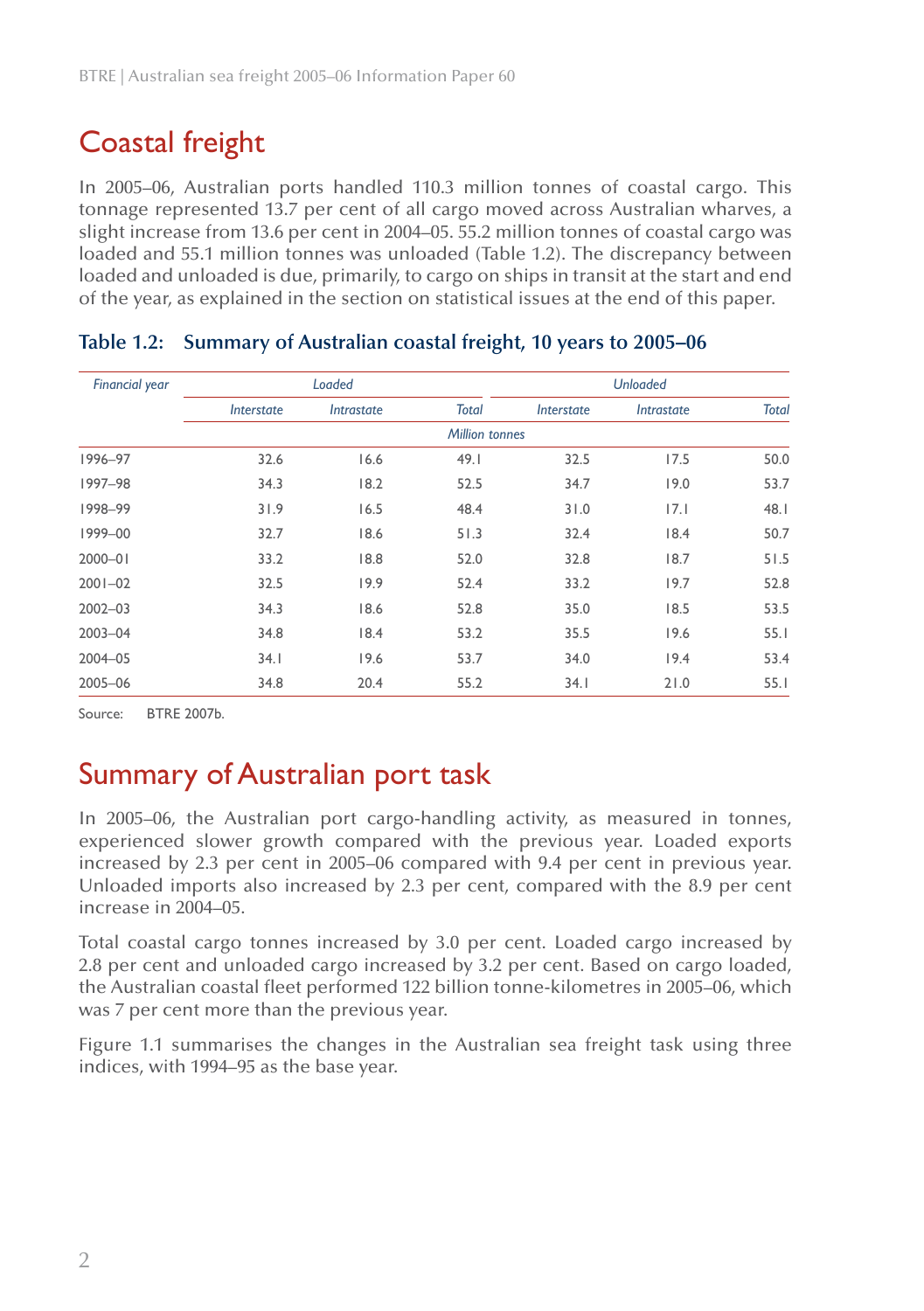



Source: ABS 2007, BTRE 2007b.

In 2005–06, ships using single voyage permits (SVPs) and continuous voyage permits (CVPs)1 moved an estimated 13.7 million tonnes of freight around the Australian coast (Table 1.3). This was an increase from 13 million tonnes in 2004–05. Overall, the share of total loaded freight carried under permits increased slightly to 24.8 per cent in 2005–06 from 24.3 per cent in 2004–05.

The number of containers carried under voyage permits declined by 21.5 per cent, from 62 793 TEUs in 2004–05 to 49 259 in 2005–06. The largest drop was in the number of TEUs carried under the CVPs, from 56 938 in 2004–05 to 32 758 in 2005–06. Some of this reduction may be due to the operation of PAN Australia Shipping Pty Ltd for the last quarter of the period. During the same period, the number of TEUs carried under SVPs nearly tripled, from 5 855 in 2004–05 to 16 501 in 2005–06.

#### **Table 1.3 Summary of voyage permits used, 2005–06**

| Permit type               | Voyages       | Freight carried | <b>TEUs carried</b> |
|---------------------------|---------------|-----------------|---------------------|
|                           | <b>Number</b> | <b>Tonnes</b>   | <b>Number</b>       |
| Single voyage permits     | l 133         | 11 470 959      | 16 501              |
| Continuing voyage permits | 291           | 2 2 3 0 1 3 1   | 32 758              |
| Total                     | 2 4 2 4       | 13 70 1 0 9 0   | 49 259              |

Source: DOTARS 2007.

Voyage permit information provided in this paper differs from that appearing in the BTRE's Waterline series. See explanatory notes for further information.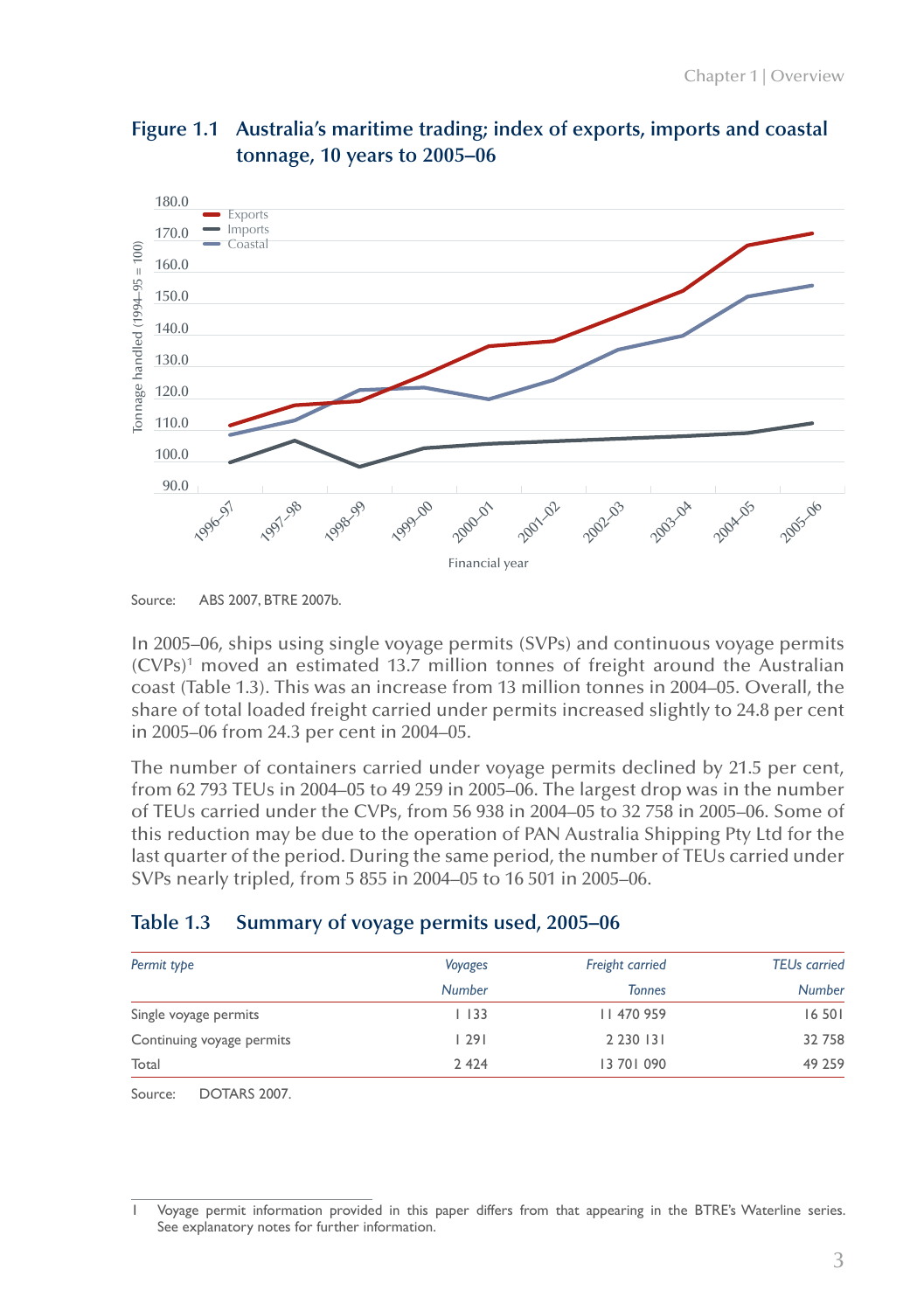### Australian port activity

The number of ships involved in international shipping entering Australia declined slightly, from 3 540 in 2004–05 to 3 517 in 2005–06. The number of voyages by all ships involved in international shipping increased slightly, while the number of port calls made by all ships involved in international shipping increased by 0.9 per cent (Table 1.4). This slight increase in ship activity resulted from an increase in the amount of cargo that moved across Australian ports and made 2005–06 the busiest period yet recorded.

| <b>Financial year</b> | All ships involved<br>in international<br>shipping | Voyages by all ships<br>involved in international<br>shipping | Port calls by all ships<br>involved in coastal and<br>international shipping |
|-----------------------|----------------------------------------------------|---------------------------------------------------------------|------------------------------------------------------------------------------|
|                       |                                                    | <b>Number</b>                                                 |                                                                              |
| 1996-97               | 2870                                               | 8 1 3 8                                                       | 18 643                                                                       |
| 1997-98               | 3 2 3 9                                            | 9706                                                          | 20 322                                                                       |
| 1998-99               | 3 187                                              | 9 7 4 4                                                       | 20899                                                                        |
| $1999 - 00$           | 3 1 6 5                                            | 9893                                                          | 21 683                                                                       |
| $2000 - 01$           | 3162                                               | 9738                                                          | 21 542                                                                       |
| $2001 - 02$           | 3 103                                              | 8779                                                          | 21 358                                                                       |
| $2002 - 03$           | 3140                                               | 8 9 3 5                                                       | 23 454                                                                       |
| $2003 - 04$           | 3 3 6 3                                            | 9 2 6 1                                                       | 23 4 36                                                                      |
| 2004-05               | 3 5 4 0                                            | 10 0 34                                                       | 25 348                                                                       |
| 2005-06               | 3 5 2 8                                            | 10 172                                                        | 25 615                                                                       |

#### **Table 1.4: Summary of Australian port visits, 10 years to 2005–06**

Note: A ship which sails to Australia 3 times and makes a total of 15 port calls in Australia in a year, counts as 1 ship, 3 voyages and 15 ship calls or visits.

Source: LMIU 2007.

### Australian fleet

The Australian merchant fleet increased in 2005–06, in both gross and deadweight tonnage (Table 1.5). The total number of ships also has increased by 9 to 88. In 2005– 06, the number of small ships (mostly general cargo carriers), increased to 11 from 2 in the previous year. The number of large ships was 77 and remained unchanged from 2004–05. However, the fleet's carrying capacities increased in the category of bulk carriers following a further increase in demand for ships to carry exports of minerals and energy commodities in 2005–06.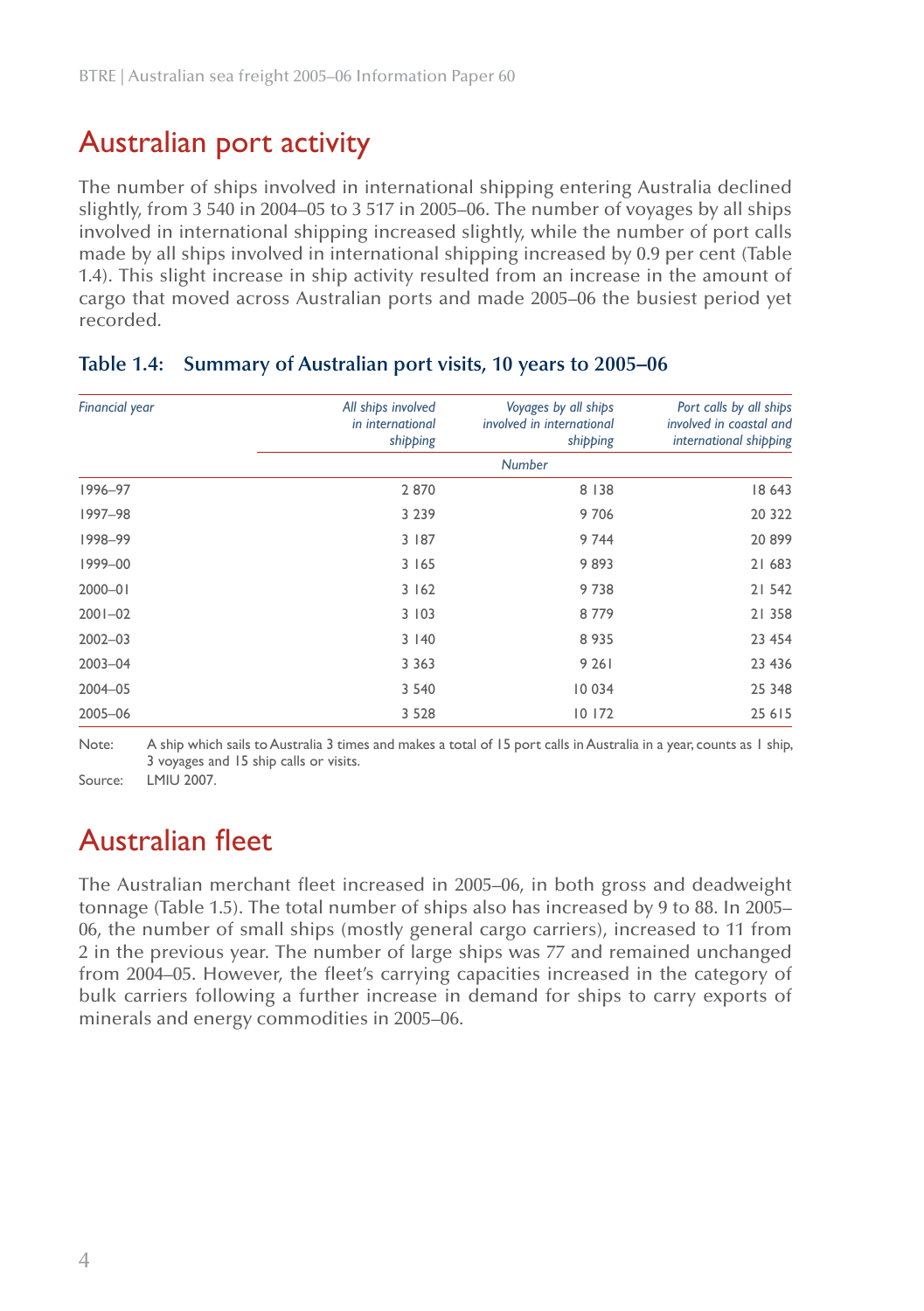| Year | Small ships<br>(less than<br>2000 dwt) | Large ships<br>(greater than<br>2000 dwt) | <b>Total number</b><br>of ships | Deadweight<br>tonnage | <b>Gross registered</b><br>tonnage |
|------|----------------------------------------|-------------------------------------------|---------------------------------|-----------------------|------------------------------------|
|      |                                        | <b>Number</b>                             |                                 |                       | <b>Tonnes</b>                      |
| 1994 | n/a                                    | n/a                                       | 90                              | 3 499 527             | 2 4 1 4 8 4 4                      |
| 1995 | n/a                                    | n/a                                       | 85                              | 3 203 623             | 2 2 9 8 8 9 4                      |
| 1996 | n/a                                    | n/a                                       | 82                              | 3 303 294             | 2 2 6 7 1 9                        |
| 1997 | n/a                                    | n/a                                       | 76                              | 3 164 568             | 2 2 3 8 1 4 1                      |
| 1999 | 22                                     | 55                                        | 77                              | 2 505 369             | 864 976                            |
| 2000 | 23                                     | 54                                        | 77                              | 2 283 336             | 729 770                            |
| 2001 | 30                                     | 51                                        | 81                              | 2 3 2 3 9 8 3         | 764 298                            |
| 2002 | 23                                     | 54                                        | 77                              | 2 0 28 6 37           | 587 743                            |
| 2003 | 9                                      | 55                                        | 74                              | 2 135 982             | 628 203                            |
| 2004 | 30                                     | 52                                        | 82                              | 2 052 795             | 643 709                            |
| 2005 | 2                                      | 77                                        | 79                              | 2 802 834             | 2 113 398                          |
| 2006 | П                                      | 77                                        | 88                              | 3 003 805             | 2 386 976                          |

### **Table 1.5 Summary of Australian trading fleet between 1994 and 2006**

Note: Data for 1998 was not available.

Sources: DOTARS—personal communications; LMIU 2007; Fairplay 2007; AMSA 2006, Shipping, companies (various) personal communications.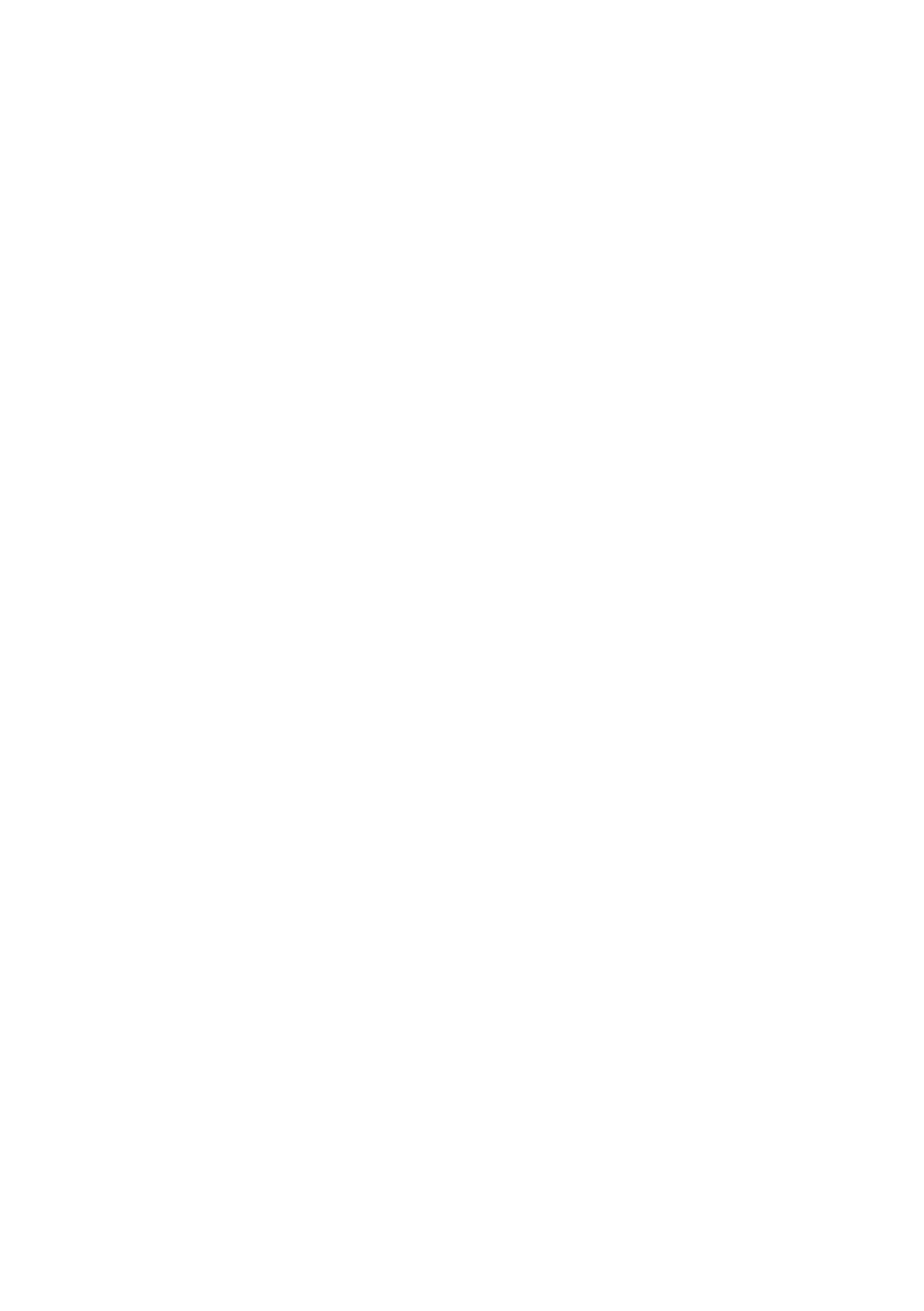# **Chapter 2 International sea freight**

In 2005–06, Australia's international maritime trade continued to grow, although at a slower rate than in 2004–05. In 2005–06, international sea freight to and from Australia increased by 15.7 per cent by value, and increased by 2.3 per cent by weight over 2004–05 $^{\circ}$  . The international sea freight task for exports increased in value and weight by 20.8 and 2.3 per cent respectively. The increase in international imports by sea was 10.6 per cent by value and 2.2 per cent by weight in 2005–06.

### Handling of Australia's international sea freight by Australian ports

In 2005–06, Western Australia continued to have the largest volume and value of exports (Table 2.1) while Queensland received the largest volume of imports by weight and New South Wales received the most imports in terms of value.

| <b>State/Territory</b>              | Value          |             | Weight         |               |
|-------------------------------------|----------------|-------------|----------------|---------------|
|                                     | <i>Imports</i> | Exports     | <b>Imports</b> | Exports       |
|                                     | \$Thousand     | \$Thousand  | <b>Tonnes</b>  | <b>Tonnes</b> |
| New South Wales                     | 39 763 339     | 21 900 593  | 17 793 884     | 103 436 254   |
| Victoria                            | 38 086 155     | 15 783 475  | 16 675 816     | 12 339 893    |
| Queensland                          | 21 706 945     | 34 470 520  | 18 851 528     | 166 176 010   |
| South Australia                     | 5 456 260      | 8 256 996   | 3 2 1 4 4 6 2  | 10 004 835    |
| Western Australia                   | 13 373 873     | 38 767 893  | 11 301 155     | 316 561 950   |
| Tasmania                            | 527 168        | 2 648 791   | 635 243        | 6 820 212     |
| Northern Territory                  | 588 064        | 2 476 117   | 2 996 677      | 7 155 029     |
| <b>Australian Capital Territory</b> | 1085           |             | 124            |               |
| State confidential <sup>a</sup>     | 0              | 709 577     | 1158           | 57  084       |
| Foreign origin <sup>b</sup>         |                | 3 481 114   |                | 415 657       |
| Total                               | 120 502 889    | 128 495 076 | 71 470 046     | 624 480 924   |

#### **Table 2.1 International sea freight by Australian state and territory of origin and final destination, 2005–06**

a State confidential refers to situations where ABS concludes that indicating state of origin or destination for cargo may lead to disclosure of commercially sensitive information.

b Foreign origin refers to commodities where no Australian origin is identified. Most of this category refers to transhipped cargo.

Note: Blank cells mean no data was recorded for this category, while cells with an entry of 0 mean that data was recorded but rounded to zero.

An update of this table is available on the BTRE website <http://www.btre.gov.au>.

Source: ABS 2007.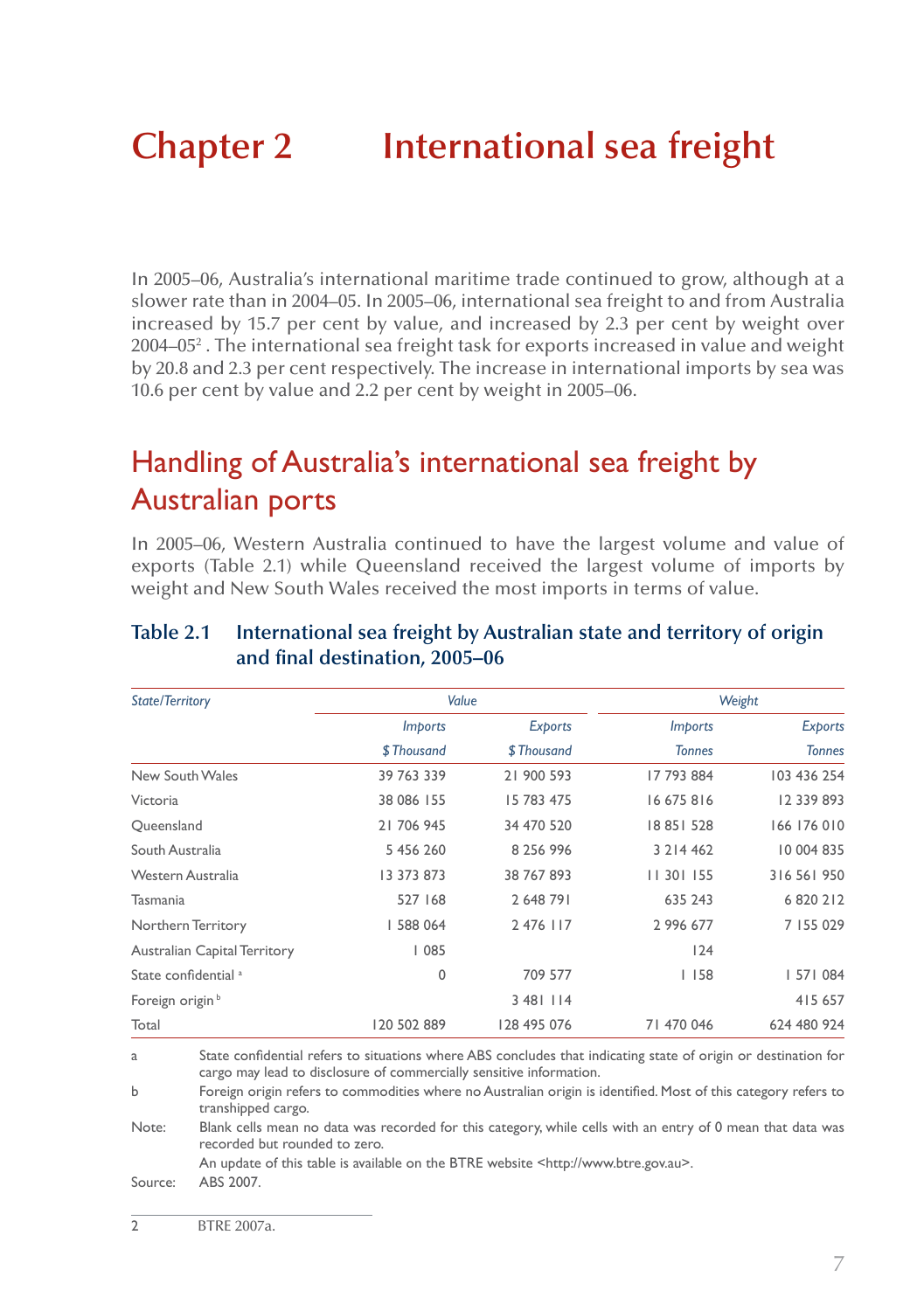Analysis of Australian port of loading or unloading data (Table 2.2) leads to the conclusion that Sydney continued to be the port handling the largest volume of imports by weight and value, and that Melbourne handled the largest volume of exports by value. Dampier handled the largest volume of exports by weight in 2005–06 followed by Port Hedland, reversing the 2004–05 ranking.

| Australian port    | Value          |                | Weight         |                |
|--------------------|----------------|----------------|----------------|----------------|
|                    | <b>Imports</b> | <b>Exports</b> | <b>Imports</b> | <b>Exports</b> |
|                    | \$Thousand     | \$Thousand     | <b>Tonnes</b>  | <b>Tonnes</b>  |
| New South Wales    |                |                |                |                |
| Coffs Harbour      | 825            | 4317           | 646            | 96             |
| Newcastle          | 597 593        | 7   48 445     | 027 709        | 82 835 442     |
| Port Kembla        | 284 831        | 3 785 370      | 909 559        | 13 954 890     |
| Sydney             | 39 776 688     | 10 258 250     | 15 023 548     | 4 880 631      |
| <b>Twofold Bay</b> | 1316           | 85 767         | 1166           | 06  763        |
| Other ports        | 1329           | 13 640         | 1012           | 8858           |
| Victoria           |                |                |                |                |
| Geelong            | 3 234 270      | 520 716        | 5 473 684      | 2 047 057      |
| Melbourne          | 36 961 155     | 19 081 434     | 11 167 368     | 9 881 202      |
| Portland           | 175 076        | 027 012        | 501709         | 2 087 410      |
| Westernport        | 254 170        | 456 284        | 76 290         | 411 571        |
| Other ports        | 14 5 40        | 114779         | 10 409         | 575 262        |
| Queensland         |                |                |                |                |
| <b>Abbot Point</b> |                | 938 471        |                | 11 962 085     |
| <b>Brisbane</b>    | 18 178 150     | 9 252 742      | 10 875 231     | 10 057 695     |
| Bundaberg          | 1774           | 60 335         | 5 974          | 129 606        |
| Cairns             | 456761         | 521 770        | 380 523        | 352 275        |
| Gladstone          | 741 996        | 7 440 590      | 2 101 525      | 48 527 781     |
| Hay Point          |                | 11 333 765     |                | 80 344 974     |
| Innisfail          |                | 255 234        |                | 770 244        |
| Karumba            |                | 710 358        |                | 736316         |
| Lucinda            |                | 228 015        |                | 620 636        |
| Mackay             | 354 062        | 518 657        | 496 567        | 2 3 2 4 4 2 3  |
| Rockhampton        | 1023           | 626            | 393            | 981            |
| Thursday Island    | 7 1 6 3        | 571            | 3756           | 48             |
| Townsville         | 999 630        | 4 478 319      | 4 698 517      | 3 896 417      |
| Weipa              | 52759          | 101841         | 56 424         | 5 048 489      |
| Other ports        | 2720           | 22 3 9 3       | 597            | 344 450        |
| South Australia    |                |                |                |                |
| Adelaide           | 3 202 134      | 5 0 1 9 1 7 8  | 2 2 2 3 3 2 7  | 3 950 998      |
| Edithburg          | 30             | 38 994         | 9              | 224 215        |
| Port Bonython      |                | 382 366        |                | 549 766        |
| Port Lincoln       | 74 679         | 383 472        | 110 905        | 563 614        |
| Port Pirie         | 3 0 0 2        | 187758         | 2 0 7 5        | 231888         |
| Thevenard          |                | 60 567         |                | 552 564        |

#### **Table 2.2 International sea freight by Australian ports, 2005–06**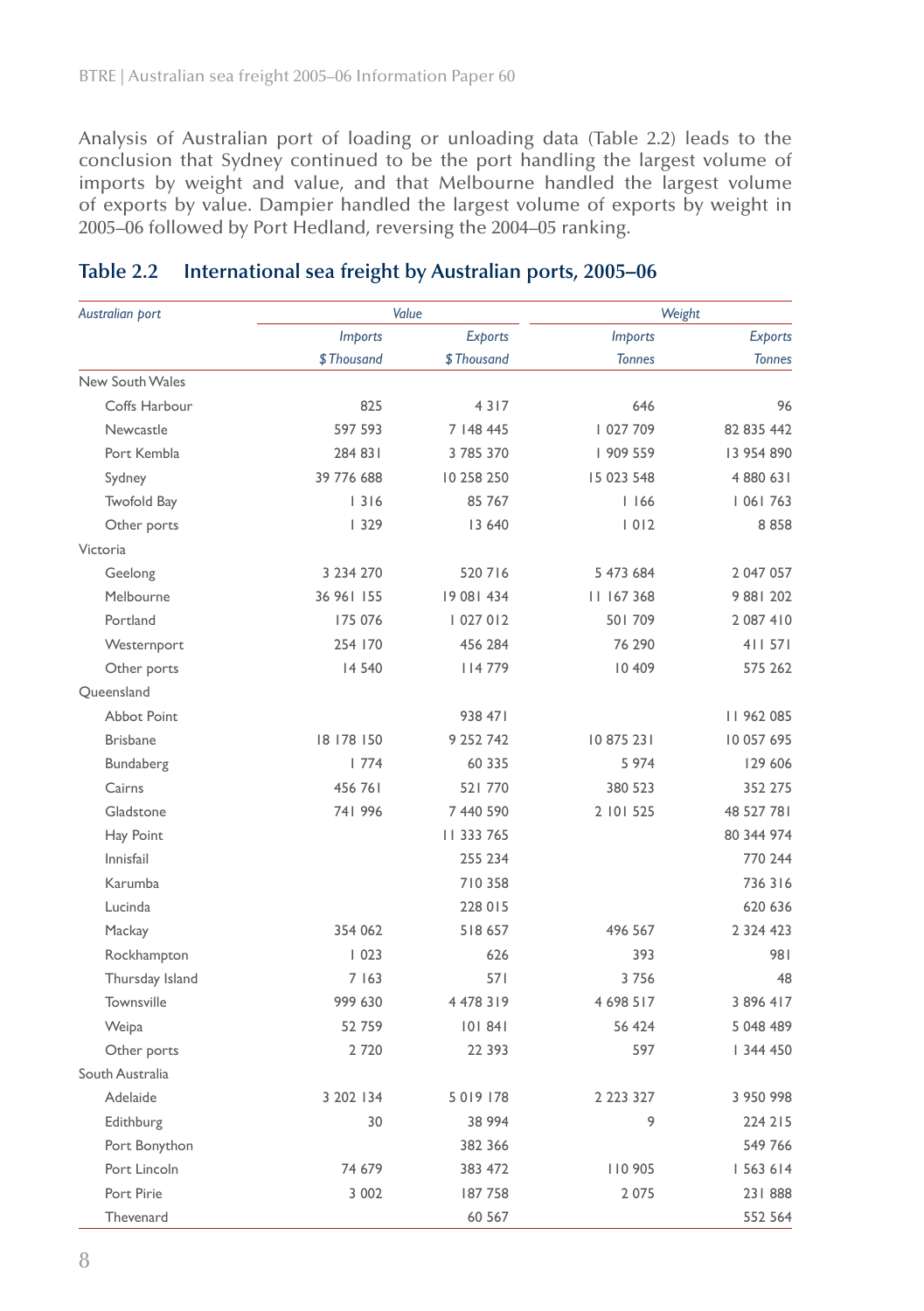| Australian port              | Value          |                | Weight         |                |  |  |
|------------------------------|----------------|----------------|----------------|----------------|--|--|
|                              | <b>Imports</b> | <b>Exports</b> | <b>Imports</b> | <b>Exports</b> |  |  |
|                              | \$Thousand     | \$Thousand     | <b>Tonnes</b>  | <b>Tonnes</b>  |  |  |
| South Australia (continued)  |                |                |                |                |  |  |
| Wallaroo                     | 9808           | 66 521         | 30 585         | 354 003        |  |  |
| Whyalla                      | 39 123         | 120 655        | 375 101        | 209 777        |  |  |
| Other ports                  | 6              | 57 639         | 73             | 327 285        |  |  |
| Western Australia            |                |                |                |                |  |  |
| Albany                       | 42 742         | 427 442        | 4 8 2 7        | 2616257        |  |  |
| <b>Broome</b>                | 24 5 9 9       | 43 615         | 45 427         | 25 037         |  |  |
| Bunbury                      | 170 848        | 2 740 458      | 122 630        | 8756277        |  |  |
| Cape Cuvier                  |                | 51189          |                | 2 689 345      |  |  |
| Carnarvon                    |                | 9              |                | $\mathbf 0$    |  |  |
| Dampier                      | 3   5 3 2 3    | 13 194 072     | 521 030        | 110 003 781    |  |  |
| Esperance                    | 152 001        | 353 233        | 204 646        | 7886 124       |  |  |
| Fremantle                    | 10728959       | 9 293 837      | 8 37 1 3 3 8   | 12 077 226     |  |  |
| Geraldton                    | 202 536        | 133 193        | 200 261        | 4 648 953      |  |  |
| Port Hedland                 | 402 457        | 5 832 761      | 566 693        | 105 936 670    |  |  |
| Port Walcott                 | 66 608         | 2 455 132      | 73 566         | 55 233 299     |  |  |
| Useless Loop                 |                | 16 376         |                | 854 930        |  |  |
| Offshore terminals           | 940            | 686 594        | $\mathbf{0}$   | 2 5 6 2 9 9 9  |  |  |
| Wyndham                      | 52 849         | 285 411        | 69 352         | 325 933        |  |  |
| Yampi Sound                  | 780            | 62 027         | 714            | 1109412        |  |  |
| Other ports                  | 38 355         | 135 124        | 12 2 3 4       | 928   98       |  |  |
| Tasmania                     |                |                |                |                |  |  |
| <b>Burnie</b>                | 75 808         | 361 665        | 152 180        | 283 38         |  |  |
| Devonport                    | 14 980         | 10120          | 38 662         | 10 200         |  |  |
| Hobart                       | 40 633         | 65 076         | 177 331        | 184 520        |  |  |
| Launceston                   | 194 568        | 1140155        | 221897         | 3 093 987      |  |  |
| Port Latta                   |                | 82 568         |                | 000 920        |  |  |
| Spring Bay                   |                | 70 341         |                | 815 305        |  |  |
| Other ports                  |                | 4516           |                | 6019           |  |  |
| Northern Territory           |                |                |                |                |  |  |
| Darwin                       | 933 493        | 052 868        | 84  205        | 076   67       |  |  |
| Confidential                 | 607 678        | 897 600        | 168 298        | 4 965 707      |  |  |
| Offshore terminals           |                | 440 159        |                | 614 422        |  |  |
| Other ports                  | 9 967          | 273 107        | 11912          | 380 058        |  |  |
| State/territory confidential |                |                |                |                |  |  |
| Other confidential ports     | 0              | 709 577        | $ $ $ $ 6 $ $  | 57  084        |  |  |
| Australia total              | 120 502 889    | 128 495 076    | 71 470 046     | 624 480 923    |  |  |

### **Table 2.2 International sea freight by Australian ports, 2005–06 (continued)**

Note: Blank cells mean no data was recorded for this category, while cells with an entry of 0 mean that data was recorded but rounded to zero.

An update of this table is available on the BTRE website <http://www.btre.gov.au>.

Source: ABS 2007.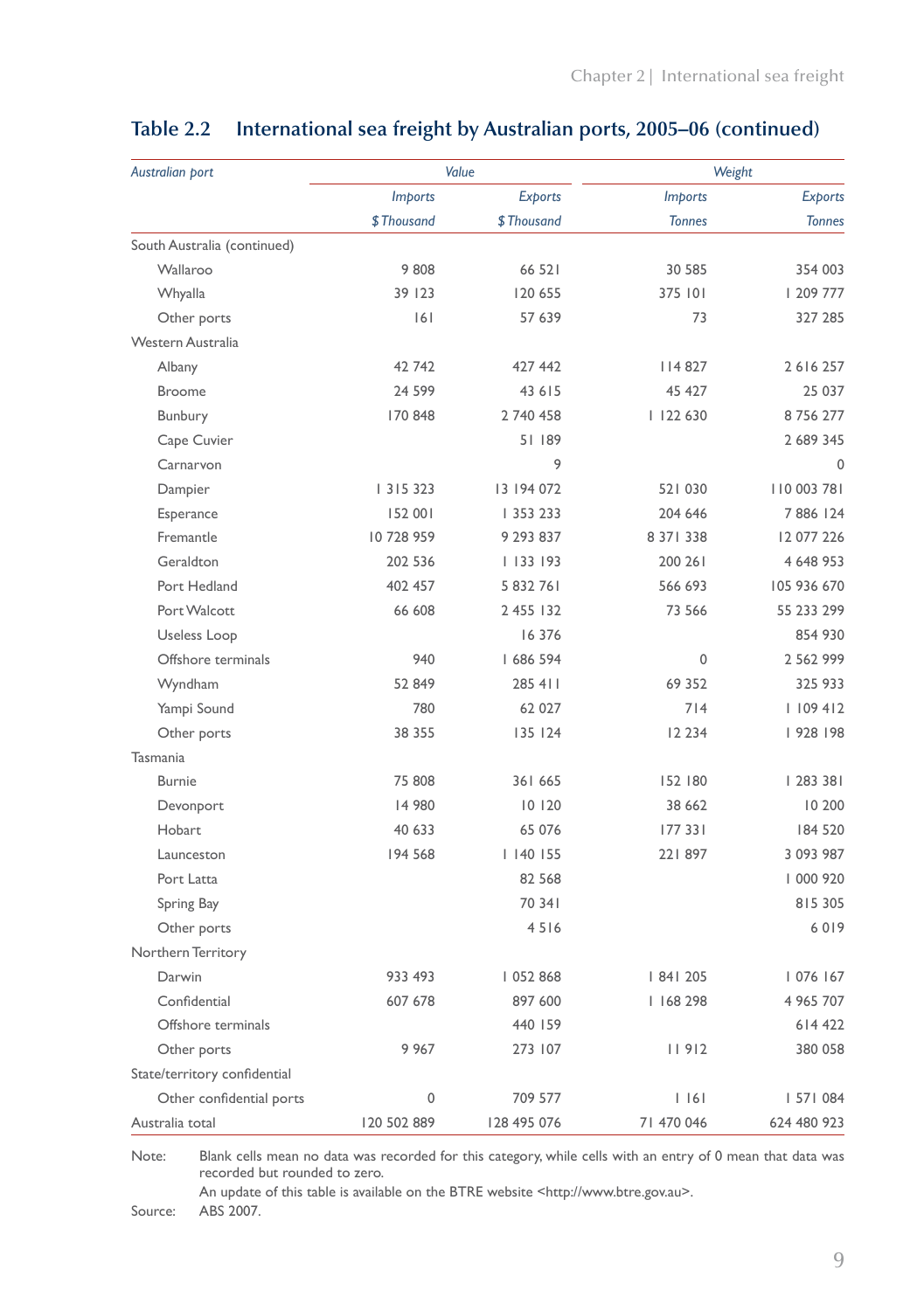### Australia's maritime trading regions

The regions<sup>3</sup> of South East Asia and East Asia were Australia's largest suppliers by value, followed by Europe, Japan and North Asia. South East Asia continued also as Australia's largest source of imports by weight (Table 2.3). Figures 2.1 and 2.2 provide the information on value of international sea freight by region of origin and final destination respectively.

Japan and North Asia was Australia's largest export market both by weight (289.8 million tonnes, a slight decline from 295.8 million tonnes in 2004–05) and value (\$41.6 billion, a 24.6 per cent increase from \$33.4 billion in 2004–05). East Asia was Australia's second largest export market.

| Region of origin/<br>final destination  |                | Value          | Weight         | Commodity rank |              |                |
|-----------------------------------------|----------------|----------------|----------------|----------------|--------------|----------------|
|                                         | <i>Imports</i> | <b>Exports</b> | <i>Imports</i> | <b>Exports</b> | By value     | By weight      |
|                                         | \$Thousand     | \$Thousand     | <b>Tonnes</b>  | <b>Tonnes</b>  |              |                |
| Africa                                  | 1776161        | 3 115 372      | 1064253        | 8 206 564      | 9            | 8              |
| North and Central<br>America            | 14 085 667     | 10 027 123     | 5 643 136      | 13 929 902     | 5            | 6              |
| South America                           | 092 454        | 404 287        | 250 20         | 7950313        | $\mathbf{L}$ | 9              |
| East Asia                               | 22 818 984     | 25 843 800     | 9 496 514      | 193 108 421    | 2            | 2              |
| South East Asia                         | 25 926 097     | 13 383 927     | 27 923 411     | 21 995 097     | 3            | $\overline{4}$ |
| South Asia                              | 159 880        | 4 997 346      | 496 271        | 21 476 782     | 8            | 5              |
| Japan and North Asia                    | 20 740 387     | 41 651 632     | 7828538        | 289 800 124    |              |                |
| Europe                                  | 23 369 904     | 12 764 376     | 4 0 39 4 35    | 48 433 629     | 4            | 3              |
| Middle East                             | 2 993 313      | 5 726 549      | 5 905 955      | 10 442 011     | 7            | 7              |
| New Zealand                             | 4 339 223      | 6 307 109      | 2 520 970      | 5 121 435      | 6            | $ 0\rangle$    |
| Pacific Islands and<br>Papua New Guinea | 582 081        | 2 3 5 2 4 7    | 3 934 648      | 2 162 701      | 10           | $\mathbf{H}$   |
| Rest of world                           | 618739         | 918308         | 366 7   5      | 853 944        | 12           | 2              |
| Total                                   | 120 502 889    | 128 495 076    | 71 470 046     | 624 480 924    |              |                |

### **Table 2.3 International sea freight by region of origin and final destination, 2005–06**

Note: An update of this table is available on the BTRE website <http://www.btre.gov.au>.

Source: ABS 2007.

3 See explanatory notes for the countries included in each maritime region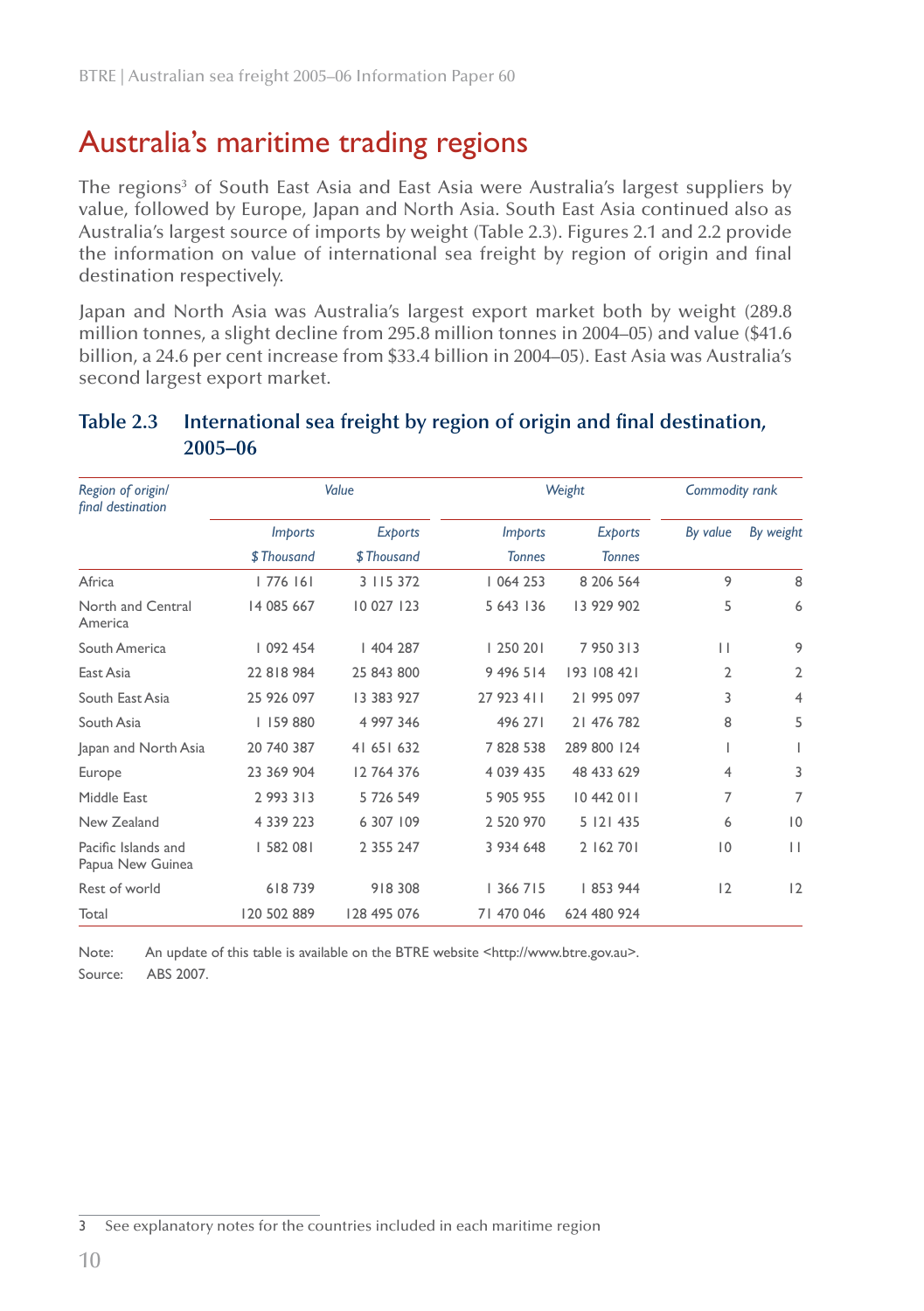

#### **Figure 2.1 International freight by region of origin, 2005–06**



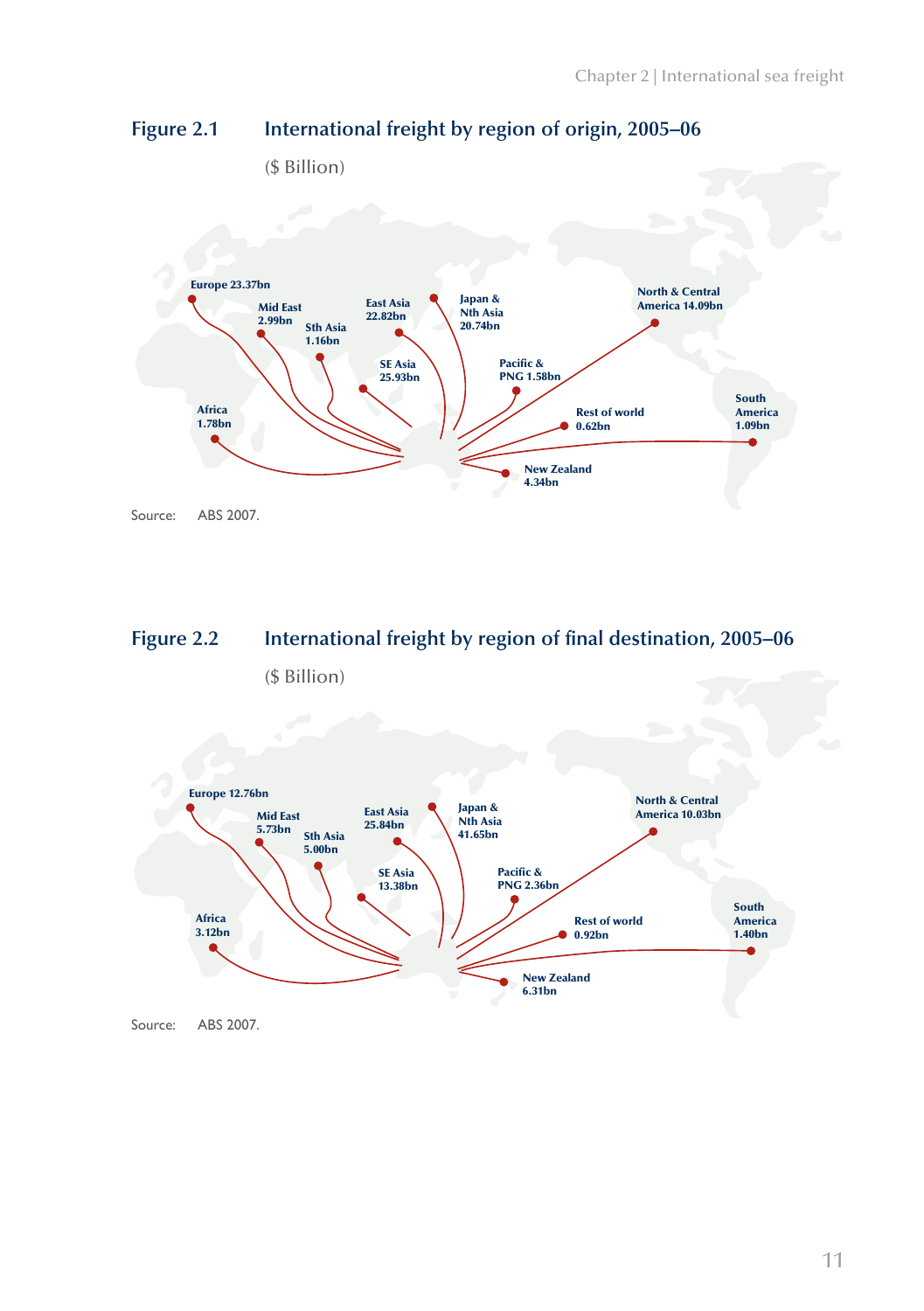| Country of origin                        | Country of final<br><b>Imports</b><br>destination |               | <b>Exports</b>                           |             | Rank          |                |
|------------------------------------------|---------------------------------------------------|---------------|------------------------------------------|-------------|---------------|----------------|
|                                          | Value                                             | Weight        |                                          | Value       | Weight        |                |
|                                          | \$Thousand                                        | <b>Tonnes</b> |                                          | \$Thousand  | <b>Tonnes</b> |                |
| China (including Hong<br>Kong and Macau) | 19 210 933                                        | 5 9 1 5 8 9 1 | apan                                     | 30 060 765  | 219 278 440   | $\mathbf{L}$   |
| Japan                                    | 15 322 377                                        | 5 124 855     | China (including Hong<br>Kong and Macau) | 19 550 839  | 155 247 349   | $\overline{2}$ |
| United States of<br>America              | 12 177 316                                        | 3 6 14 6 76   | Republic of Korea                        | 11 129 389  | 69 75   663   | 3              |
| Singapore                                | 7 673 827                                         | 8796324       | United States of<br>America              | 7 575 481   | 5 342 136     | 4              |
| Germany                                  | 6 423 313                                         | 776 954       | New Zealand                              | 6 307 109   | 5 121 435     | 5              |
| Republic of Korea                        | 5 336 744                                         | 2 539 065     | Taiwan                                   | 5 544 860   | 35 977 775    | 6              |
| Malaysia                                 | 4 827 252                                         | 4 4 5 8 3 1 4 | India                                    | 4 279 895   | 19743 181     | $\overline{7}$ |
| Thailand                                 | 4 486 548                                         | 378 276       | Indonesia                                | 3 953 825   | 7783891       | 8              |
| New Zealand                              | 4 339 223                                         | 2 520 970     | Singapore                                | 3 452 574   | 3 804 488     | 9              |
| Vietnam                                  | 4 096 400                                         | 5 440 526     | Thailand                                 | 2 989 569   | 3 575 617     | $\overline{0}$ |
| Indonesia                                | 3 8 1 7 1 9 3                                     | 5 910 260     | United Kingdom                           | 2 880 188   | 9 345 841     | $\Box$         |
| United Kingdom                           | 3 20   838                                        | 384 566       | Netherlands                              | 2 417 278   | 9 374 259     | 12             |
| Taiwan                                   | 2991759                                           | 2 115 471     | Malaysia                                 | 2 292 342   | 5 707 737     | 3              |
| Italy                                    | 2910271                                           | 587 157       | Saudi Arabia                             | 2   56   48 | 2 578 243     | 4              |
| France                                   | 2 101 596                                         | 307 946       | South Africa                             | 730 958     | 4 06   24     | 15             |
| South Africa                             | 494 568                                           | 465 827       | <b>Italy</b>                             | 5   3 9   4 | 7 159 299     | 16             |
| Papua New Guinea                         | 357 294                                           | 2015210       | Canada                                   | 458 276     | 976 454       | 17             |
| Canada                                   | 233 346                                           | 877 463       | <b>United Arab Emirates</b>              | 1371761     | 2 706 637     | 8              |
| Saudi Arabia                             | 225 879                                           | 2 630 169     | Papua New Guinea                         | 254 017     | 222 545       | 9              |
| Sweden                                   | 223 506                                           | 213 909       | France                                   | 003 228     | 7 178 387     | 20             |
| Rest of world                            | 15 05 1 709                                       | 14 396 217    | Rest of world                            | 15 572 662  | 47 544 310    |                |
| Total                                    | 120 502 889                                       | 71 470 046    | Total                                    | 128 495 076 | 624 480 924   |                |

### **Table 2.4 Australia's top 20 maritime trading partners, 2005–06**

Note: An update of this table is available on the BTRE website <http://www.btre.gov.au>. Source: ABS 2007.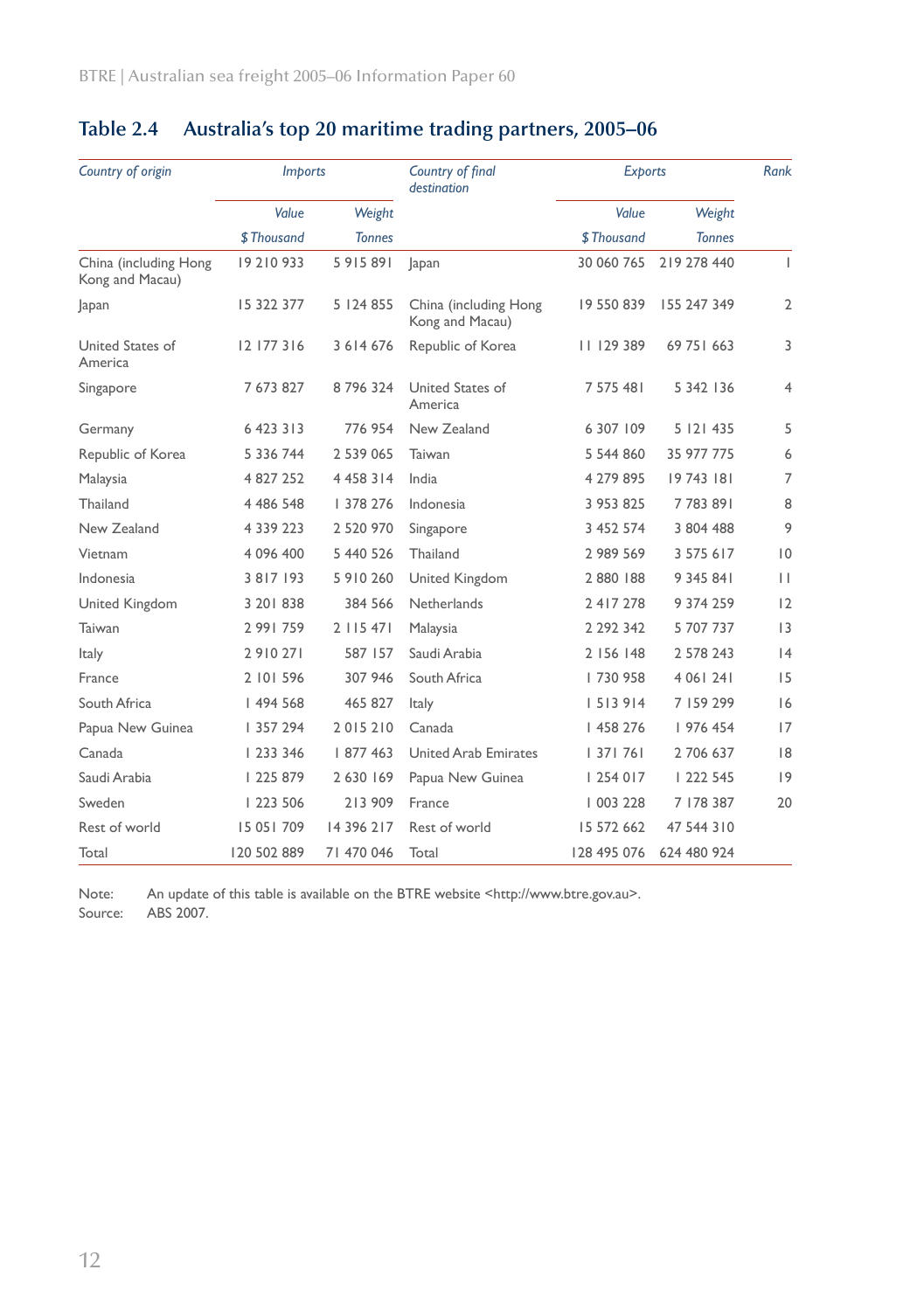### Trading partners by country

The trend of strong growth in maritime trade with China and Japan has continued. In 2005–06, Japan was Australia's largest trading partner for sea freight exports by value, followed by China and the Republic of Korea. China was also Australia's largest trading partner for sea freight imports, followed by Japan (Table 2.4). New Zealand was Australia's ninth largest supplier of imports and fifth largest market for Australia's exports, followed by Indonesia (eleventh supplier of imports and eighth market for Australia's exports) and Papua New Guinea (nineteenth on exports).

### Overseas ports of loading or unloading

Not all international sea freight travels directly from the country of origin to Australia or from Australia to its final destination. This section summarises information on the overseas ports of loading and unloading. These ports represent either the last port the cargo was loaded onto a ship prior to arriving in Australia, or the first port the cargo was unloaded from a ship after departing Australia.

The 2005–06 data on ports of loading or unloading indicated the following changes compared with previous years:

Loaded cargo

- the weight of total cargo loaded increased by 2.2 per cent, down from 9 per cent in 2004–05, with more than half of regions recording an increase;
- the total value of cargo loaded increased by 10.6 per cent. This was due to an increase in value from all regions, with the Rest of world noting a slight decline;
- South East Asia was the region with the largest value of cargo loaded followed by East Asia, Europe and then Japan and North Asia (Table 2.5 and Figures 2.3 and 2.4);

Unloaded cargo

- total tonnes of cargo unloaded increased by 2.3 per cent although only half the regions recorded increases with the remainder recording decreases;
- Japan and North Asia again dominated as the region with the highest volume weight and value of cargo unloaded; and
- the value of unloaded freight increased by 20.8 per cent. The value of unloaded freight in all regions increased, except in North and Central America and New Zealand which decreased.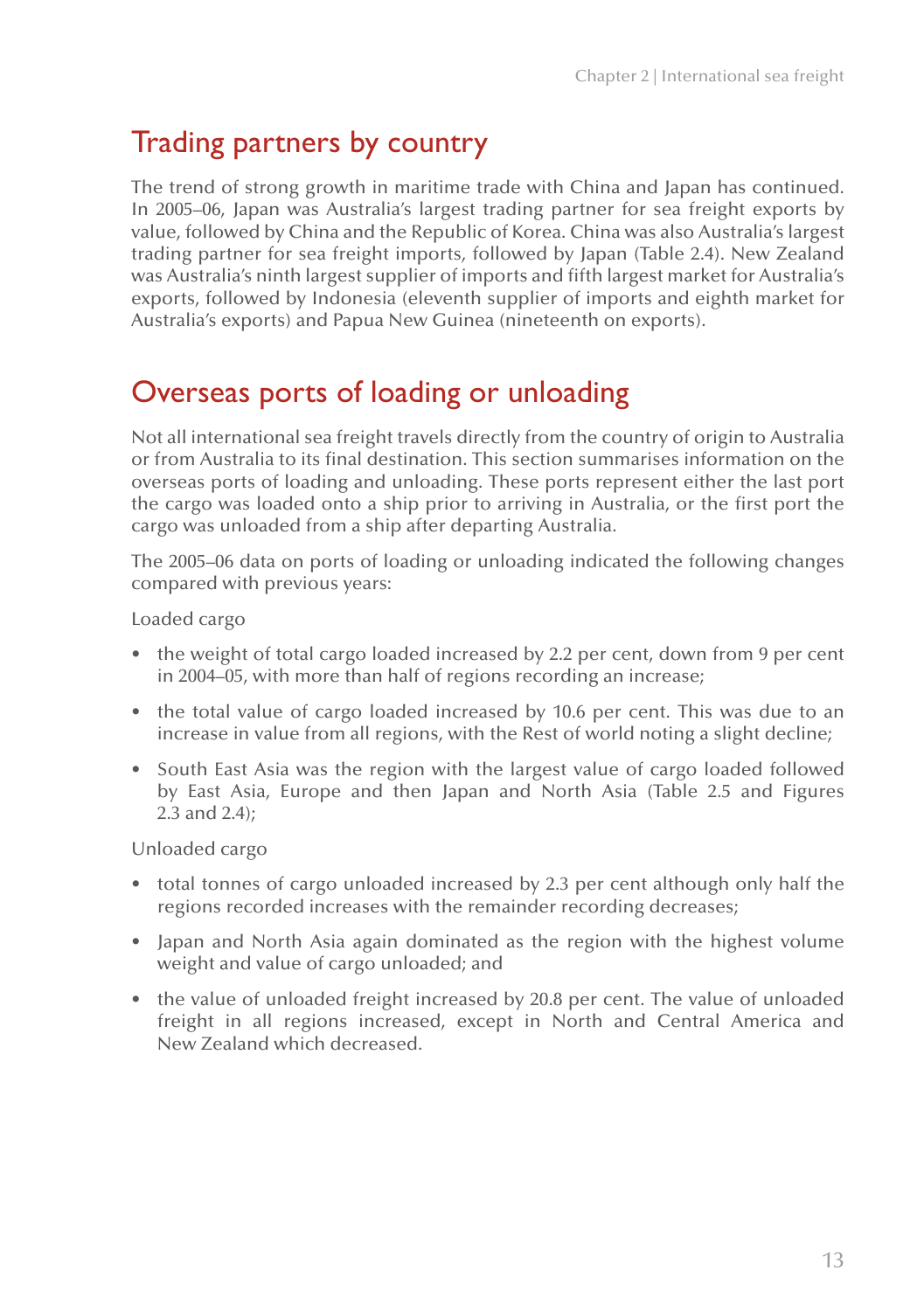| Region of loading/unloading             |             | Value           | Weight        |                 |  |
|-----------------------------------------|-------------|-----------------|---------------|-----------------|--|
|                                         | Loaded      | <b>Unloaded</b> | Loaded        | <b>Unloaded</b> |  |
|                                         | \$Thousand  | \$Thousand      | <b>Tonnes</b> | <b>Tonnes</b>   |  |
| Africa                                  | 755 532     | 2 153 949       | 062 757       | 5718353         |  |
| North and Central America               | 13 725 124  | 8 903 877       | 5 569 247     | 14 986 672      |  |
| South America                           | 995 454     | 257 564         | 1165925       | 7742681         |  |
| East Asia                               | 22 741 107  | 24 379 312      | 9 520 445     | 192 747 246     |  |
| South East Asia                         | 28 267 470  | 21 174 915      | 29 709 034    | 24 634 012      |  |
| South Asia                              | 107 539     | 4 3 63 1 63     | 481 299       | 20 864 782      |  |
| Japan and North Asia                    | 20 184 179  | 40 765 683      | 7763801       | 289 244 303     |  |
| Europe                                  | 22 655 869  | 11 673 620      | 3 9 1 8 6 8   | 47 452 336      |  |
| Middle East                             | 2 875 926   | 4 307 266       | 5 726 185     | 11 969 755      |  |
| New Zealand                             | 4 530 569   | 6 487 306       | 2 552 666     | 5 164 023       |  |
| Pacific Islands and<br>Papua New Guinea | 1651419     | 2 289 999       | 3 896 772     | 2 153 738       |  |
| Rest of world                           | 12701       | 738 422         | 110 046       | 803 022         |  |
| Total                                   | 120 502 889 | 128 495 076     | 71 470 046    | 624 480 924     |  |

### **Table 2.5 International freight by trading region of loading and unloading, 2005–06**

Note: Freight loaded in various regions was unloaded in Australian ports. Similarly, freight unloaded in various overseas regions was loaded in Australian ports.

An update of this table is available on the BTRE website <http://www.btre.gov.au>.

Source: ABS 2007.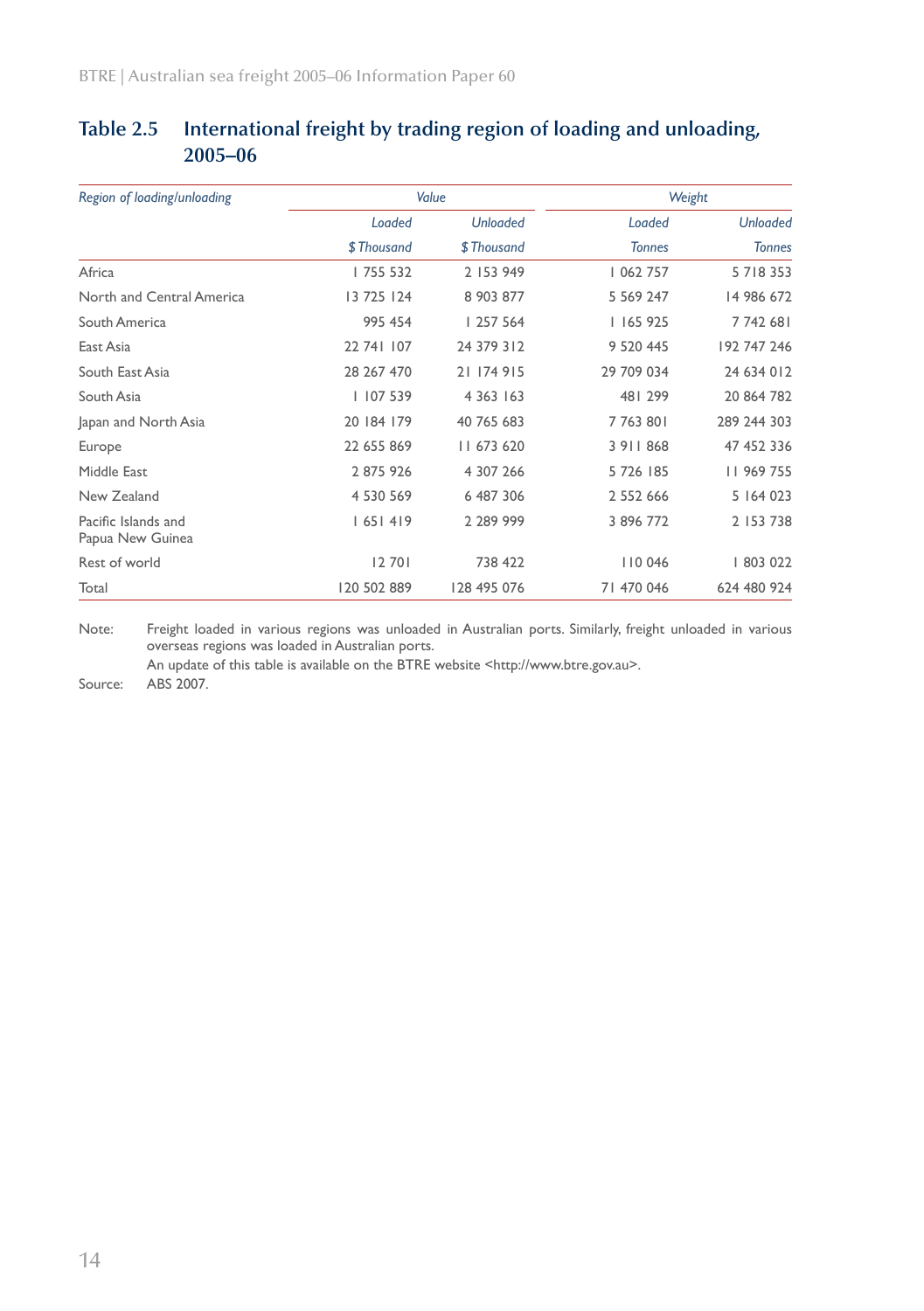

### **Figure 2.3 International freight by region of loading, 2005–06**



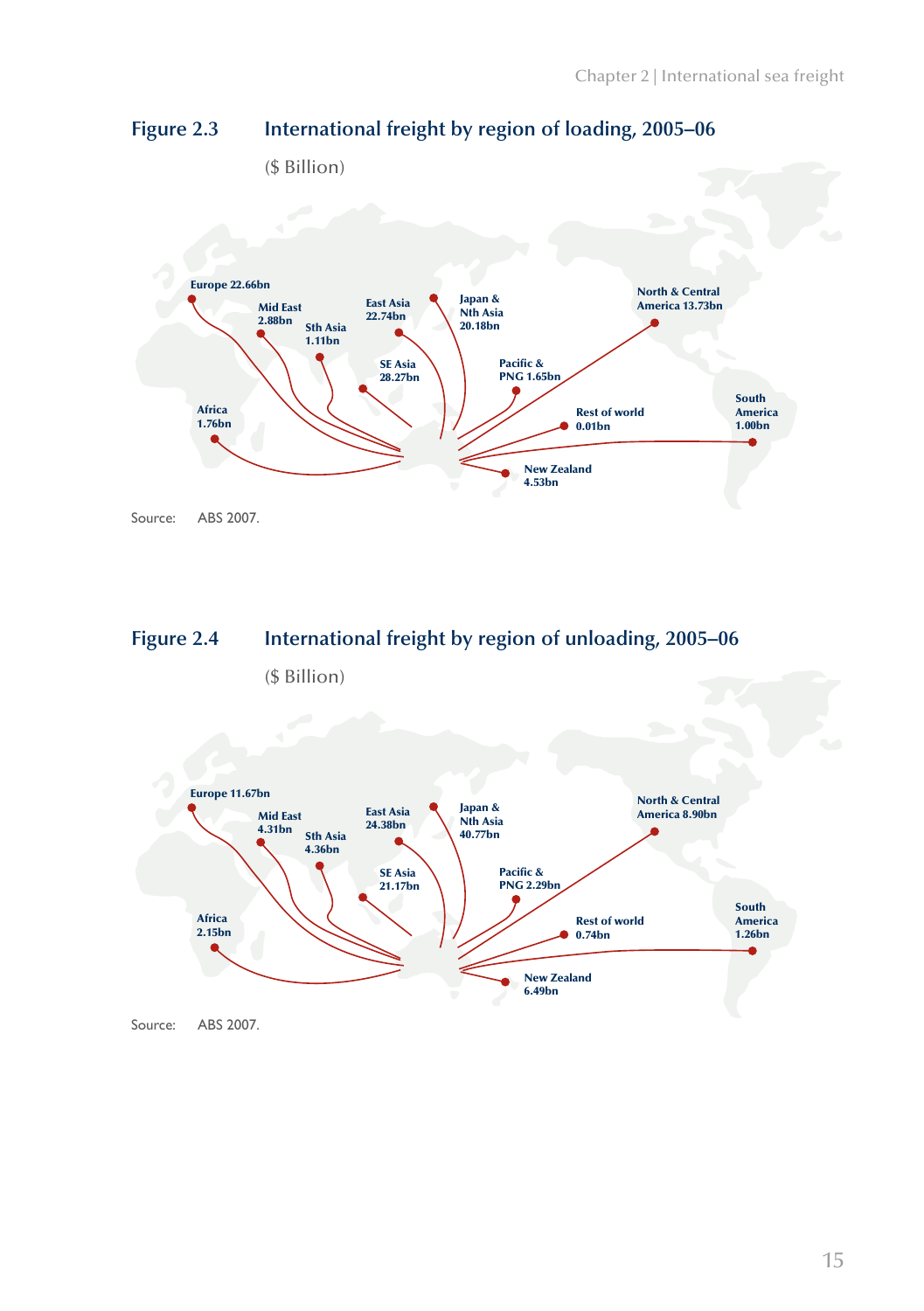### Australia's maritime trade carried by liner shipping

In 2005–06, freight carried by the liner trade<sup>4</sup> decreased by 12 per cent in value to \$128.6 billion from \$133.9 billion in the previous year (Table 2.6 and Figure 2.5). There was a decline of 8.6 per cent in loaded liner freight by weight and 4.7 per cent decline in unloaded liner freight. East Asia was the largest source of loaded cargo by value and by weight. East Asia was also Australia's largest market for liner unloaded cargo by weight, while South East Asia was the largest destination for liner unloaded cargo by value.

| Region of loading/unloading             |            | Value           |               | Weight          |
|-----------------------------------------|------------|-----------------|---------------|-----------------|
|                                         | Loaded     | <b>Unloaded</b> | Loaded        | <b>Unloaded</b> |
|                                         | \$Thousand | \$Thousand      | <b>Tonnes</b> | <b>Tonnes</b>   |
| Africa                                  | 288 435    | 476 325         | 339 598       | 230 469         |
| North and Central America               | 9 900 897  | 5 535 890       | 860 558       | 707   95        |
| South America                           | 702 446    | 155 778         | 242 536       | 178 063         |
| East Asia                               | 19 764 197 | 8 230 320       | 4 900 186     | 7 089 623       |
| South East Asia                         | 10 189 774 | 13 664 743      | 3 546 381     | 6 27   874      |
| South Asia                              | 037 840    | 410 968         | 391889        | 655 293         |
| Japan and North Asia                    | 14 054 045 | 8 0 24 162      | 928 384       | 6732941         |
| Europe                                  | 19 393 598 | 4 208 217       | 3 3 6 5 6 8 1 | 595 059         |
| Middle East                             | 525 133    | 07  939         | 290 380       | 369 978         |
| New Zealand                             | 3 756 193  | 4 669 767       | 7   9 0 3 3   | 2 2 6 5 3 4 2   |
| Pacific Islands and<br>Papua New Guinea | 235 081    | 254 558         | 119212        | 655 832         |
| Rest of world                           | 3 2 4 5    | 38 5 69         | 1233          | 61718           |
| Total                                   | 80 850 882 | 47 741 237      | 18 705 071    | 27 813 389      |

#### **Table 2.6 International liner trade by region of loading and unloading, 2005–06**

Note: Freight loaded in various regions was unloaded in Australian ports. Similarly, freight unloaded in various overseas regions was loaded in Australian ports.

An update of this table is available on the BTRE website <http://www.btre.gov.au>.

Source: ABS 2007.

<sup>4</sup> See explanatory notes for a definition of liner trade.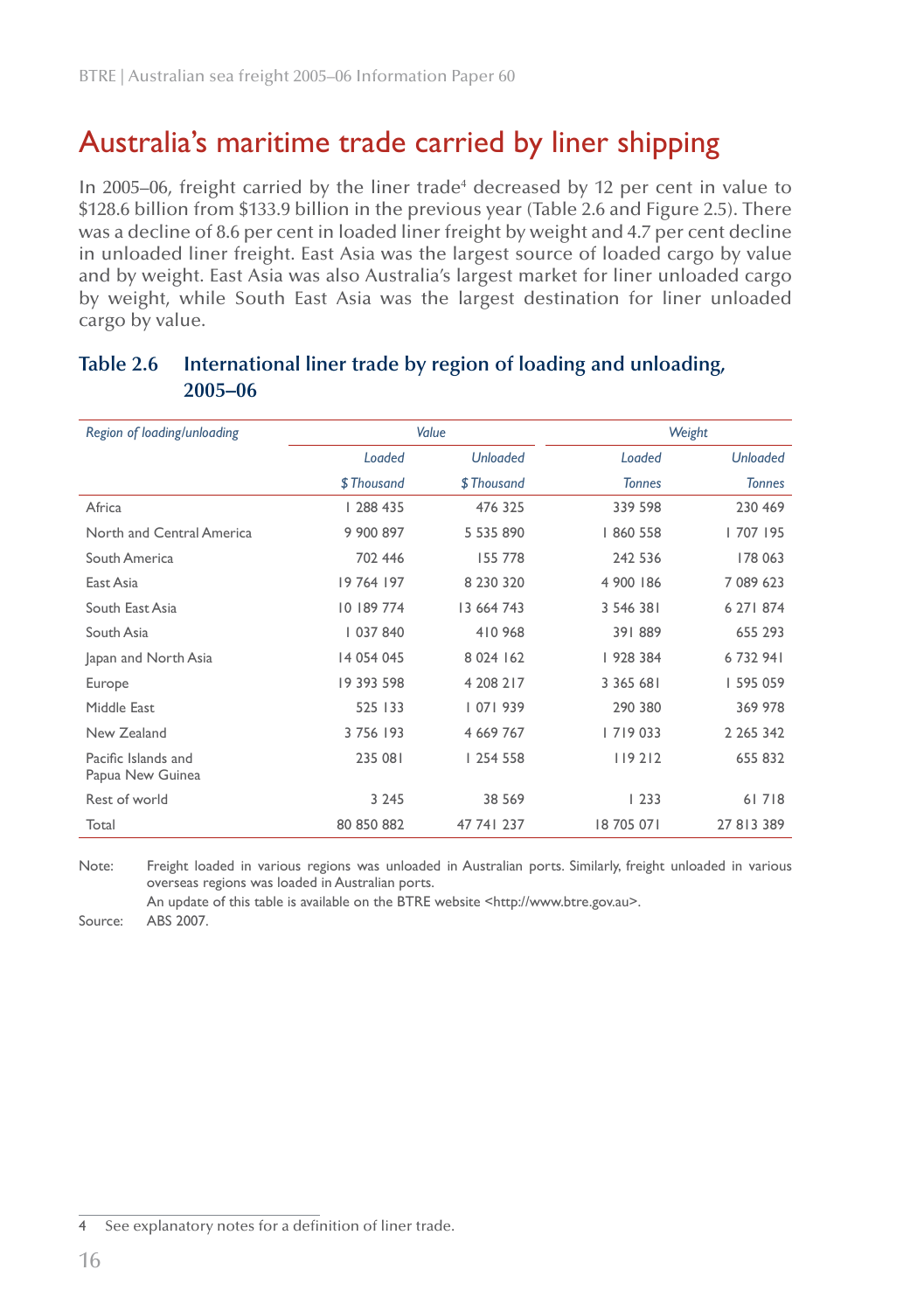

#### **Figure 2.5 International liner freight by region of loading, 2005–06**



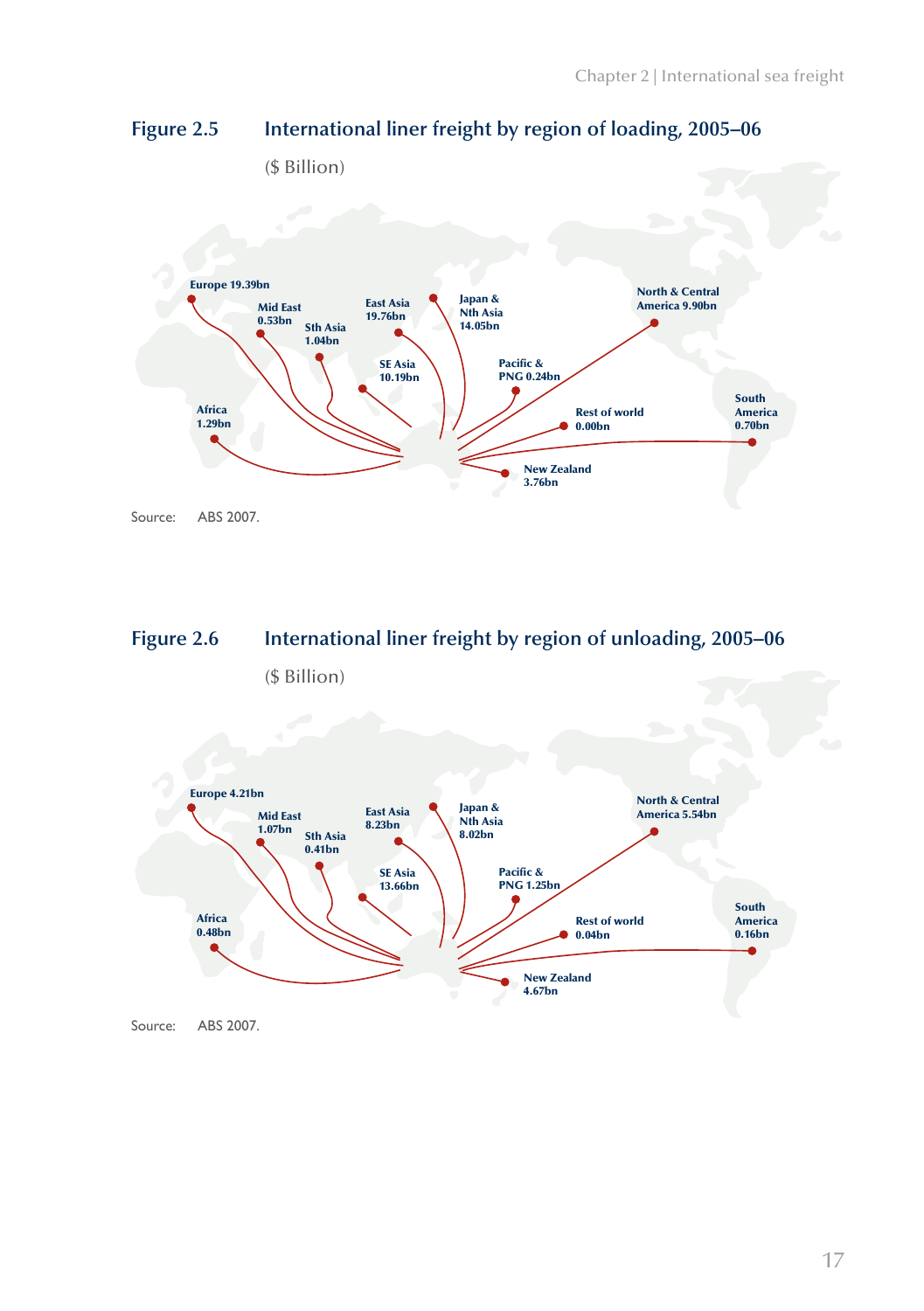### Australia's maritime trade carried by non-liner shipping

Australian non-liner trade $^5$  increased by 48 per cent in 2005–06 and was valued at \$120.4 billion (Table 2.7). South East Asia was the most important region for non-liner cargo loaded, both by value and weight, while the Japan and North Asia region was Australia's largest non-liner unloading region (Figures 2.7 and 2.8).

| Region of loading/unloading             |            | Value           | Weight        |                 |  |  |
|-----------------------------------------|------------|-----------------|---------------|-----------------|--|--|
|                                         | Loaded     | <b>Unloaded</b> | Loaded        | <b>Unloaded</b> |  |  |
|                                         | \$Thousand | \$Thousand      | <b>Tonnes</b> | <b>Tonnes</b>   |  |  |
| Africa                                  | 467 097    | 677 624         | 723 159       | 5 487 884       |  |  |
| North and Central America               | 3 824 227  | 3 367 986       | 3 708 671     | 13 279 477      |  |  |
| South America                           | 293 008    | 0   786         | 923 389       | 7 5 6 4 6 1 8   |  |  |
| East Asia                               | 2976910    | 16 148 992      | 4 620 188     | 185 867 350     |  |  |
| South East Asia                         | 18 077 695 | 7 5 10 172      | 26 162 653    | 18 362 138      |  |  |
| South Asia                              | 69 700     | 3 952 195       | 89 410        | 20 209 489      |  |  |
| Japan and North Asia                    | 6 130 134  | 32 741 521      | 5 835 394     | 282 511 362     |  |  |
| Europe                                  | 3 262 271  | 7 465 403       | 546 143       | 45 857 277      |  |  |
| Middle East                             | 2 350 793  | 3 235 327       | 5 435 806     | 11 599 777      |  |  |
| New Zealand                             | 774 376    | 8 7538          | 832 627       | 2898232         |  |  |
| Pacific Islands and<br>Papua New Guinea | 4  6 338   | 1035441         | 3 777 559     | 5   3 8 7       |  |  |
| Rest of world                           | 9 4 5 7    | 699 853         | 108813        | 74  304         |  |  |
| Total                                   | 39 652 008 | 80 753 839      | 52 763 813    | 596 892 778     |  |  |

#### **Table 2.7 International non–liner trade by region of loading and unloading, 2005–06**

Note: Freight loaded in various regions was unloaded in Australian ports. Similarly, freight unloaded in various overseas regions was loaded in Australian ports.

An update of this table is available on the BTRE website <http://www.btre.gov.au>.

Source: ABS 2007.

<sup>5</sup> See explanatory notes for a definition of non-liner trade.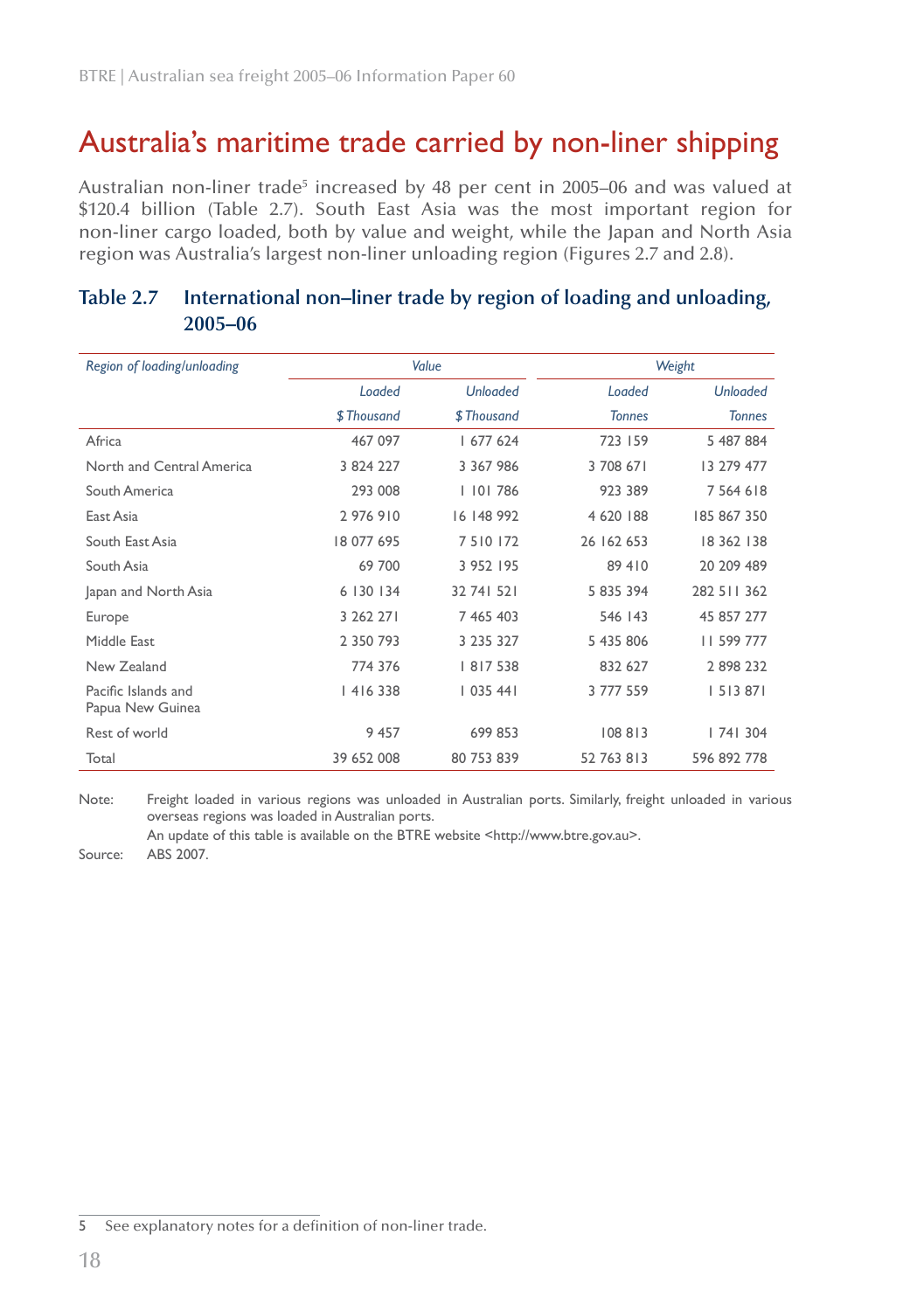

### **Figure 2.7 International non-liner freight by region of loading, 2005–06**



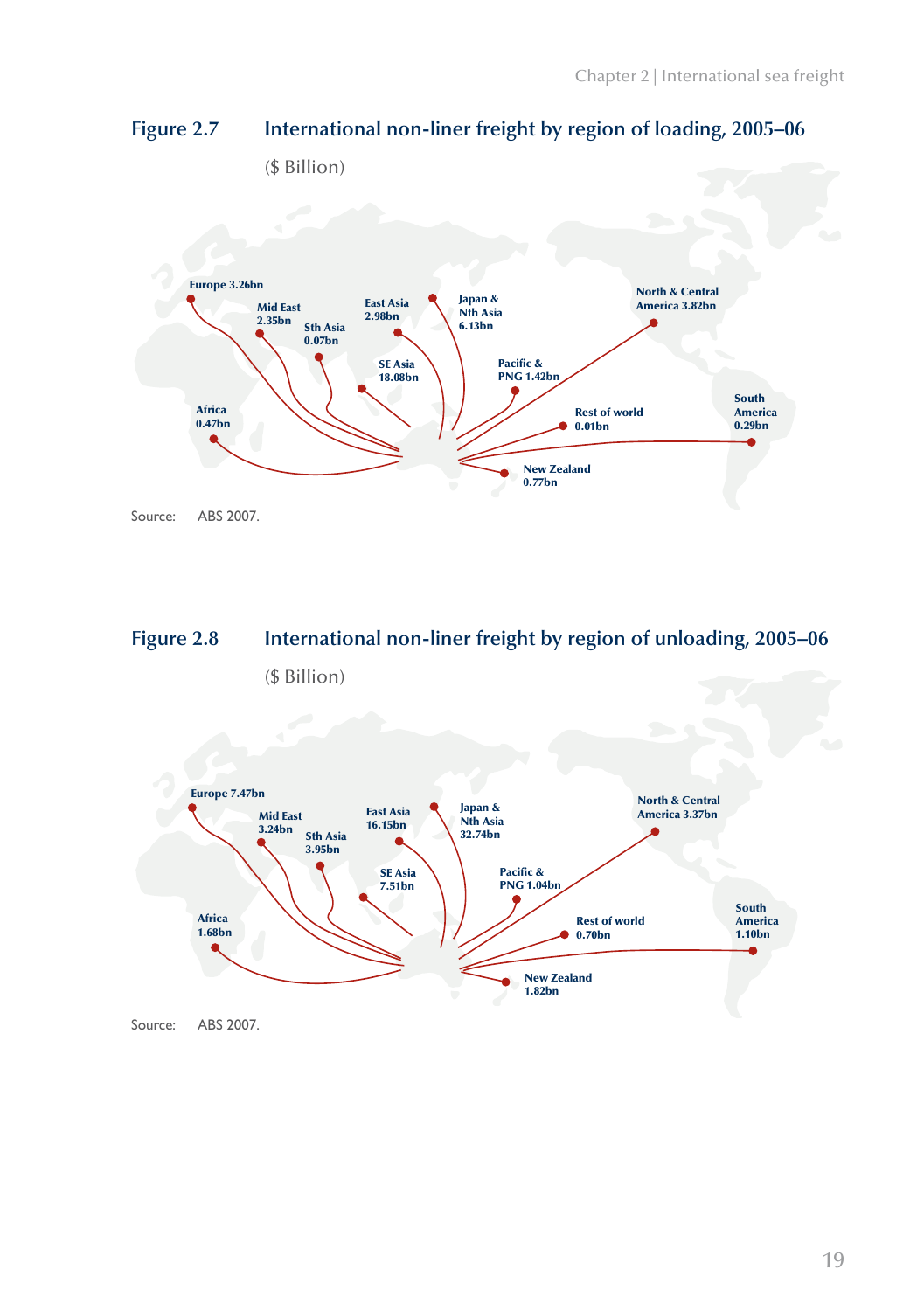### Commodity structure of Australia's international sea freight

In 2005–06, the leading commodities by value moving across Australia's wharves were *machinery*, *road vehicles* and *transport equipment* and *coal*, *coke* and *briquettes,* while *iron ore* and *concentrates*, *coal*, *coke and briquettes* and *petroleum* oil were the leading commodities in terms of tonnes transported.<sup>6</sup>

| <b>ATFCC</b> codes |                                                 | Value          |                | Weight         | Commodity rank |                    |                |
|--------------------|-------------------------------------------------|----------------|----------------|----------------|----------------|--------------------|----------------|
|                    | and Commodity names                             | <i>Imports</i> | <b>Exports</b> | <b>Imports</b> | <b>Exports</b> | By value By weight |                |
|                    |                                                 | \$Thousand     | \$Thousand     | <b>Tonnes</b>  | <b>Tonnes</b>  |                    |                |
|                    | $0 -$ Food and live animals                     |                |                |                |                |                    |                |
|                    | Cereals & cereal preparations                   | 434 063        | 4 846 140      | 293 231        | 20 897 723     | 3                  | $\overline{4}$ |
|                    | Coffee, tea, cocoa, spices etc.                 | 531519         | 57 848         | 146 624        | 12618          | 47                 | 52             |
|                    | Dairy products & birds' eggs                    | 383 963        | 2 408 646      | 101451         | 863 513        | 23                 | 31             |
|                    | Feeding stuff for animals                       | 297 730        | 767 224        | 439 760        | 697 422        | 38                 | 9              |
|                    | Fish, crustaceans, molluscs etc.                | 971 276        | 625 822        | 210 668        | 38 577         | 34                 | 49             |
|                    | Live animals                                    | 590            | 698 393        | 179            | 397 846        | 43                 | 47             |
|                    | Meat & meat preparations                        | 321 380        | 6 3 6 5 2 6 2  | 88 083         | 513 052        | $ 0\rangle$        | 26             |
|                    | Miscellaneous edible products<br>& preparations | 396 448        | 590 769        | 305 320        | 208 517        | 30                 | 40             |
|                    | Sugars, sugar preparations & honey              | 179 282        | 250816         | 87 582         | 616891         | 53                 | 37             |
|                    | Vegetables & fruit                              | 098 488        | 238 328        | 724 978        | 390 619        | 25                 | 20             |
|                    | $I -$ Beverages and tobacco                     |                |                |                |                |                    |                |
|                    | Ale, beer & stout, cider (alcoholic)            | 117612         | 19029          | 134 068        | 20 691         | 63                 | 54             |
|                    | Non-alcoholic beverages nes                     | 133 521        | 33 039         | 117653         | 31 588         | 60                 | 55             |
|                    | Spirits (potable), alcoholic<br>beverages nes   | 414 366        | 69 491         | 96 841         | 29 24 6        | 51                 | 56             |
|                    | Tobacco & tobacco manufactured                  | 205 082        | 82 364         | 24 9 20        | 6515           | 57                 | 61             |
|                    | Wine & vermouth                                 | 242 957        | 2 756 150      | 52 269         | 704 835        | 21                 | 24             |
|                    | 2 - Crude materials, inedible, except fuels     |                |                |                |                |                    |                |
|                    | Aluminium ores &<br>concentrates; alumina       | 12 405         | 5 307 592      | 19 053         | 20 548 545     | 12                 | 5              |
|                    | Copper ores & concentrates;                     | 16517          | 3 403 942      | 5 7 7 4        | 7  7375        | 17                 | 25             |
|                    | Cork & wood                                     | 552 618        | 048 599        | 483 667        | 11 338 396     | 33                 | 9              |
|                    | Cotton                                          | 83             | 1137442        | 42             | 656 729        | 36                 | 39             |
|                    | Crude animal & vegetable<br>materials nes       | 166 129        | 210 578        | 92 023         | 62 845         | 54                 | 53             |
|                    | Crude minerals                                  | 120 544        | 510350         | 505 924        | 15 276 037     | 44                 | 7              |
|                    | Crude rubber (including synthetic)              | 168 255        | 5 2 6 2        | 77 775         | 3 3 5 4        | 59                 | 58             |
|                    | Fertilisers, crude                              | 47 966         | 3 0 9 2        | 656 849        | 3 872          | 64                 | 38             |
|                    | Hides, skins & fur skins raw                    | 1644           | 492 621        | 729            | 450 796        | 50                 | 42             |

### **Table 2.8 International freight by commodity, 2005–06**

6 This ranking is based on the sum of both imports and exports, to gauge the total commodities handled.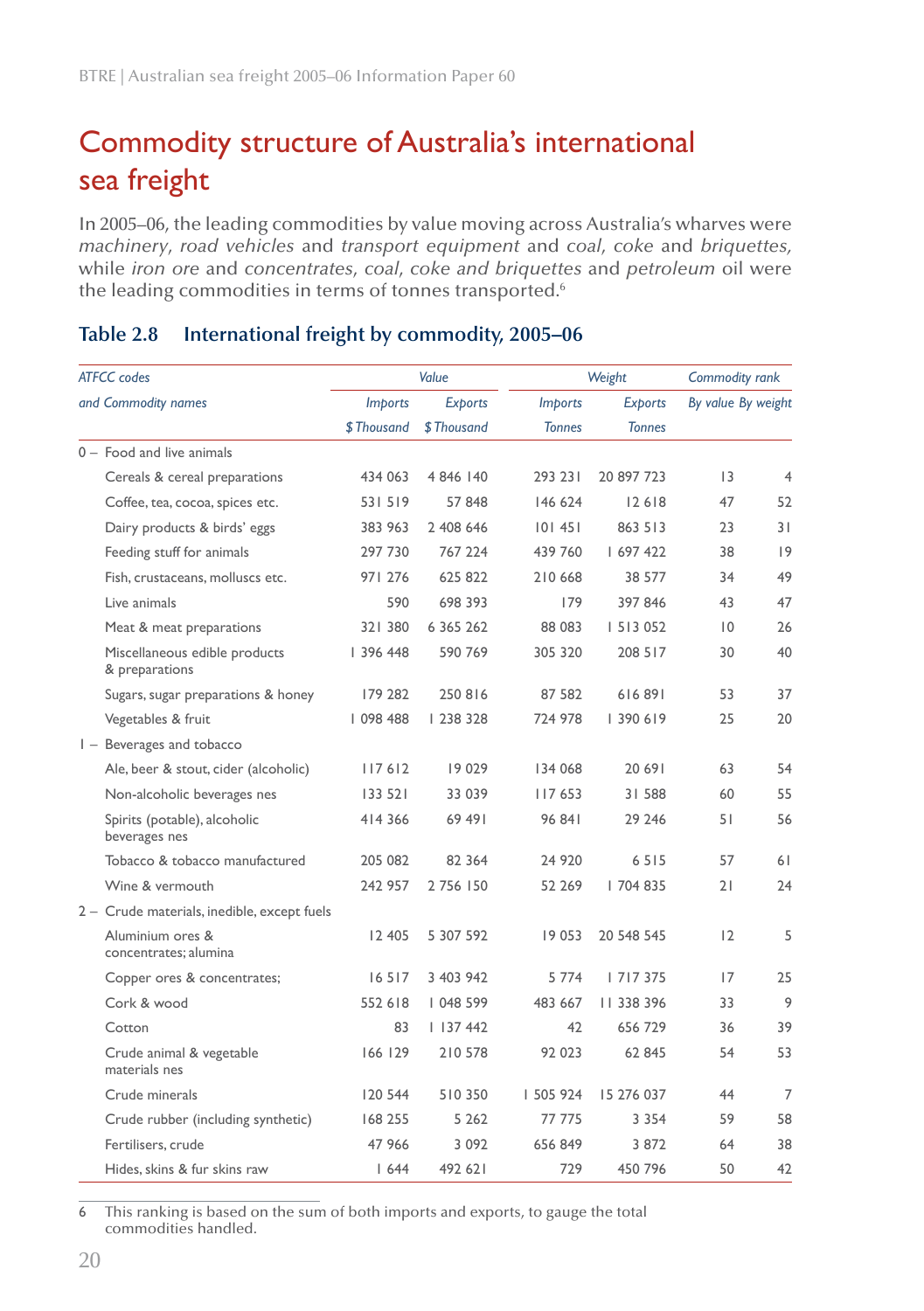| <b>ATFCC</b> codes                                      |                | Value             |                | Commodity rank      |                    |                |
|---------------------------------------------------------|----------------|-------------------|----------------|---------------------|--------------------|----------------|
| and Commodity names                                     | <i>Imports</i> | <b>Exports</b>    | <i>Imports</i> | <b>Exports</b>      | By value By weight |                |
|                                                         | \$Thousand     | \$Thousand        | <b>Tonnes</b>  | <b>Tonnes</b>       |                    |                |
| 2 - Crude materials, inedible, except fuels (continued) |                |                   |                |                     |                    |                |
| Iron ore & concentrates:                                | 218515         | 12 83 1 373       |                | 4895668 255 910 284 | 5                  | $\mathbf{I}$   |
| Lead & zinc ores & concentrates;                        | 70 492         | 2 2 3 0 2 2 5     | 112011         | 2 474 605           | 27                 | 17             |
| Mineral sands                                           | 10217          | 226 968           | 22 229         | 933 154             | 58                 | 32             |
| Oil seeds & oleaginous fruits                           | 46 185         | 413859            | 92 549         | 1124460             | 52                 | 28             |
| Other metallic ores & metal scrap                       | 52 786         | 3 3 10 0 9 9      | 131 575        | 6 986 334           | 8                  | $\overline{0}$ |
| Other textile fibres                                    | 102 570        | 42 232            | 58 335         | 43 186              | 62                 | 57             |
| Pulp & waste paper                                      | 228 667        | 145 729           | 354 745        | 940 805             | 55                 | 27             |
| Uranium & thorium ores<br>& concentrates                |                | 545 846           |                | 10 908              | 49                 | 64             |
| Wool, sheep & lambs                                     | 38 700         | 2 2 4 4 1 5       | 8679           | 440 897             | 28                 | 43             |
| 3 - Mineral fuels, lubricants & related materials       |                |                   |                |                     |                    |                |
| Coal, coke & briquettes                                 |                | 23 321 24 353 384 |                | 206 872 232 921 795 | 3                  | $\overline{2}$ |
| Gases, natural & manufactured nes                       | 151992         | 79                | 952 630        | 8                   | 61                 | 33             |
| Liquefied natural gas                                   | 100            | 4 4 1 5 7 8 3     | 1766           | 0                   | 4                  | 65             |
| Liquefied petroleum gas (LPG)                           | 198 271        | 002 648           | 319035         | 5  9672             | 35                 | 23             |
| Petroleum oil                                           | 13 292 483     | 6 098 607         | 21 654 158     | 9 179 114           | 4                  | 3              |
| Petroleum oils & refined prods                          | 7921509        | 698 830           | 10 192 082     | 2 592 970           | 7                  | 8              |
| 4 - Animal & vegetable oils, fats & waxes               |                |                   |                |                     |                    |                |
| Oils & fats                                             | 407 545        | 316033            | 291 605        | 485 774             | 42                 | 35             |
| 5 - Chemical & related products nes                     |                |                   |                |                     |                    |                |
| Chemicals                                               | 4 876 848      | 2 755 485         | 5 782 385      | 218 184             | 9                  | П              |
| Fertilisers, manufactured                               | 892 776        | 174 960           | 2 775 734      | 513809              | 37                 | 4              |
| Organic chemicals                                       | 703 350        | 88 865            | 865 614        | 56 660              | 32                 | 34             |
| <b>Plastics</b>                                         | 2 2 2 4 2 6    | 458 477           | 897 147        | 230 272             | 24                 | 30             |
| 6 - Manufactured goods classified chiefly by material   |                |                   |                |                     |                    |                |
| Aluminium & aluminium alloys                            | 636 873        | 5 233 964         | 157 099        | 734 854             | П                  | 22             |
| Copper & copper alloys                                  | 315914         | 2 601 056         | 44 322         | 385 259             | 22                 | 44             |
| Cork & wood manufactures<br>(excludes furniture)        | 591 281        | 217961            | 344 671        | 377 349             | 4 <sup>1</sup>     | 36             |
| Iron & steel                                            | 3 161 396      | 899 607           | 2 528 060      | 189 401             | 16                 | 2              |
| Lead & lead alloys                                      | 22 389         | 591 678           | 14 208         | 389 687             | 46                 | 46             |
| Leather, leather manufactures nes                       | 106 962        | 463 609           | 6786           | 191811              | 48                 | 51             |
| Manufactures of metal nes                               | 3 503 587      | 738 017           | 909 716        | 239 272             | 15                 | 29             |
| Nickel & nickel alloys                                  | 40 6 1 1       | 575 456           | 2 176          | 28 543              | 45                 | 62             |
| Non-metallic mineral<br>manufacture nes                 | 529 174        | 342 414           | 2 944 792      | 443 934             | 31                 | 3              |
| Other non-ferrous metals nes                            | 85 953         | 269 844           | 15 032         | 22 255              | 56                 | 60             |
| Paper, paperboard & articles                            | 2 557 570      | 700 280           | 889 24         | 873 007             | 20                 | 15             |
| Rubber manufactures nes                                 | 920 688        | 138 620           | 433 463        | 45 27               | 29                 | 41             |

### **Table 2.8 International freight by commodity, 2005–06 (continued)**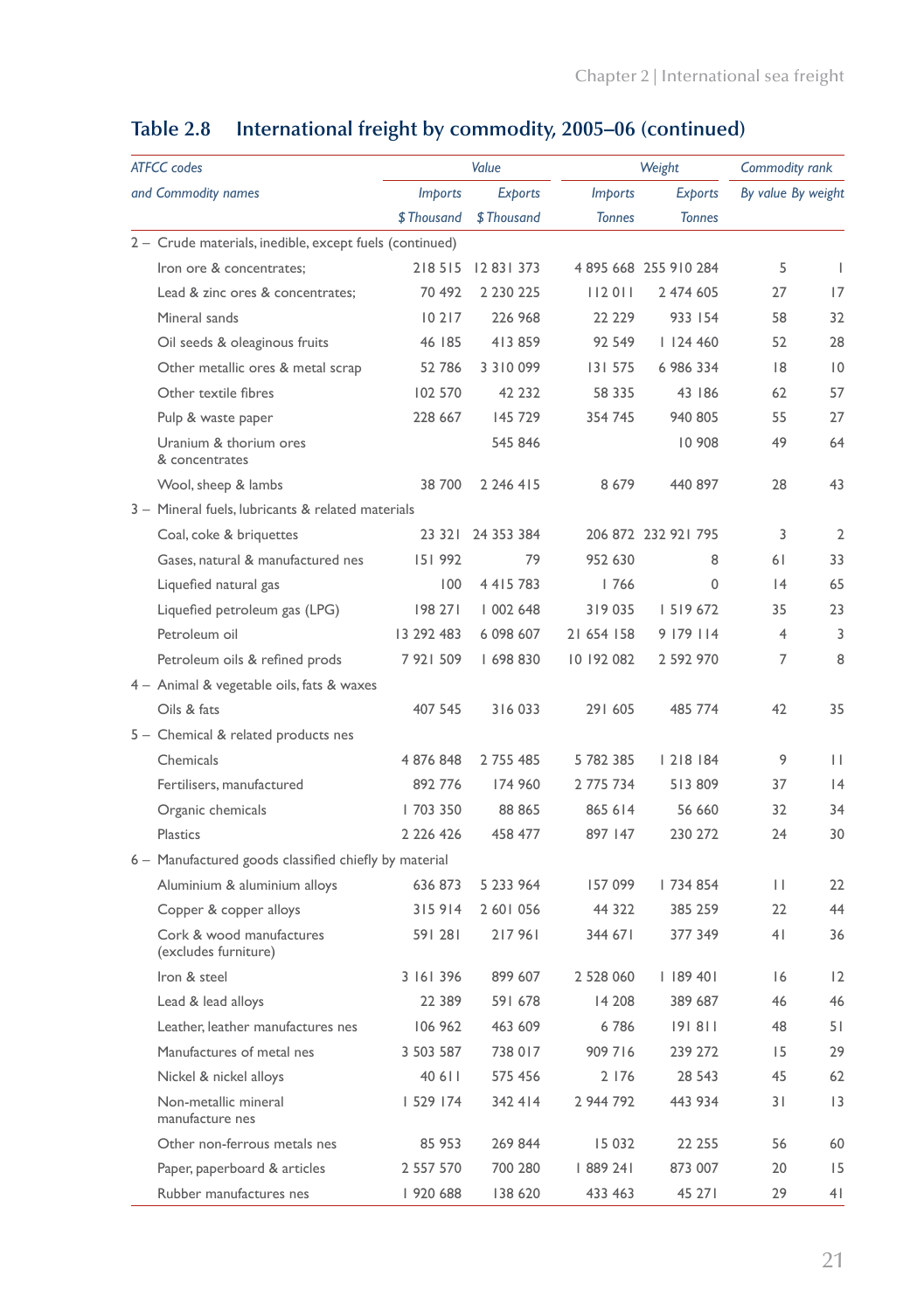| <b>ATFCC</b> codes                                                    |                         | Value      |                | Weight                 | Commodity rank     |    |
|-----------------------------------------------------------------------|-------------------------|------------|----------------|------------------------|--------------------|----|
| and Commodity names                                                   | <i>Imports</i>          | Exports    | <i>Imports</i> | Exports                | By value By weight |    |
|                                                                       | \$Thousand              | \$Thousand | <b>Tonnes</b>  | <b>Tonnes</b>          |                    |    |
| Manufactured goods classified chiefly by material (continued)<br>$6-$ |                         |            |                |                        |                    |    |
| Textile yarn, fabrics, & articles                                     | 2 0 2 0 2 7 6           | 314 250    | 365 828        | 41 560                 | 26                 | 45 |
| Zinc & zinc alloys                                                    | 14231                   | 005 595    | 4 5 4 0        | 390 843                | 39                 | 48 |
| 7 – Machinery & transport equipment                                   |                         |            |                |                        |                    |    |
| Machinery                                                             | 26 938 380              | 4 308 777  | 2 2 8 4 7 2    | 381779                 | ı                  | 16 |
| Road vehicles & transport equipment                                   | 21 731 644              | 4 542 229  | 736 398        | 432 113                | 2                  | 8  |
| 8 - Miscellaneous manufactured articles                               |                         |            |                |                        |                    |    |
| Apparel & clothing access                                             | 3 193 059               | 103 526    | 237 467        | 8 1 1 0                | 9                  | 50 |
| Footwear                                                              | 966 520                 | 26 103     | 74 645         | 4 8                    | 40                 | 59 |
| Miscellaneous manufactured articles                                   | 9 502 475               | 556 294    | 882 838        | 215 560                | 6                  | 21 |
| 9 - Commodities & transactions nes                                    |                         |            |                |                        |                    |    |
| Confidential                                                          | 1371531                 | 7 559 838  |                | 301 082 20 010 020     | 8                  | 6  |
| <b>Miscellaneous</b>                                                  | 15 183                  | 21 265     | 11931          | 8 3 8 7                | 65                 | 63 |
| Total                                                                 | 120 502 889 128 495 076 |            |                | 71 470 046 624 480 924 |                    |    |

### **Table 2.8 International freight by commodity, 2005–06 (continued)**

Note: An update of this table is available on the BTRE website <http://www.btre.gov.au>. Source: ABS 2007.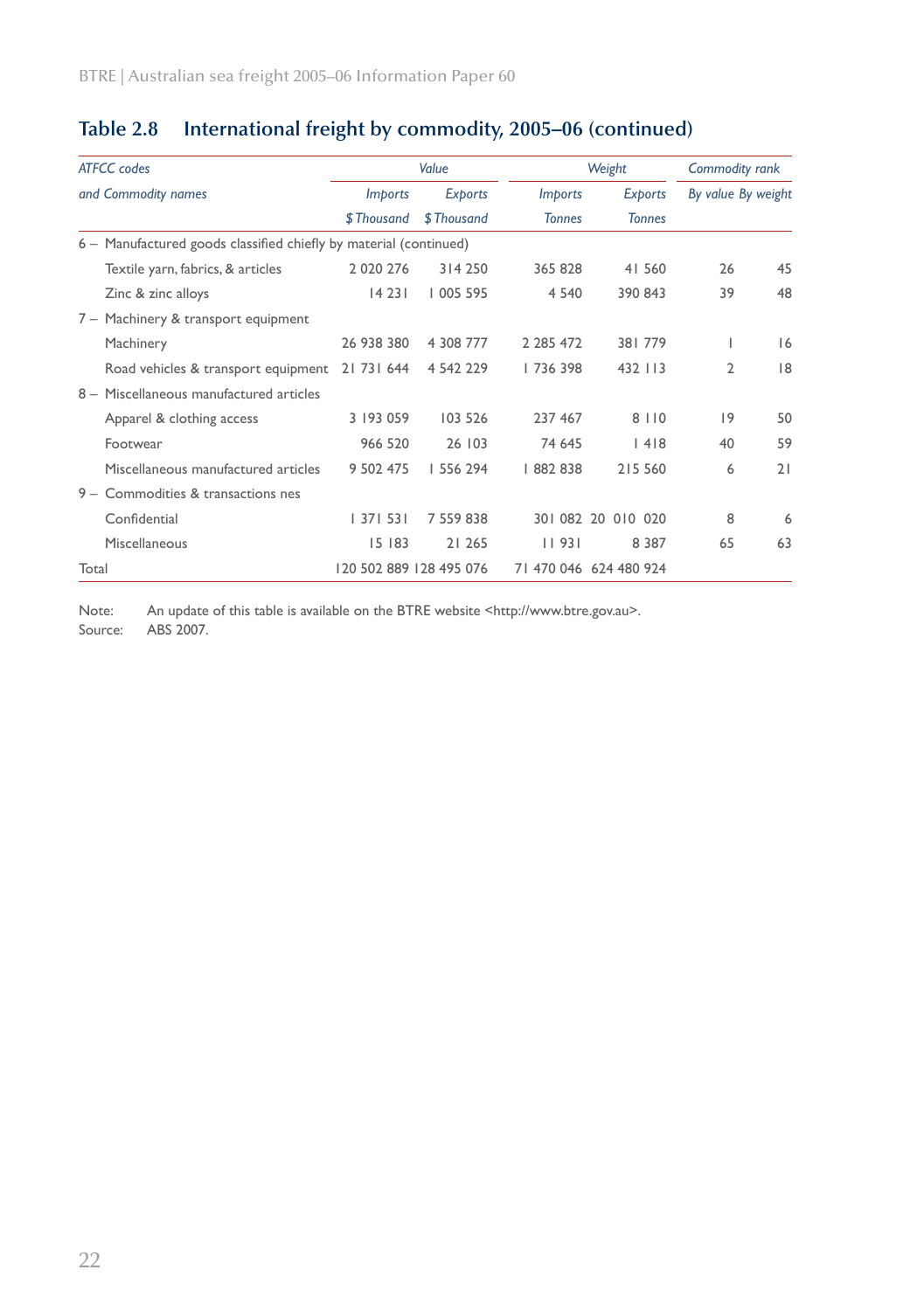# **Chapter 3 Coastal freight**

In 2005–06, 110.3 million tonnes of coastal cargo was handled through Australian ports. Of this, 55.2 million tonnes of coastal cargo was loaded and 55.1 million tonnes was unloaded.

Based on cargo loaded, the Australian coastal fleet task was 122 billion tonne– kilometres, up from 114 billion tonne–kilometres, which was an increase of 7 per cent on the previous year. This increase was primarily in *crude materials*, *mineral fuels* and *manufactured goods*, with a slight offset due to decreases in *foods and live animals* and *animal and vegetable oils*, *fats and waxes*.

### Commodity structure of Australia's coastal freight

In 2005–06, there were increases in tonnage loaded in *crude materials* and *mineral fuels*, but decreases were noted in *food and live animals, beverages and tobacco, manufactured goods and machinery and transport materials* (Table 3.1). The overall increase in tonnage loaded was 2.8 per cent, whilst the tonne-kilometres increased by about 7 per cent. This indicated that in 2005–06, on average, the coastal freight travelled longer distances than in the previous year (Table 3.2).

| Commodity group                                          |                       |      |                  |              | <b>Financial year</b> |      |                                                                                 |      |      |      |
|----------------------------------------------------------|-----------------------|------|------------------|--------------|-----------------------|------|---------------------------------------------------------------------------------|------|------|------|
|                                                          |                       |      |                  |              |                       |      | 1996-97 1997-98 1998-99 1999-00 2000-01 2001-02 2002-03 2003-04 2004-05 2005-06 |      |      |      |
|                                                          | <b>Million tonnes</b> |      |                  |              |                       |      |                                                                                 |      |      |      |
| 0 - Food and live animals                                | 1.2                   | 1.5  | 1.5              | 1.9          | 1.6                   | 1.7  | 2.1                                                                             | 1.6  | 1.7  | 1.5  |
| $I -$ Beverages and tobacco                              | 0.1                   | 0.1  | 0.1              | 0.1          | 0.1                   | 0.2  | 0.1                                                                             | 0.1  | 0.2  | 0.1  |
| 2 - Crude materials, inedible,<br>except fuels           | 23.8                  | 24.0 | 23.7             | 24.7         | 23.7                  | 25.5 | 24.7                                                                            | 24.9 | 27.7 | 28.6 |
| 3 - Mineral fuels, lubricants and<br>related materials   | 18.2                  | 20.8 | 15.8             | 16.2         | 18.0                  | 15.9 | 15.9                                                                            | 16.2 | 13.8 | 14.9 |
| 4 - Animal and vegetable oils, fats<br>and waxes         | 0.0                   | 0.0  | 0.1              | 0.2          | 0.1                   | 0.1  | 0.0                                                                             | 0.1  | 0.0  | 0.0  |
| 5 - Chemicals and related materials, nes                 | 0.5                   | 0.7  | 0.8              | $\mathsf{L}$ | $\overline{1.0}$      | 1.6  | 1.9                                                                             | 1.5  | 1.5  | 1.5  |
| 6 - Manufactured goods classified<br>chiefly by material | 4.0                   | 4.2  | 4.8              | 5.6          | 6.0                   | 5.6  | 5.8                                                                             | 5.9  | 6.1  | 6.0  |
| 7 – Machinery and transport materials                    | 0.1                   | 0.1  | 0.1              | 0.1          | 0.2                   | 0.2  | 0.3                                                                             | 0.3  | 0.4  | 0.2  |
| 8 - Miscellaneous manufactured articles                  | 0.4                   | 0.6  | 0.5              | 0.6          | 0.6                   | 0.7  | 0.7                                                                             | 0.7  | 0.7  | 0.7  |
| 9 – Commodities and transactions nes                     | 0.8                   | 0.6  | $\overline{1.0}$ | 0.7          | 0.7                   | 0.9  | $\mathsf{I}$ .4                                                                 | 1.5  | 1.6  | 1.6  |
| Total                                                    | 49.1                  | 52.5 | 48.4             | 51.3         | 52.0                  | 52.4 | 52.8                                                                            | 53.0 | 53.7 | 55.2 |

#### **Table 3.1 Coastal freight loaded by commodity group, 10 years to 2005–06**

Source: BTRE 2007b.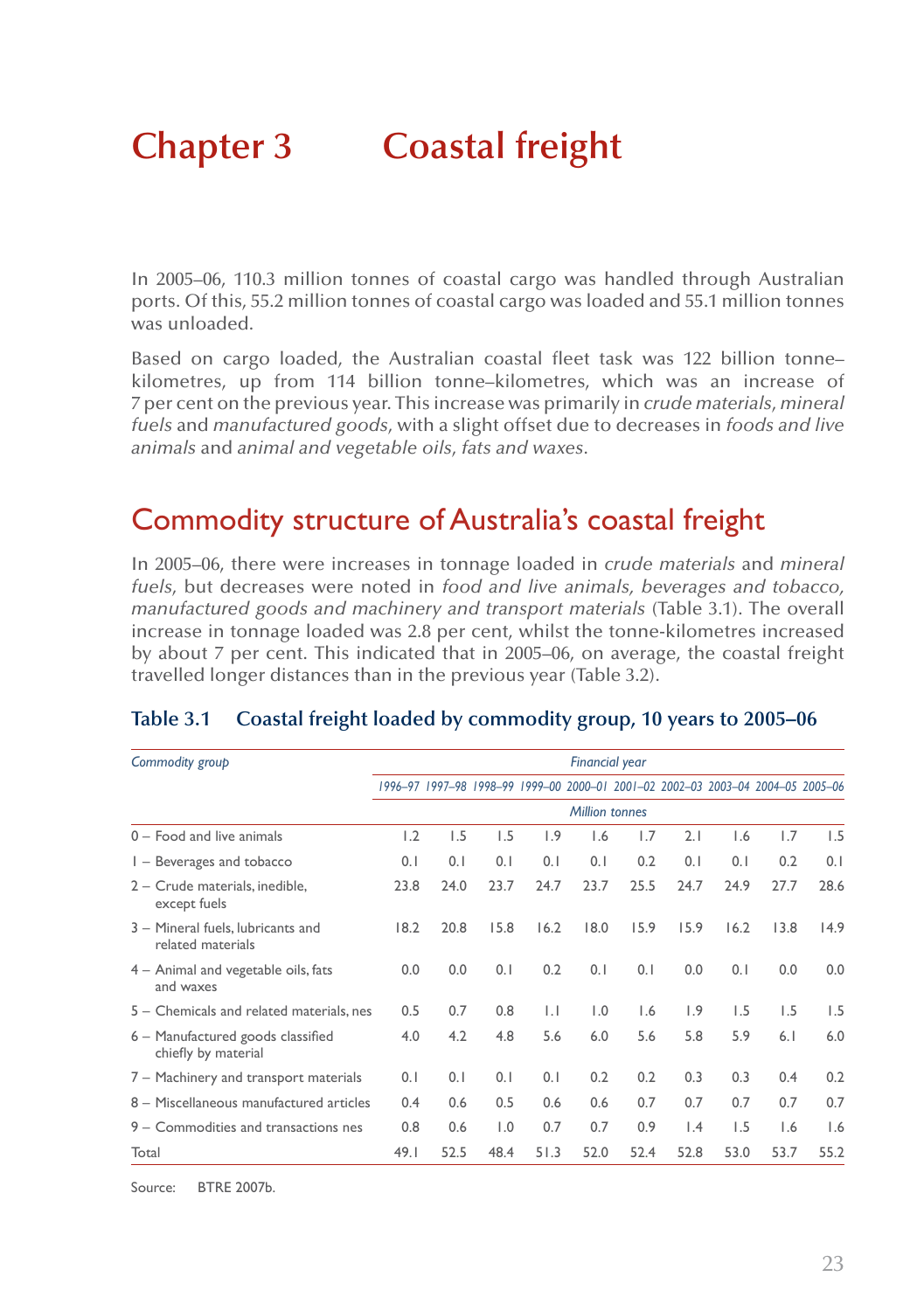| Commodity group                                          |                                 |              |                  |       | <b>Financial year</b> |       |                  |       |                                                                                 |       |
|----------------------------------------------------------|---------------------------------|--------------|------------------|-------|-----------------------|-------|------------------|-------|---------------------------------------------------------------------------------|-------|
|                                                          |                                 |              |                  |       |                       |       |                  |       | 1996-97 1997-98 1998-99 1999-00 2000-01 2001-02 2002-03 2003-04 2004-05 2005-06 |       |
|                                                          | <b>Billion tonne-kilometres</b> |              |                  |       |                       |       |                  |       |                                                                                 |       |
| 0 - Food and live animals                                | 2.1                             | 2.2          | 2.2              | 2.8   | 2.4                   | 2.7   | 4.1              | 2.8   | 2.4                                                                             | 2.1   |
| I - Beverages and tobacco                                | 0.1                             | 0.1          | 0.1              | 0.2   | 0.2                   | 0.3   | 0.3              | 0.3   | 0.2                                                                             | 0.3   |
| 2 - Crude materials, inedible,<br>except fuels           | 68.2                            | 71.5         | 70.5             | 65.9  | 61.8                  | 62.1  | 63.4             | 64.8  | 69.7                                                                            | 72.6  |
| 3 - Mineral fuels, lubricants and<br>related materials   | 35.9                            | 36.1         | 28.6             | 30.2  | 30.0                  | 33.6  | 34.5             | 37.4  | 30.5                                                                            | 35.5  |
| 4 – Animal and vegetable oils, fats<br>and waxes         | 0.1                             | 0.1          | 0.1              | 0.4   | 0.1                   | 0.1   | 0.0              | 0.1   | 0.1                                                                             | 0.0   |
| 5 - Chemicals and related materials, nes                 | 0.7                             | $\mathsf{L}$ | $\overline{1.0}$ | 1.7   | 2.0                   | 3.1   | 4.0              | 3.1   | 3.1                                                                             | 3.1   |
| 6 - Manufactured goods classified<br>chiefly by material | 4.8                             | 4.9          | 5.1              | 6.7   | 6.8                   | 6.4   | 6.6              | 6.6   | 6.1                                                                             | 6.4   |
| 7 – Machinery and transport materials                    | 0.1                             | 0.1          | 0.1              | 0.1   | 0.2                   | 0.2   | 0.3              | 0.3   | 0.4                                                                             | 0.4   |
| 8 - Miscellaneous manufactured articles                  | 0.2                             | 0.3          | 0.3              | 0.4   | 0.5                   | 0.5   | 0.5              | 0.6   | 0.5                                                                             | 0.5   |
| 9 – Commodities and transactions nes                     | 0.5                             | 0.5          | 0.7              | 0.5   | 0.6                   | 1.5   | $\overline{1.0}$ | 0.9   | 0.9                                                                             | 1.0   |
| Total                                                    | 112.6                           | 116.9        | 108.8            | 108.9 | 104.5                 | 110.4 | 114.8            | 117.0 | 114.0                                                                           | 122.0 |

### **Table 3.2 Coastal freight task performed, by commodity group, 10 years to 2005–06**

Source: BTRE 2007b.

In 2005–06, total tonnages for all commodity classifications, as a whole, changed only slightly from 2004–05 figures (Table 3.3). As in 2004–05, the commodity group *crude materials inedible except fuels*, continued to increase due to the Queensland intrastate bauxite movements. At the same time, total *mineral fuels, lubricants and related materials* reversed their previous fall due to the increased levels of crude oil movements. Most other categories were stable or showed a slight increase over their 2004–05 levels.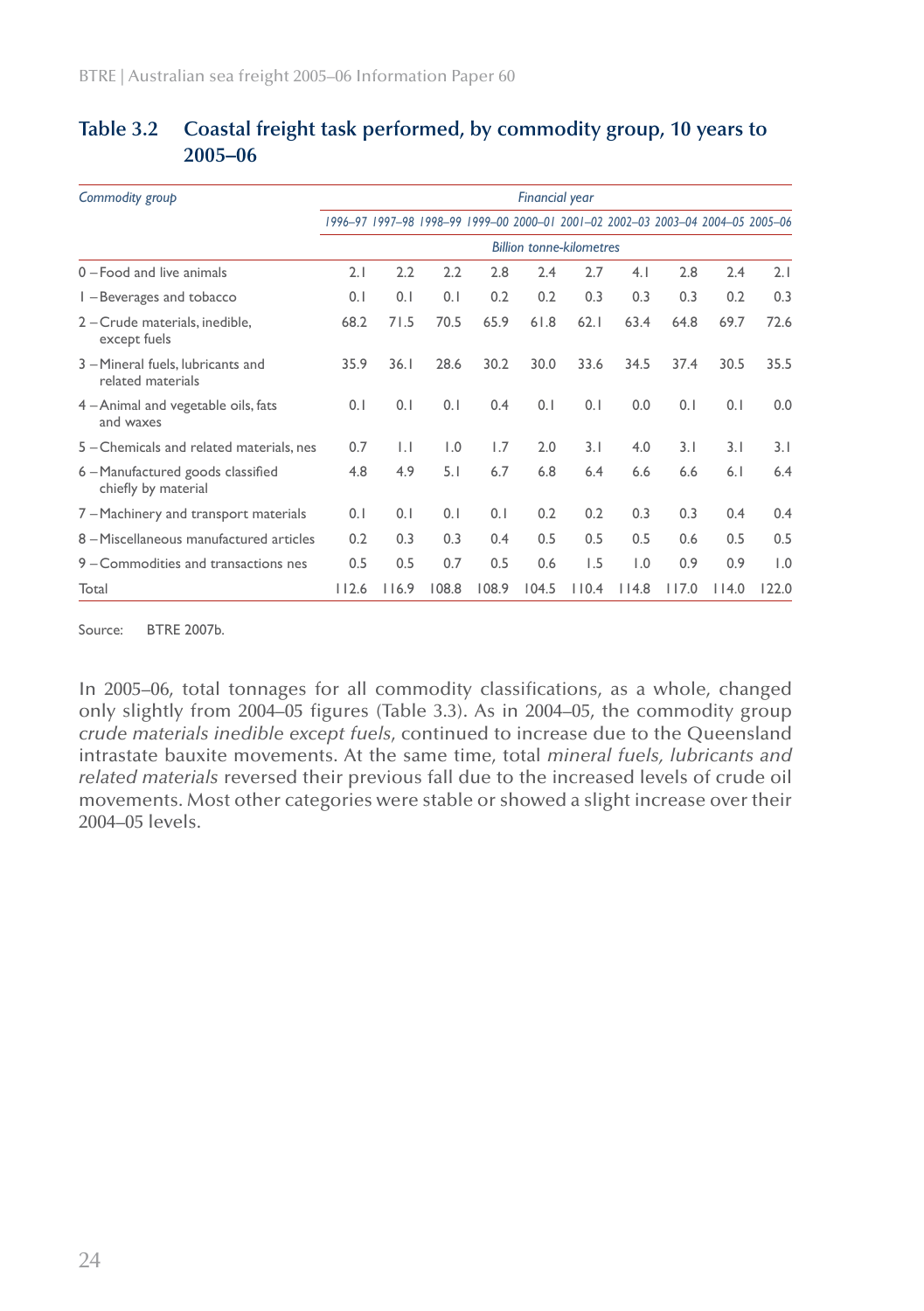| State/territory of origin                           | State/territory of destination |             |                                                 |                        |             |        |      |               |  |
|-----------------------------------------------------|--------------------------------|-------------|-------------------------------------------------|------------------------|-------------|--------|------|---------------|--|
|                                                     | <b>NSW</b>                     | VIC         | QLD                                             | SA                     | WA          | TAS    | NT   | Total         |  |
|                                                     |                                |             |                                                 | <b>Thousand tonnes</b> |             |        |      |               |  |
| 0 - Food and live animals                           |                                |             |                                                 |                        |             |        |      |               |  |
| <b>NSW</b>                                          | 0.0                            | 8.9         | 39.5                                            | 30.0                   | 38.3        | 8.3    |      | 125.0         |  |
| VIC                                                 | 2.3                            | 0.0         | 23.5                                            | 6.8                    | 33.8        | 434.1  |      | 500.5         |  |
| <b>QLD</b>                                          | 186.2                          | 288.0       | 59.4                                            | 0.0                    | 35.0        | 0.1    |      | 568.6         |  |
| SA                                                  |                                |             |                                                 | 25.5                   |             |        |      | 25.5          |  |
| <b>WA</b>                                           | 0.4                            | 0.3         | 0.4                                             | 0.0                    | 5.3         | 1.7    | 2.6  | 10.8          |  |
| <b>TAS</b>                                          | 4.5                            | 228.1       | 2.9                                             | 0.1                    | 22.8        | 4.3    |      | 262.8         |  |
| NT                                                  |                                |             |                                                 |                        |             |        | 2.5  | 2.5           |  |
| Sub total                                           | 193.4                          | 525.3       | 125.7                                           | 62.5                   | 135.2       | 448.4  | 5.1  | 1495.7        |  |
| I - Beverages and tobacco                           |                                |             |                                                 |                        |             |        |      |               |  |
| <b>NSW</b>                                          | 0.3                            | 1.4         | 3.9                                             | 1.3                    | 19.4        | 0.2    |      | 26.5          |  |
| VIC                                                 | 0.3                            |             | 3.3                                             | $  \, . \,  $          | 7.1         | 69.1   |      | 80.8          |  |
| <b>QLD</b>                                          |                                |             |                                                 |                        | $  \cdot  $ |        | 23.9 | 25.0          |  |
| SA                                                  |                                |             |                                                 |                        |             |        |      |               |  |
| <b>WA</b>                                           | 0.0                            |             |                                                 |                        | 0.0         |        | 0.1  | 0.2           |  |
| <b>TAS</b>                                          |                                | 6.4         |                                                 |                        | 7.0         |        |      | 13.5          |  |
| NT                                                  |                                |             |                                                 |                        |             |        | 0.1  | 0.1           |  |
| Sub total                                           | 0.6                            | 7.9         | 7.2                                             | 2.3                    | 34.6        | 69.3   | 24.1 | 146.0         |  |
| 2 - Crude materials inedible except fuels           |                                |             |                                                 |                        |             |        |      |               |  |
| <b>NSW</b>                                          | 0.3                            | 159.1       | 12.3                                            | 38.4                   | 7.1         | 27.7   |      | 255.0         |  |
| VIC                                                 | 24.6                           |             | 19.5                                            | 52.5                   | 20.4        | 157.4  |      | 274.5         |  |
| <b>QLD</b>                                          | 1268.9                         |             | 234.4 12 890.4                                  | 192.8                  | 5.7         | 553.4  |      | 0.0 15 145.7  |  |
| SA                                                  | 1893.5                         | 449.3       | 344.7                                           | 2 08 1.0               | 1.6         | 157.8  |      | 4 9 28.0      |  |
| <b>WA</b>                                           | 4 2 9 4 . 9                    | 1091.5      | 44.4                                            | 3.0                    | 204.5       | 2.3    |      | $1.4$ 5 642.1 |  |
| <b>TAS</b>                                          | 1291.9                         | 194.4       | 19.4                                            | 172.1                  | 16.9        | 165.9  |      | 1860.7        |  |
| NT                                                  | 26.4                           |             |                                                 |                        | 0.2         | 432.7  | 2.1  | 461.4         |  |
| Sub total                                           | 8 800.6                        |             | 2   28.7   3 330.8 2 539.9                      |                        | 266.6       | 1497.3 |      | 3.5 28 567.3  |  |
| 3 - Mineral fuels, lubricants and related materials |                                |             |                                                 |                        |             |        |      |               |  |
| <b>NSW</b>                                          | 101.0                          | 132.4       | 284.8                                           | 1050.0                 | 7.1         | 89.7   |      | 1665.1        |  |
| VIC                                                 | 945.                           |             | 70.0   617.1                                    | 225.3                  | 100.3       | 928.2  |      | 4 886.0       |  |
| QLD                                                 |                                |             | 391.8 81.4 1 119.8 57.7 129.2                   |                        |             |        |      | $0.1$   780.0 |  |
| SA                                                  |                                | 203.5 296.4 |                                                 |                        | 24.2        | 47.9   |      | 572.0         |  |
| <b>WA</b>                                           |                                |             | 1 799.9 720.7 873.5 582.1 1 901.0               |                        |             |        |      | 42.7 5 9 19.9 |  |
| <b>TAS</b>                                          |                                |             | $1.7$ 0.0                                       |                        |             |        |      | 1.7           |  |
| <b>NT</b>                                           |                                |             |                                                 |                        | 43.2        |        | 31.7 | 75.0          |  |
| Sub total                                           |                                |             | 4 441.4 1 302.5 3 895.3 1 915.1 2 205.0 1 065.8 |                        |             |        |      | 74.5 14 899.7 |  |

### **Table 3.3 Coastal freight by Australian state and territory of loading or unloading and commodity groups, 2005–06**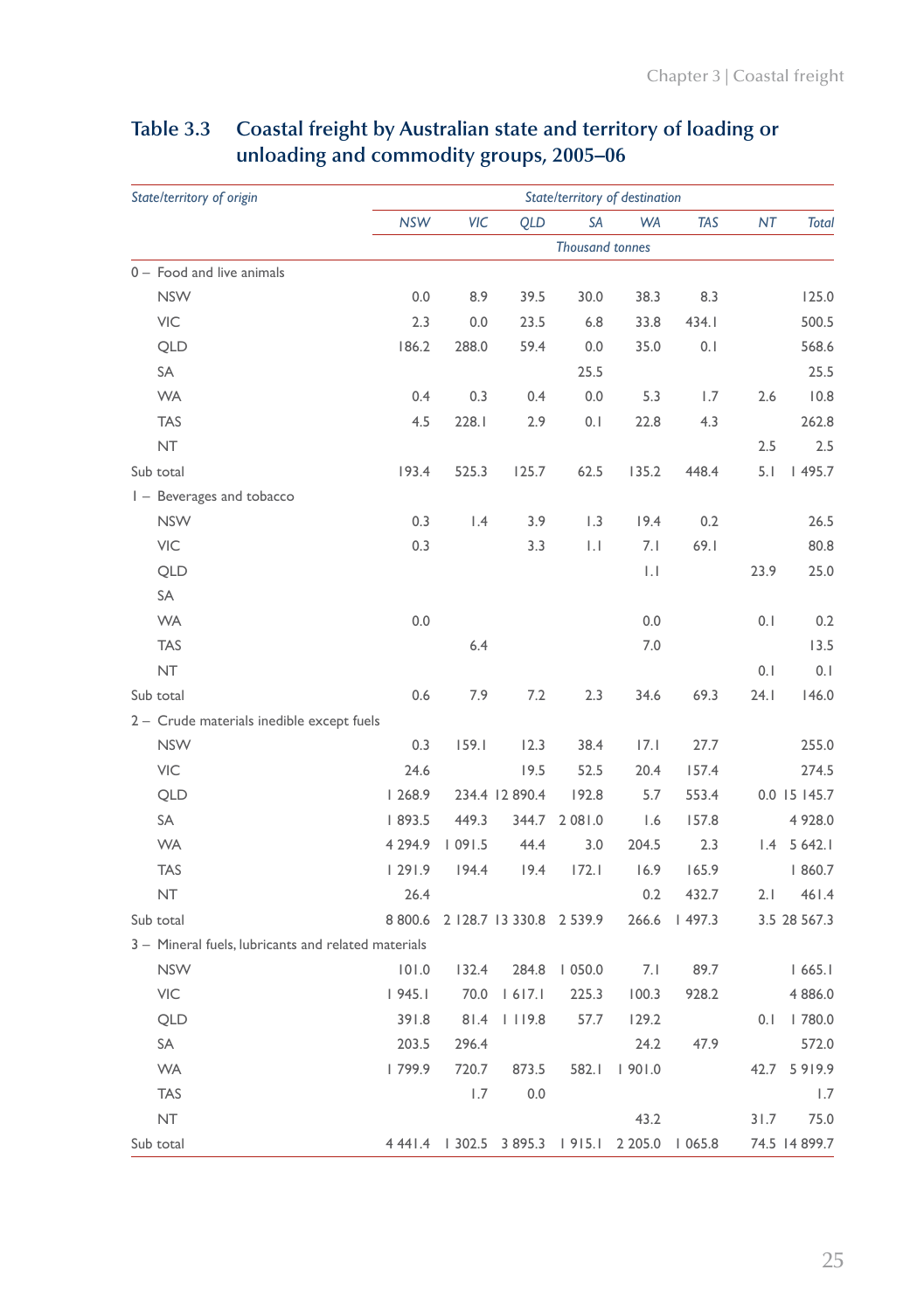| State/territory of origin                             |                         |                       |            | State/territory of destination |           |            |         |              |
|-------------------------------------------------------|-------------------------|-----------------------|------------|--------------------------------|-----------|------------|---------|--------------|
|                                                       | <b>NSW</b>              | VIC                   | <b>QLD</b> | SA                             | <b>WA</b> | <b>TAS</b> | NT      | <b>Total</b> |
|                                                       |                         |                       |            | <b>Thousand tonnes</b>         |           |            |         |              |
| 4 - Animal and vegetable oils, fats and waxes         |                         |                       |            |                                |           |            |         |              |
| <b>NSW</b>                                            |                         | 0.2                   | 3.9        |                                |           | 0.8        |         | 5.0          |
| VIC                                                   |                         |                       | 1.2        | 0.2                            | 2.7       | 5.8        |         | 9.9          |
| QLD                                                   |                         | 0.0                   | 17.4       |                                | 0.0       |            |         | 17.5         |
| SA                                                    |                         |                       |            |                                |           |            |         |              |
| <b>WA</b>                                             |                         | 0.0                   | 1.6        |                                |           |            |         | 1.6          |
| <b>TAS</b>                                            |                         |                       |            |                                |           |            |         |              |
| <b>NT</b>                                             |                         |                       |            |                                |           |            |         |              |
| Sub total                                             |                         | 0.3                   | 24.1       | 0.2                            | 2.7       | 6.6        |         | 33.9         |
| 5 - Chemicals and related materials nes               |                         |                       |            |                                |           |            |         |              |
| <b>NSW</b>                                            |                         | 2.1                   | 26.4       | 0.4                            | 32.0      | 8.6        |         | 69.5         |
| <b>VIC</b>                                            | 1.3                     | 9.7                   | 38.4       | 23.3                           | 46.4      | 238.8      |         | 357.9        |
| QLD                                                   | 81.5                    | 158.5                 | 91.2       | 261.1                          | $  \  $   | 20.2       | 0.1     | 623.7        |
| SA                                                    |                         | 9.3                   | 5.1        | 2.0                            | 0.0       | 9.2        |         | 25.5         |
| <b>WA</b>                                             | 1.6                     | $  \cdot  $           | 0.3        | 0.2                            | 54.9      |            | 1.0     | 59.2         |
| <b>TAS</b>                                            | 0.18                    | 225.3                 | 25.4       | 16.8                           | 15.5      | 3.1        |         | 377.1        |
| NT                                                    |                         |                       |            |                                | 0.4       |            | 14.9    | 15.3         |
| Sub total                                             | 165.4                   | 406.1                 | 186.7      | 303.8                          | 160.3     | 289.9      | 16.1    | 1528.2       |
| 6 - Manufactured goods classified chiefly by material |                         |                       |            |                                |           |            |         |              |
| <b>NSW</b>                                            | 2.9                     | 893.3                 | 73.7       | 8.0                            | 107.5     | 30.7       | 1.5     | 1117.6       |
| VIC                                                   | 24.5                    | 0.6                   | 71.3       | 15.6                           | 123.4     | 277.0      |         | 512.4        |
| QLD                                                   | 20.8                    | 0.7                   | 1444.5     | 0.0                            | 19.8      | 0.0        | 0.7     | 1486.4       |
| SA                                                    | 28.3                    | 567.3                 | 365.4      |                                | 27.1      |            |         | 988.2        |
| <b>WA</b>                                             | 1.0                     | 2.7                   | 0.1        | 0.1                            | 4.5       | 0.2        | 0.7     | 9.1          |
| <b>TAS</b>                                            | 559.8                   | 1172.7                | 53.5       | 4.1                            | 86.9      |            |         | 887.0        |
| NT                                                    |                         |                       |            |                                | 6.2       |            | 23.5    | 29.7         |
| Sub total                                             |                         | 637.3 2 637.2 2 008.5 |            | 37.7                           | 375.4     | 307.9      | 26.3    | 6 0 3 0.4    |
| 7 - Machinery and transport materials                 |                         |                       |            |                                |           |            |         |              |
| <b>NSW</b>                                            | 0.2                     | 6.3                   | 16.7       | 1.5                            | 19.9      | 3.6        | 1.4     | 49.7         |
| VIC                                                   | 1.2                     | 0.1                   | 2.1        | 14.2                           | 29.5      | 67.9       |         | 135.0        |
| QLD                                                   | $0.1$                   | 0.1                   | 0.2        | 0.0                            | 24.2      | 0.0        | $0.5\,$ | 25.1         |
| SA                                                    |                         | 0.5                   | 0.5        |                                | 0.1       |            |         | $\vert$ .0   |
| <b>WA</b>                                             | $\mathsf{I}.\mathsf{0}$ | 0.6                   | 1.0        |                                | 1.2       | 0.0        | 1.5     | 5.4          |
| <b>TAS</b>                                            | 1.0                     | 16.7                  |            |                                | $0.1$     |            |         | 17.9         |
| $\sf{NT}$                                             |                         |                       |            |                                | 0.4       |            | 8.3     | 8.7          |
| Sub total                                             | 3.5                     | 34.3                  | 30.5       | 15.7                           | 75.4      | $71.5$     | 11.7    | 242.8        |

## **Table 3.3 Coastal freight by Australian state and territory of loading or unloading and commodity groups, 2005–06 (continued)**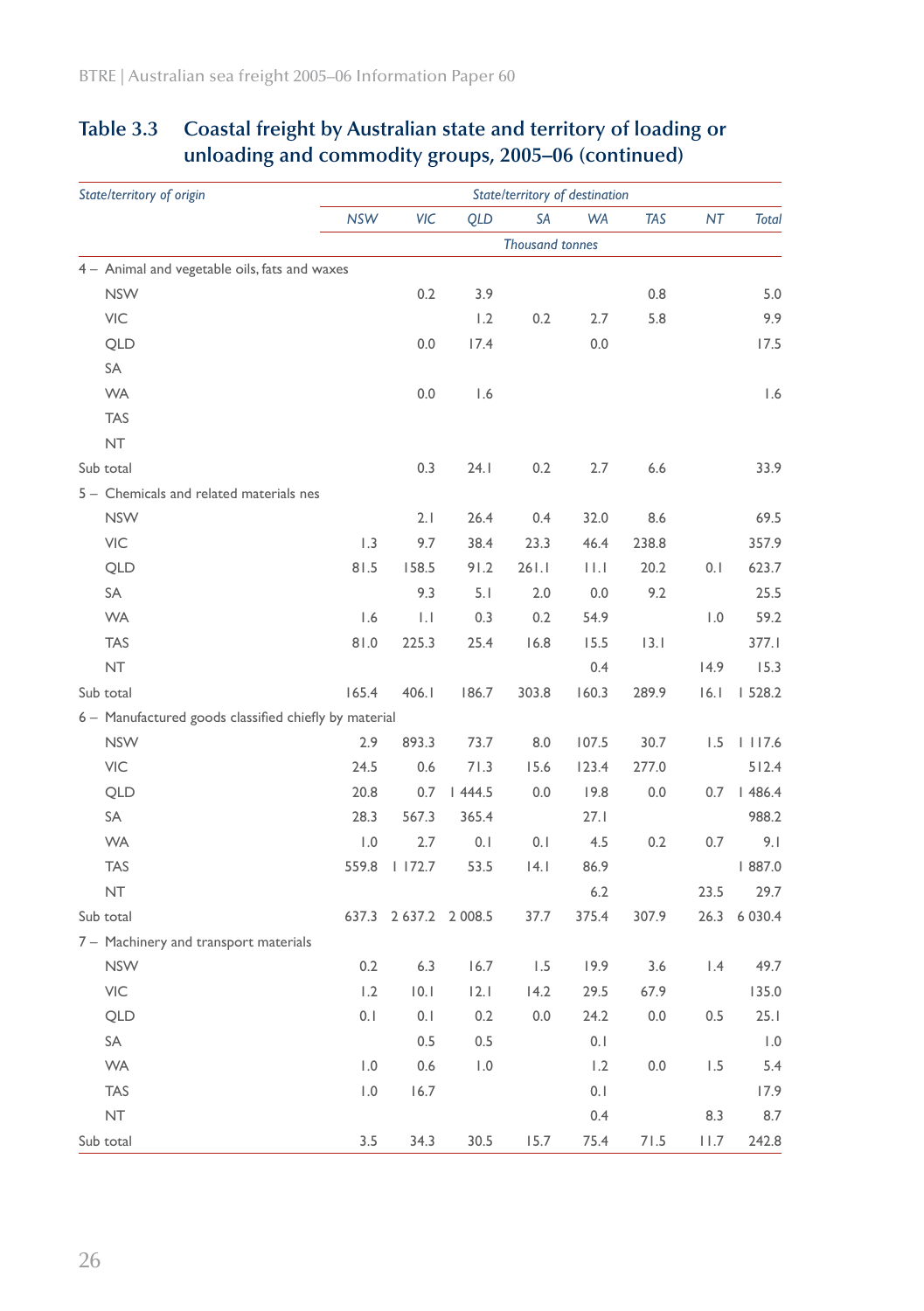| State/territory of origin               |            |            |                      | State/territory of destination |                  |            |              |                |
|-----------------------------------------|------------|------------|----------------------|--------------------------------|------------------|------------|--------------|----------------|
|                                         | <b>NSW</b> | <b>VIC</b> | <b>QLD</b>           | <b>SA</b>                      | <b>WA</b>        | <b>TAS</b> | NT           | <b>Total</b>   |
|                                         |            |            |                      | <b>Thousand tonnes</b>         |                  |            |              |                |
| 8 - Miscellaneous manufactured articles |            |            |                      |                                |                  |            |              |                |
| <b>NSW</b>                              | 1.0        | 7.3        | 16.7                 | 0.2                            | 13.8             | 1.7        | 1.2          | 42.0           |
| <b>VIC</b>                              | 1.8        | 0.0        | 11.7                 | 9.2                            | 32.6             | 628.6      |              | 683.9          |
| <b>QLD</b>                              | 0.0        | 0.0        |                      | 0.0                            | 2.0              | 0.0        | 0.4          | 2.5            |
| <b>SA</b>                               |            |            |                      |                                |                  |            |              |                |
| <b>WA</b>                               | 0.4        | 0.4        |                      | 0.0                            | 0.4              | 0.1        | 0.1          | 1.5            |
| <b>TAS</b>                              |            | 9.8        | 0.0                  |                                | 0.0              |            |              | 9.9            |
| <b>NT</b>                               |            |            |                      |                                | 0.0              |            | $\mathsf{L}$ | $  \cdot  $    |
| Sub total                               | 3.3        | 17.6       | 28.4                 | 9.5                            | 49.0             | 630.4      | 2.7          | 740.9          |
| 9 - Commodities and transactions nes    |            |            |                      |                                |                  |            |              |                |
| <b>NSW</b>                              | 0.1        | 3.4        | 6.6                  | 0.4                            | 10.3             | 2.1        |              | 22.8           |
| <b>VIC</b>                              | 6.7        |            | 20.4                 | 28.7                           | 11.7             | 140.6      |              | 208.I          |
| <b>QLD</b>                              | 0.5        | 0.1        | 37.9                 | 6.6                            | 4.6              |            | 1.9          | 51.7           |
| SA                                      | 0.0        |            | 0.2                  | 0.6                            | 48.9             | 0.8        |              | 50.6           |
| <b>WA</b>                               | 2.3        | 3.7        | 0.1                  | 8.4                            | 15.8             | 2.2        | 0.2          | 32.7           |
| <b>TAS</b>                              | 31.5       | $ $   48.8 | 0.0                  | 1.8                            | $\overline{1.3}$ | 8.4        |              | 1191.8         |
| <b>NT</b>                               |            |            |                      |                                | 0.4              |            | 6.3          | 6.7            |
| Sub total                               | 41.1       | 1156.0     | 65.3                 | 46.5                           | 93.1             | 153.9      | 8.5          | 1564.4         |
| Total                                   | 14 286.6   |            | 8 2 1 6.0 19 7 0 2.4 | 4 9 3 3 . 2                    | 3 3 9 7.4        | 4 54 1.1   |              | 172.6 55 249.3 |

## **Table 3.3 Coastal freight by Australian state and territory of loading or unloading and commodity groups, 2005–06 (continued)**

Note: Blank cells mean no data was recorded for this category, while cells with an entry of 0 mean that data was recorded but rounded to zero.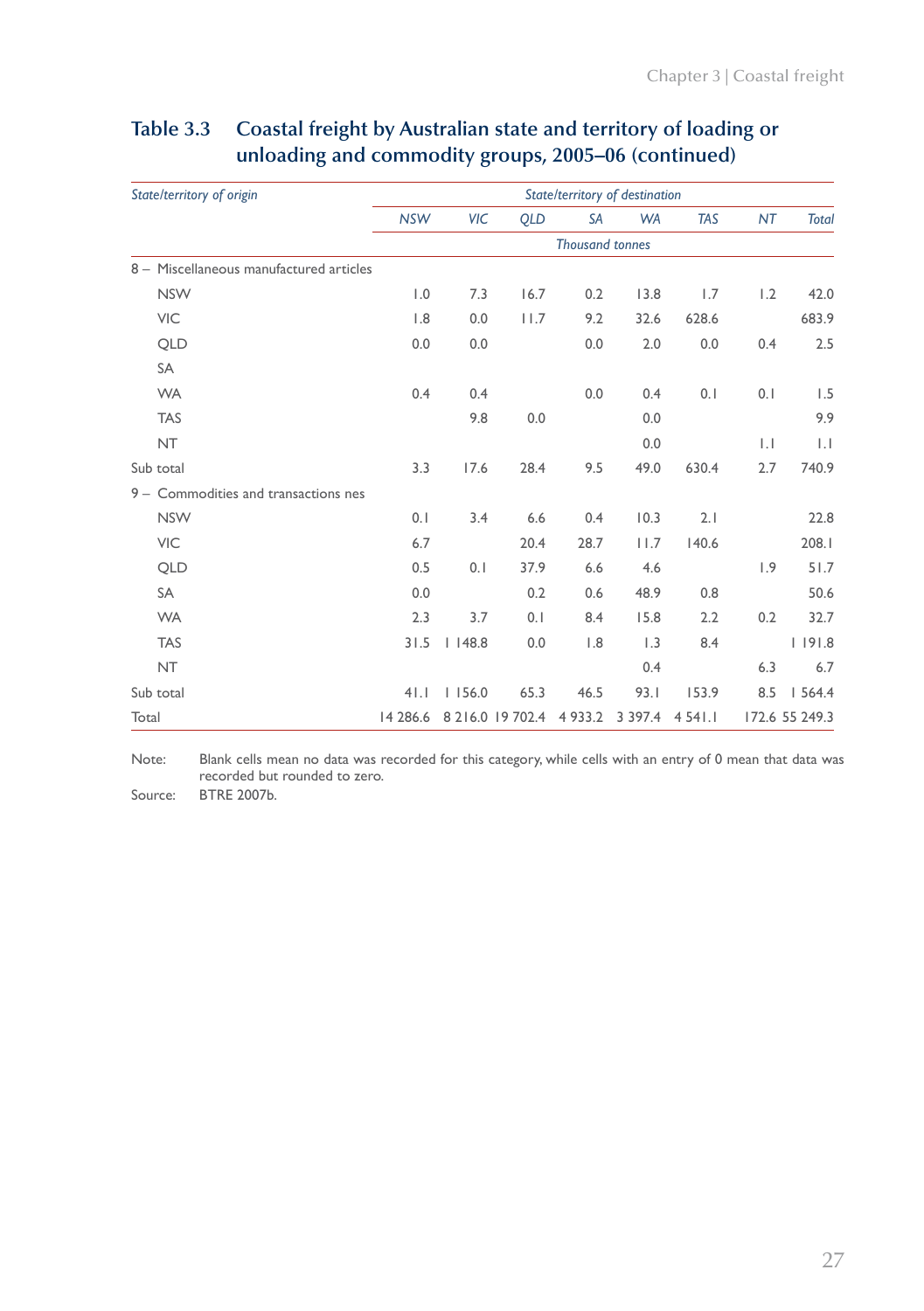# Cargo flows

Table 3.4 details coastal freight flows between the States by weight. Queensland and Western Australia continued to be ranked first and second respectively as states of origin, while Queensland and New South Wales were ranked first and second respectively as states of destination. This is a similar ranking to the previous three years. Queensland's top ranking as state of origin is due to the large tonnages of intrastate bauxite trade, which continued to increase.

| State/ territory<br>of origin |            |            |            |             | State/territory of destination |            |       |              |                      |
|-------------------------------|------------|------------|------------|-------------|--------------------------------|------------|-------|--------------|----------------------|
|                               | <b>NSW</b> | <b>VIC</b> | <b>QLD</b> | SA          | <b>WA</b>                      | <b>TAS</b> | NT    | <b>Total</b> | Per cent<br>of total |
|                               |            |            |            |             | <b>Thousand tonnes</b>         |            |       |              |                      |
| <b>NSW</b>                    | 105.9      | 1214.5     | 484.5      | 1130.2      | 265.5                          | 173.5      | 4.2   | 3 3 7 8 . 3  | 6                    |
| <b>VIC</b>                    | 2 007.9    | 90.4       | 818.5      | 376.9       | 407.9                          | 2 947.2    |       | 7 6 4 8.9    | 4                    |
| <b>QLD</b>                    | 1949.8     | 763.3      | 15 660.8   | 518.3       | 232.7                          | 573.8      | 27.6  | 19 726.3     | 36                   |
| SA                            | 2125.3     | 1322.8     | 715.8      | 2 109.1     | 102.1                          | 215.7      |       | 6 590.7      | 2                    |
| <b>WA</b>                     | 6101.6     | 82 .       | 921.5      | 593.8       | 2   87.7                       | 6.5        | 50.3  | II 682.5     | 21                   |
| <b>TAS</b>                    | 1969.7     | 3 004.0    | 101.3      | 204.9       | 150.7                          | 191.7      |       | 5 622.3      | $ 0\rangle$          |
| <b>NT</b>                     | 26.4       |            |            |             | 50.9                           | 432.7      | 90.4  | 600.4        |                      |
| Total                         | 14 286.6   | 8 2 1 6 .0 | 19 702.4   | 4 9 3 3 . 2 | 3 3 9 7.4                      | $454$ ].   | 172.6 | 55 249.3     | 100                  |
| Per cent of total             | 26         | 15         | 36         | 9           | 6                              | 8          | 0     | 100          |                      |

#### **Table 3.4 Total coastal freight flows, 2005–06**

Note: Blank cells mean no data was recorded for this category, while cells with an entry of 0 mean that data was recorded but rounded to zero.

Source: BTRE 2007b.

Shipping freight activity over the last 10 years by state and territory is shown in Figures 3.1 and 3.2. Changes since 2004–05 include:

- increased loaded tonnages in Queensland, Western Australia and Victoria, while New South Wales and Tasmania declined slightly; and
- increased unloaded tonnages in Queensland, South Australia and Tasmania, accompanied by declines in New South Wales, Victoria, Western Australia and the Northern Territory. •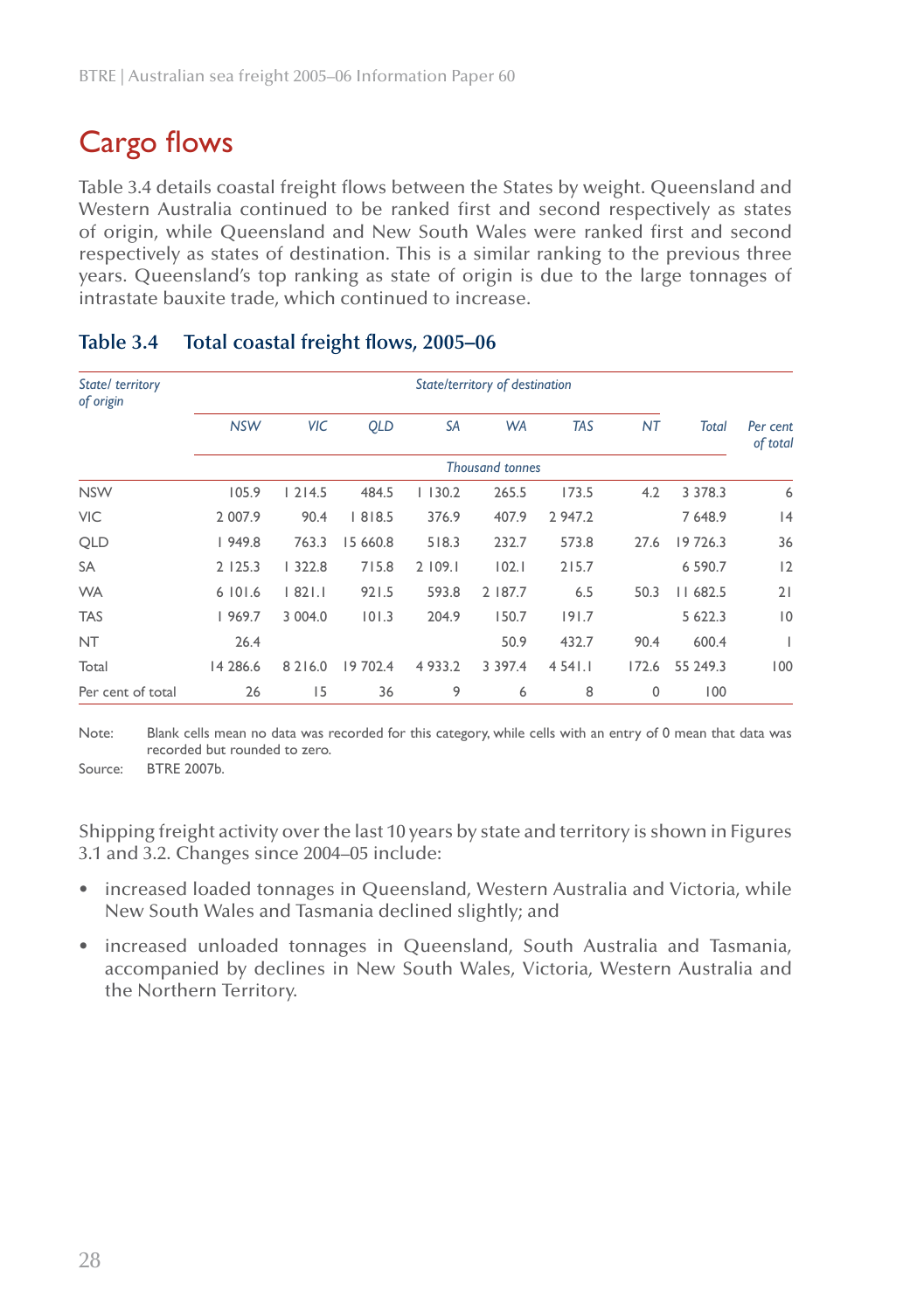

### **Figure 3.1 Coastal freight loaded by Australian state and territory, 10 years to 2005–06**





Source: BTRE 2007b.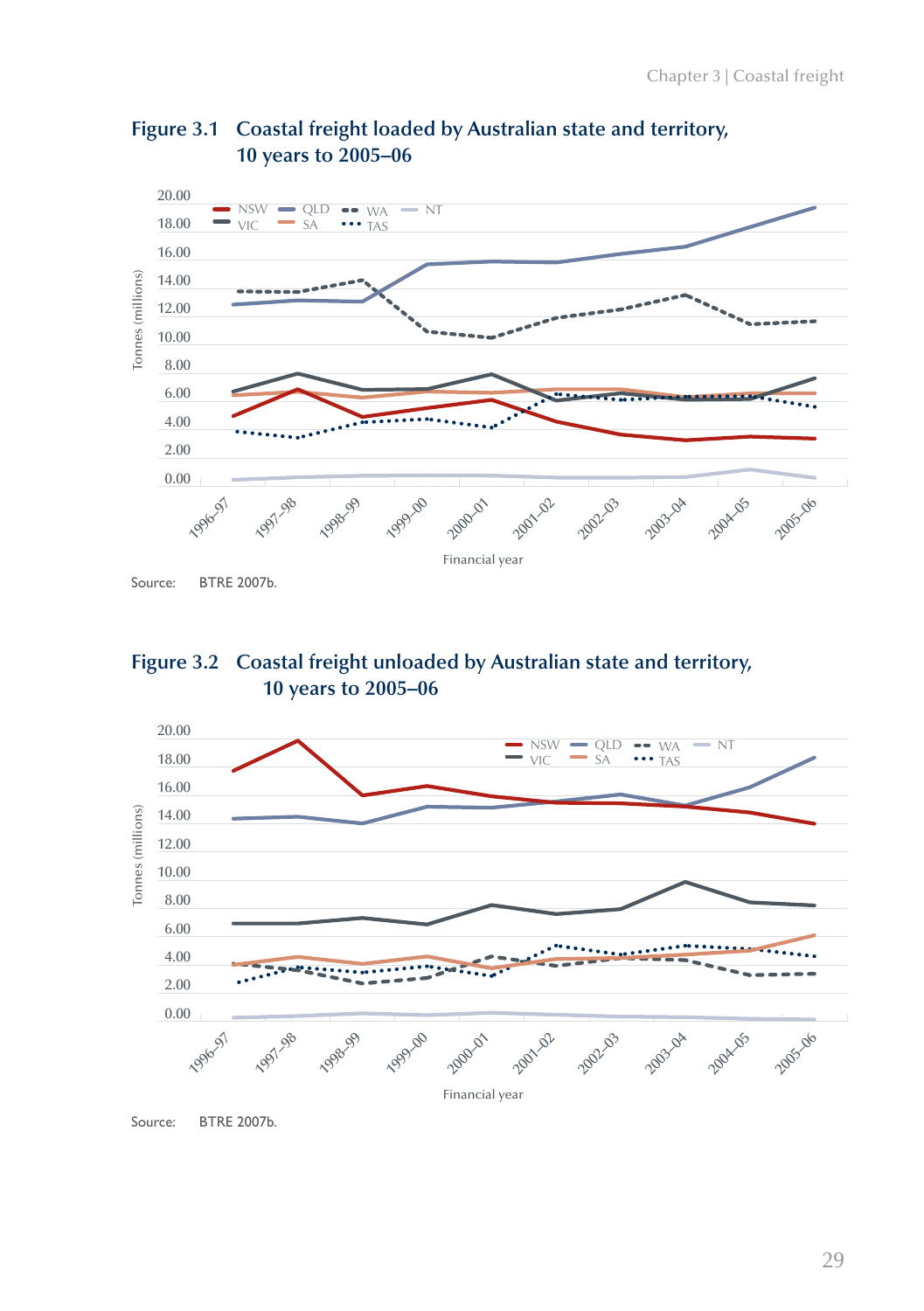30

| Port of origin  |        |               |                 |               |                 |                       |                  | Port of destination |                         |               |        |                |        |                |              |
|-----------------|--------|---------------|-----------------|---------------|-----------------|-----------------------|------------------|---------------------|-------------------------|---------------|--------|----------------|--------|----------------|--------------|
|                 | Sydney | Rest of       | NSW Melbourne   | Rest of<br>WC | <b>Brisbane</b> | <b>GTD</b><br>Rest of | <b>Adelaide</b>  |                     | Rest of<br>SA Fremantle | Š<br>Rest of  | Hobart | Rest of<br>TAS | Darwin | Rest of<br>Ż   | <b>Total</b> |
|                 |        |               |                 |               |                 |                       |                  | Thousand tonnes     |                         |               |        |                |        |                |              |
| Sydney          | 34.6   |               | 43.0            | 79.9          | 281.5           | 38.6                  | 6.7              |                     | 259.5                   | 0.0           | 17.6   | 58.6           |        |                | 819.9        |
| Rest of NSW     |        | 64.2          | 164.6           | 927.1         | 41.7            | 122.7                 | 45.2             | 1078.4              |                         | $\ddot{6}$ .0 | 25.4   | 71.9           | 2.8    | $\overline{4}$ | 2558.4       |
| Melbourne       | 23.8   |               |                 | 10.9          | 179.4           | $\frac{6}{1}$         | $\frac{81.9}{ }$ |                     | 308.3                   |               | 2.7    | 7.116          |        |                | 2521.9       |
| Rest of VIC     | 893.9  | 88.7          | 70.0            | 9.6           | 520.7           | 116.8                 | 243.7            | 51.2                | 3.2                     | 96.4          | 485.9  | 546.9          |        |                | 5 127.0      |
| <b>Brisbane</b> | 366.7  | 41.9          | 31.6            | 35.5          |                 | 1 147.5               | 40.0             |                     | 136.6                   | 20.1          |        | 0.2            | 24.3   | 2.4            | 1846.8       |
| Rest of QLD     | 185.7  | 1 355.4       | 471.4           | 224.8         | 1083.6          | 13 429.6              | 108.7            | 369.7               | 71.3                    | 4.7           | 203.1  | 370.5          | 0.0    | $\ddot{\circ}$ | 17879.5      |
| Adelaide        |        | 28.3          | 545.8           | 31.3          | 370.9           | 0.2                   | 0.5              | $\overline{c}$      | 33.4                    | 44.4          | 4.7    | 4.5            |        |                | 1066.2       |
| Rest of SA      | 598.8  | 1498.2        | 542.5           | 203.2         | 299.1           | 45.6                  | 873.9            | 232.5               | 24.2                    |               | 102.5  | <b>104.0</b>   |        |                | 5 5 2 4.5    |
| Fremantle       | 84.0   |               | 254.6           | 629.0         | 17.8            | $\frac{0}{8}$         | 570.1            | 16.8                | 5.9                     | 387.3         | 0.0    | 6.5            | 49.9   | $\frac{3}{2}$  | 2030.1       |
| Rest of WA      | 1770.5 | 4 247.1       | 166.8           | 770.7         | 769.4           | 19.2                  | 6.9              |                     | 775.8                   | 126.0         |        |                | 5      |                | 9652.4       |
| Hobart          |        | $\frac{0}{8}$ | 36.5            | 184.6         | 9.2             | 16.2                  | 14.0             | 36.                 | 능                       | ್ತ            |        | 2.3            |        |                | 495.2        |
| Rest of TAS     | 446.3  | 1442.4        | 781.5<br>$\sim$ | $\frac{1}{2}$ | 3.6             | 72.3                  |                  | 54.8                | 135.5                   |               | 165.9  | 23.4           |        |                | 5 127.1      |
| Darwin          |        |               |                 |               |                 |                       |                  |                     | 0.5                     | 7.7           |        |                | 6.5    | 84.0           | 98.7         |
| Rest of NT      |        | 26.4          |                 |               |                 |                       |                  |                     | 42.7                    |               |        | 432.7          |        |                | 501.7        |
| Total           | 5411.4 | 8875.2        | 108.1<br>L      | 3 107.9       | 4576.9          | 15018.3               | 2991.7           | 941.6               | 2805.9                  | 698.7         | 007.8  | 3533.3         | 83.6   | 89.0           | 55 249.3     |

Note: Blank cells mean no data was recorded for this category, while cells with an entry of 0 mean that data was recorded but rounded to zero.

Blank cells mean no data was recorded for this category, while cells with an entry of 0 mean that data was recorded but rounded to zero.

Source: BTRE 2007b.

Source: Note:

**BTRE 2007b.**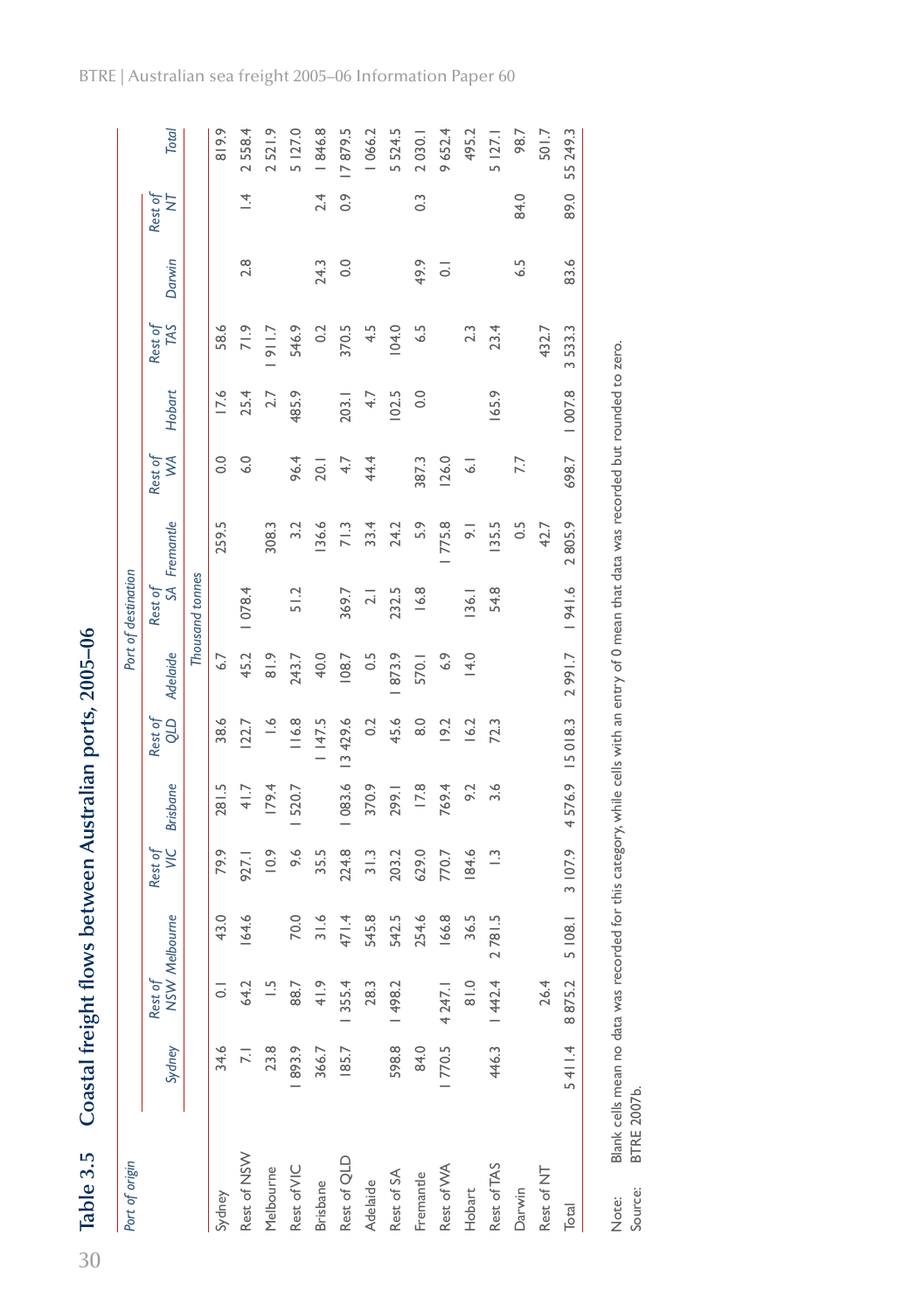Table 3.5 shows the changes in cargo flows between the various state capitals and rest of state regions. In comparing the tonnages moved in 2005–06 with 2004–05:

- Darwin and the rest of Northern Territory recorded a sharp decline, both as origin and destination of freight;
- past increases in tonnage movement from the rest of Western Australia to the rest of Victoria had slowed further and declined from 997 to 771 (29 per cent in 2005–06 and 7.3 per cent decline in 2004–05), due to the continuing general downturn in crude oil movements in that area;
- a strong increase in shipments between the rest of Tasmania and Melbourne (882 000 tonnes, or 36.3 per cent growth in 2004–05), was followed by a decline in this trade by 16 per cent or about 530 000 tonnes in 2005–06; and
- there was a reversal in the previously noted marked general decline in the trade from and to Fremantle (17.1 and 16.2 per cent respectively in 2004–05); in 2005–06, freight originating in Fremantle increased by 495 000 tonnes, or 24 per cent, whilst coastal freight destined for Fremantle increased by 175 000 tonnes, or around 7 per cent.

# Pack type

An analysis of pack type<sup>7</sup> shows that bulk cargo $^8$  (see Tables 3.6 and 3.7) continues to be the majority of coastal cargo, representing nearly 88 per cent by weight of total coastal cargo loaded, up 2 percentage points from 2004–05. Liquid bulk loaded in 2005–06 increased to 13.9 million tonnes or 11.2 per cent, compared with levels in the previous year. Container non-bulk cargo declined from 4.6 million to 4 .4 million tonnes in 2005–06, or 3.8 per cent. Similarly, loaded other non-bulk freight declined from 3.2 million to 2.3 million tonnes in 2005–06, or 27.2 per cent.

Data in Table 3.8 illustrates the flow of cargo between the states by pack type. There is a strong growth in dry bulk cargo from Queensland and liquid bulk shipments from New South Wales, Queensland and Western Australia. This growth was partially offset by overall decreases in the 2005–06 levels of container cargo shipments from New South Wales and Queensland. Similarly, further declines in non-bulk cargo were recorded, especially from all States and Territories, except Western Australia, which recorded a slight increase in this category in 2005–06.

<sup>7</sup> See explanatory notes for a definition of pack type.

<sup>8</sup> See explanatory notes for a definition of bulk cargo.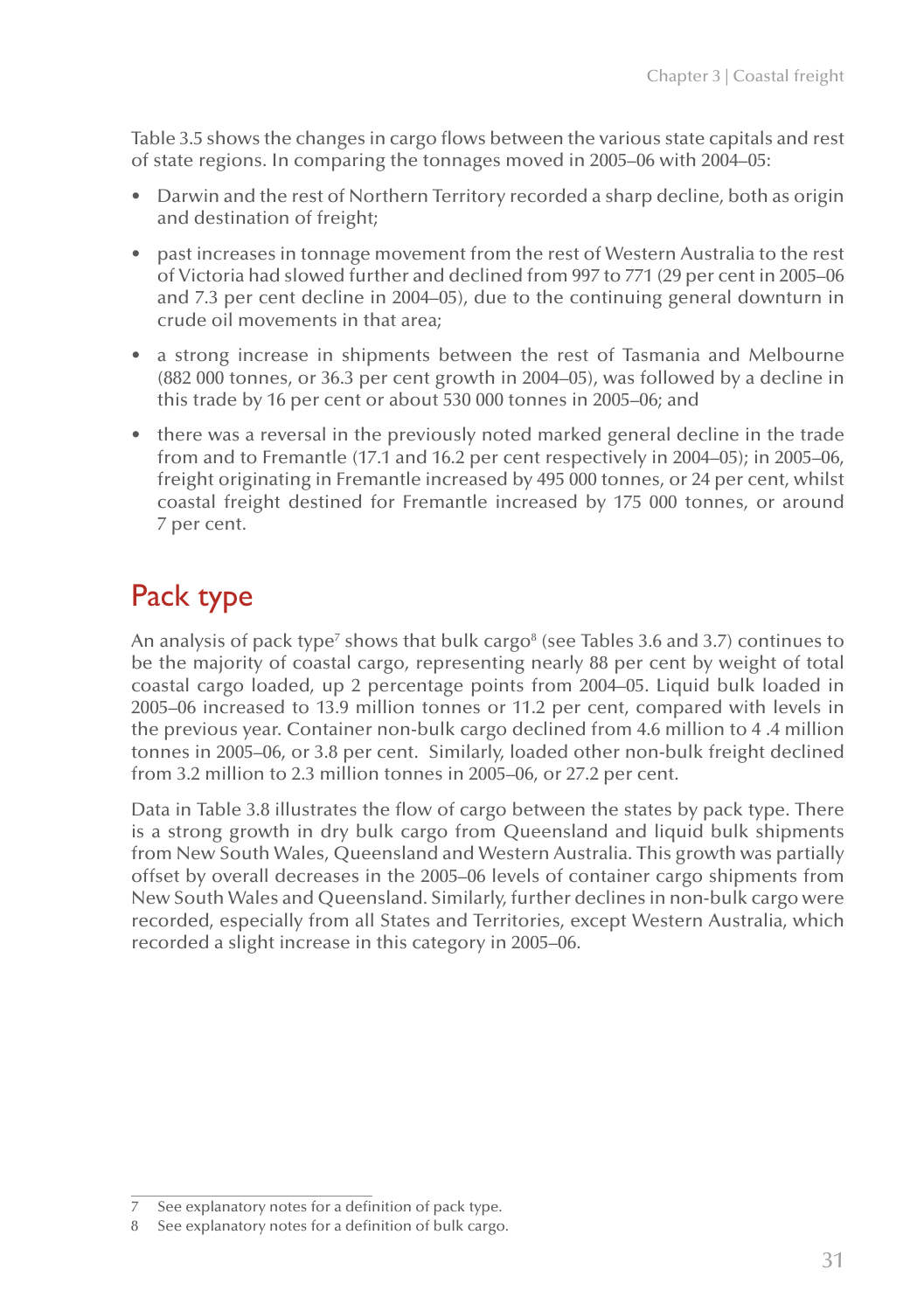| Port of loading    |             | Pack type      |                        |                   |              |                      |
|--------------------|-------------|----------------|------------------------|-------------------|--------------|----------------------|
|                    | Dry<br>bulk | Liquid<br>bulk | Container<br>non-bulk  | Other<br>non-bulk | <b>Total</b> | Per cent<br>of total |
|                    |             |                | <b>Thousand tonnes</b> |                   |              | Per cent             |
| Sydney             | 0.0         | 375.9          | 430.4                  | 13.6              | 819.9        | 1.5                  |
| <b>Rest of NSW</b> | 398.9       | 154.9          | 34.2                   | 970.3             | 2 5 5 8.4    | 4.6                  |
| Melbourne          | 9.0         | 7.5            | 1822.4                 | 682.9             | 2 5 2 1 .9   | 4.6                  |
| Rest of VIC        | 198.7       | 4916.0         |                        | 12.2              | 5 127.0      | 9.3                  |
| <b>Brisbane</b>    | 140.7       | 587.6          | 79.0                   | 39.5              | 1846.8       | 3.3                  |
| Rest of QLD        | 17 657.5    | 156.0          | 23.9                   | 42.1              | 17879.5      | 32.4                 |
| Adelaide           | 1048.5      | 9.4            | 7.3                    | $\mathsf{L}$      | 1066.2       | 1.9                  |
| Rest of SA         | 5 0 2 3 .8  | 499.9          |                        | 0.8               | 5 5 2 4 . 5  | $ 0\rangle$          |
| Fremantle          | 650.8       | 1322.2         | 49.1                   | 8.1               | 2 0 3 0 . 1  | 3.7                  |
| Rest of WA         | 5 0 1 4.6   | 4 605.0        | 4.1                    | 28.7              | 9 652.4      | 17.5                 |
| Hobart             | 231.1       | 263.2          | 0.9                    |                   | 495.2        | 0.9                  |
| Rest of TAS        | 2 768.0     | 1.3            | 1944.7                 | 413.0             | 5127.1       | 9.3                  |
| Darwin             | 12.6        | 33.2           | 13.8                   | 39.1              | 98.7         | 0.2                  |
| Rest of NT         | 459.I       | 42.7           |                        |                   | 501.7        | 0.9                  |
| Total              | 34 613.2    | 13 974.9       | 4 4 0 9.8              | 2 2 5 1 .4        | 55 249.3     | 100.0                |
| Per cent of total  | 62.6        | 25.3           | 8.0                    | 4.1               | 100.0        |                      |

## **Table 3.6 Coastal freight loaded by port and pack type, 2005–06**

Note: Blank cells mean no data was recorded for this category, while cells with an entry of 0 mean that data was recorded but rounded to zero.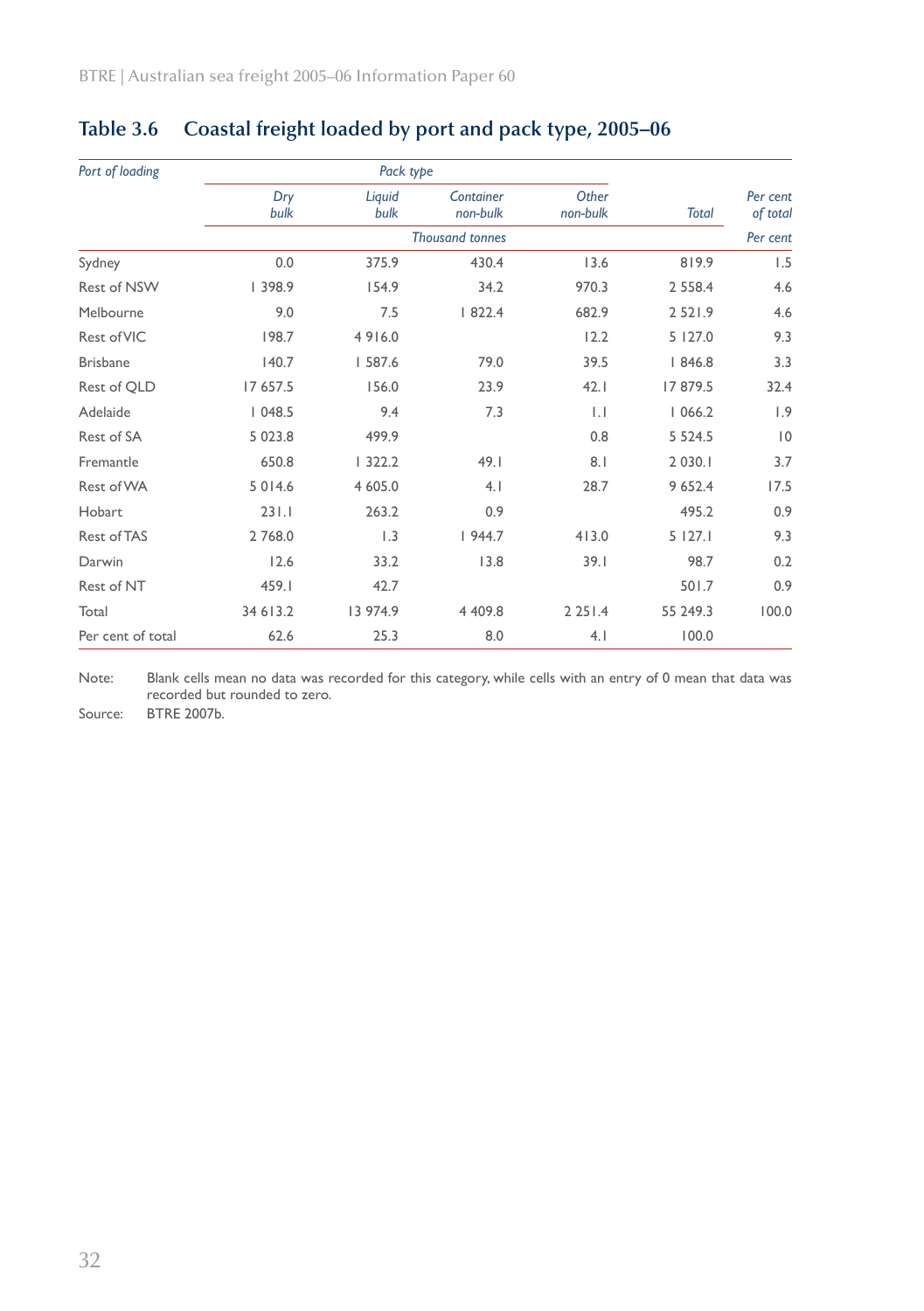| Port of unloading  |             | Pack type      |                        |                   |              |                      |
|--------------------|-------------|----------------|------------------------|-------------------|--------------|----------------------|
|                    | Dry<br>bulk | Liquid<br>bulk | Container<br>non-bulk  | Other<br>non-bulk | <b>Total</b> | Per cent<br>of total |
|                    |             |                | <b>Thousand tonnes</b> |                   |              | Per cent             |
| Sydney             | 1290.8      | 3 760.4        | 49.6                   | 3.4               | 5104.2       | 9.3                  |
| <b>Rest of NSW</b> | 8 6 8 4.5   | 186.1          | 1.6                    | 33.2              | 8 905.4      | 16.2                 |
| Melbourne          | 2 190.8     | 613.7          | 1494.2                 | 694.0             | 4 992.7      | 9.1                  |
| Rest of VIC        | 2 072.6     | 768.9          | 0.9                    | 374.9             | 3 2 1 7 . 3  | 5.8                  |
| <b>Brisbane</b>    | 1626.6      | 1899.3         | 115.8                  | 5.1               | 3 646.7      | 6.6                  |
| Rest of QLD        | 13 492.6    | 1529.7         | 24.3                   | 19.2              | 15 065.8     | 27.4                 |
| Adelaide           | 2 079.8     | 978.0          | 88.0                   | 15.7              | 4 161.6      | 7.6                  |
| Rest of SA         | 895.6       | 28.8           |                        |                   | 1924.4       | 3.5                  |
| Fremantle          | 358.5       | 1689.3         | 639.3                  | 31.6              | 2718.7       | 4.9                  |
| Rest of WA         | 53.3        | 546.4          | 16.0                   | 23.2              | 638.9        | 1.2                  |
| Hobart             | 493.3       | 414.6          | 0.8                    |                   | 908.7        | 1.6                  |
| Rest of TAS        | 1028.0      | 571.9          | 1707.0                 | 381.3             | 3 688.2      | 6.7                  |
| Darwin             |             | 41.6           | 43.7                   | 24.8              | 110.1        | 0.2                  |
| Rest of NT         |             |                |                        |                   |              | 0.0                  |
| Total              | 35 266.6    | 14 028.7       | 4181.1                 | 1606.4            | 55 082.7     | 100.0                |
| Per cent of total  | 64.0        | 25.5           | 7.6                    | 2.9               | 100.0        |                      |

## **Table 3.7 Coastal freight unloaded by port and pack type, 2005-06**

Note: Blank cells mean no data was recorded for this category, while cells with an entry of 0 mean that data was recorded but rounded to zero.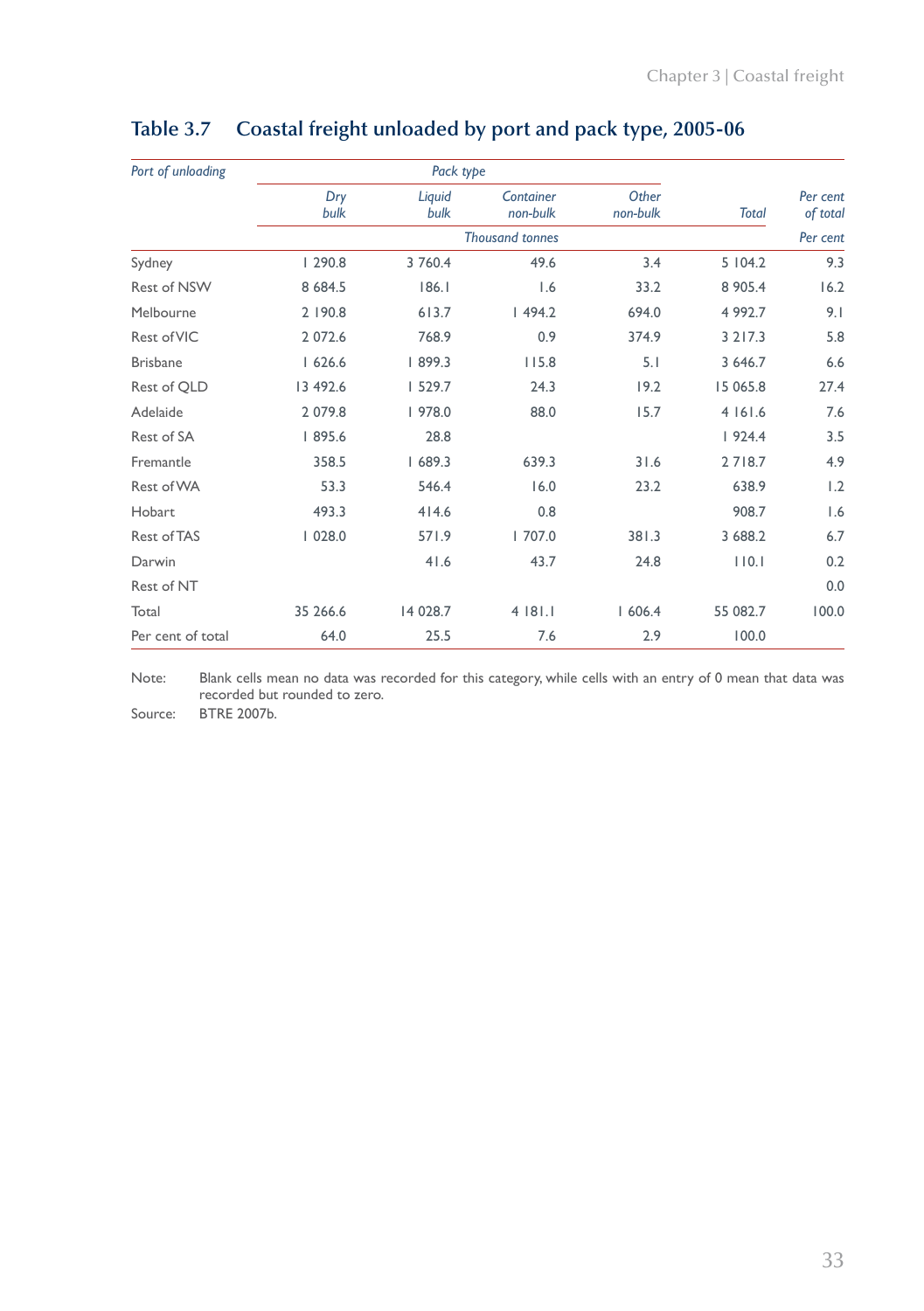| State/territory of loading |             |            |             | State/territory of unloading |           |            |       |              |
|----------------------------|-------------|------------|-------------|------------------------------|-----------|------------|-------|--------------|
|                            | <b>NSW</b>  | VIC        | <b>QLD</b>  | <b>SA</b>                    | <b>WA</b> | <b>TAS</b> | NT    | <b>Total</b> |
|                            |             |            |             | <b>Thousand tonnes</b>       |           |            |       |              |
| Dry Bulk                   |             |            |             |                              |           |            |       |              |
| <b>NSW</b>                 |             | 156.5      | 33.1        | 1116.3                       |           | 93.1       |       | 398.9        |
| VIC                        | 41.5        | 9.6        | 21.0        | 70.0                         |           | 65.7       |       | 207.7        |
| QLD                        | 584.9       | 636.3      | 14410.9     | 481.4                        | 111.0     | 573.6      | 0.0   | 17 798.2     |
| SA                         | 1921.8      | 1021.3     | 715.2       | 2 108.3                      | 95.6      | 210.2      |       | 6 072.3      |
| <b>WA</b>                  | 4 292.9     | 1086.1     | 44.3        | 3.0                          | 239.1     |            |       | 5 665.3      |
| <b>TAS</b>                 | 1907.3      | 641.4      | 88.5        | 186.1                        |           | 175.9      |       | 2 999.1      |
| <b>NT</b>                  | 26.4        |            |             |                              |           | 432.7      | 12.6  | 471.6        |
| Sub Total                  | 9 774.8     | 3 55 1.0   | 15 3 1 2.9  | 3 965.1                      | 445.7     | 1551.0     | 12.6  | 34 613.2     |
| Liquid Bulk                |             |            |             |                              |           |            |       |              |
| <b>NSW</b>                 | 93.3        | 131.5      | 283.8       |                              | 3.0       | 19.2       |       | 530.9        |
| VIC                        | 1945.1      | 70.0       | 1616.5      | 225.4                        | 101.7     | 964.9      |       | 4 923.6      |
| QLD                        | 363.3       | 122.6      | 1187.3      | 30.2                         | 40.2      |            |       | 1743.6       |
| SA                         | 203.5       | 301.1      |             |                              |           | 4.7        |       | 509.2        |
| <b>WA</b>                  | 799.9       | 720.2      | 875.1       | 582.1                        | 1907.3    |            | 42.7  | 5 927.3      |
| <b>TAS</b>                 | 24.3        | 197.2      | 9.2         | 18.6                         | 15.2      |            |       | 264.6        |
| <b>NT</b>                  |             |            |             |                              | 42.7      |            | 33.2  | 75.8         |
| Sub Total                  | 4 4 2 9 . 4 | 1542.5     | 3 972.0     | 856.3                        | 2110.0    | 988.8      | 75.8  | 13 974.9     |
| Container                  |             |            |             |                              |           |            |       |              |
| <b>NSW</b>                 | 2.1         | 35.1       | 104.9       | 5.7                          | 257.9     | 57.7       | 1.2   | 464.6        |
| <b>VIC</b>                 | 19.3        | 0.1        | 179.2       | 69.2                         | 260.8     | 293.9      |       | 1822.4       |
| QLD                        | 1.2         | 1.4        | 17.3        | 6.7                          | 49.2      | 0.2        | 26.9  | 103.0        |
| SA                         |             |            | 0.2         | 0.7                          | 6.3       |            |       | 7.3          |
| <b>WA</b>                  | 7.9         | 14.3       | $  \cdot  $ | 1.8                          | 16.1      | 6.5        | 5.4   | 53.1         |
| <b>TAS</b>                 | 14.0        | 1778.7     | 3.6         | 0.1                          | 135.5     | 13.7       |       | 1945.7       |
| NT                         |             |            |             |                              | 1.7       |            | 2.1   | 13.8         |
| Sub Total                  | 44.5        | 1829.6     | 306.3       | 84.3                         | 727.4     | 1372.0     | 45.6  | 4 409.8      |
| Non-Bulk                   |             |            |             |                              |           |            |       |              |
| <b>NSW</b>                 | 10.5        | 891.5      | 62.6        | 8.3                          | 4.6       | 3.5        | 3.0   | 983.9        |
| VIC                        | 2.0         | 10.7       | 1.9         | 12.3                         | 45.5      | 622.7      |       | 695.2        |
| <b>QLD</b>                 | 0.4         | 3.0        | 45.3        | 0.0                          | 32.2      |            | 0.7   | 81.6         |
| SA                         | 0.0         | 0.5        | 0.5         |                              | 0.1       | 0.8        |       | 1.9          |
| <b>WA</b>                  | 0.9         | 0.5        | 1.0         | 6.9                          | 25.3      |            | 2.3   | 36.8         |
| <b>TAS</b>                 | 24.2        | 386.7      |             |                              |           | 2.1        |       | 413.0        |
| <b>NT</b>                  |             |            |             |                              | 6.5       |            | 32.6  | 39.1         |
| Sub Total                  | 37.9        | 1292.9     | 111.2       | 27.5                         | 114.2     | 629.2      | 38.5  | 2251.4       |
| Total                      | 14 286.6    | 8 2 1 6 .0 | 19 702.4    | 4 9 3 3 . 2                  | 3 3 9 7.4 | 4 541.1    | 172.6 | 55 249.3     |

### **Table 3.8 Coastal freight by Australian state and territory of loading or unloading and pack type, 2005–06**

Note: Blank cells mean no data was recorded for this category, while cells with an entry of 0 mean that data was recorded but rounded to zero.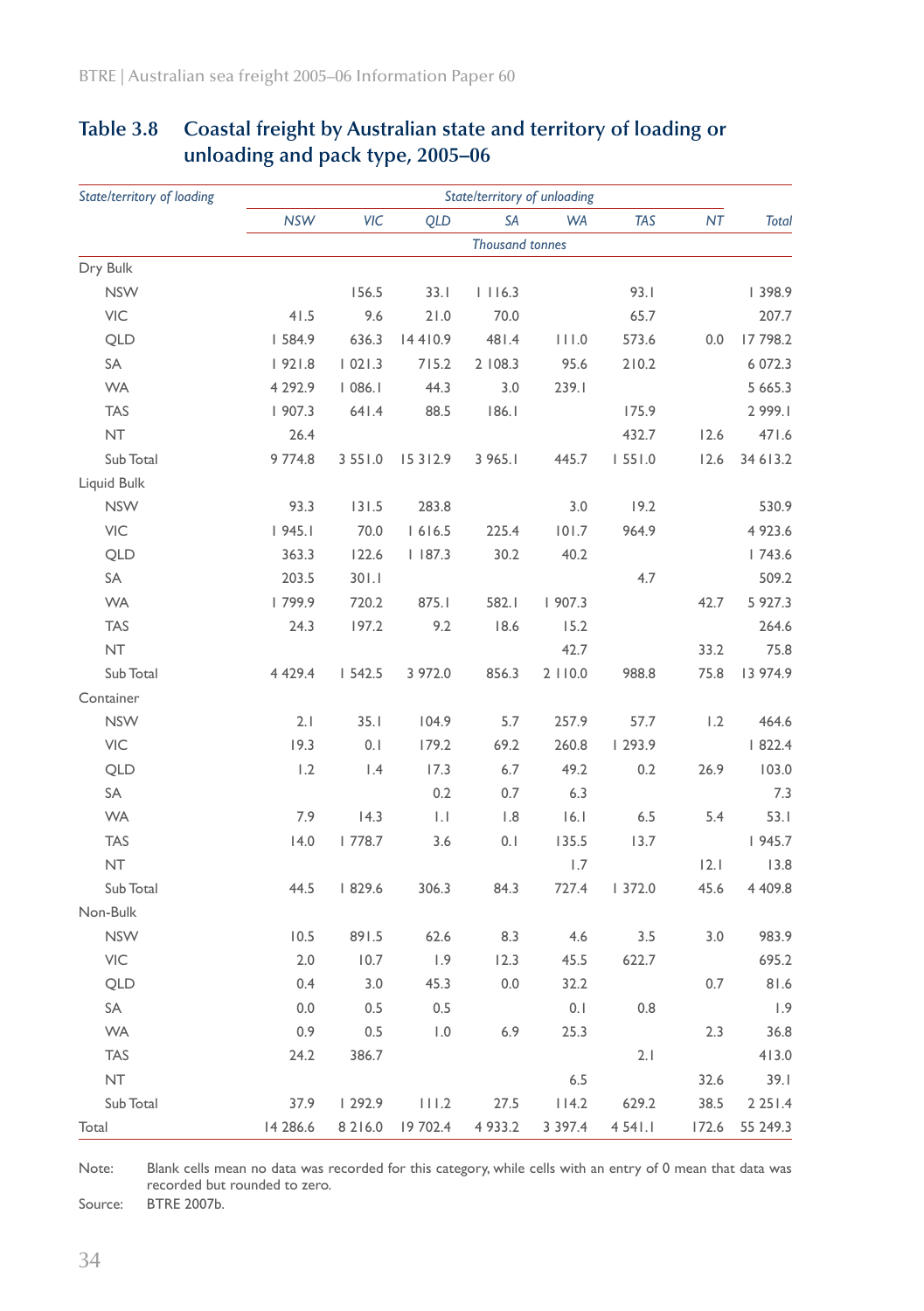## Tasmanian trade

The freight shipments to and from Tasmania changed in 2005–06 from 2004–05 in the following way (Table 3.9):

- freight destined for the mainland loaded in Tasmania declined by 11.9 per cent from 6.38 to 5.62 million tonnes; •
- freight arriving from the mainland unloaded in Tasmania decrease of 10.2 per cent from 5.1 to 4.6 million tonnes. •

There was a 38.2 per cent decline in the weight of *food and live animals* loaded in Tasmania but a slight increase in unloaded weight in this group.

In the category of unloaded freight, all commodity groups noted a decline in 2005–06, except for *food and live animals*, *mineral fuels*, *lubricants and related materials* and *chemicals and related materials*, which increased slightly in 2005–06, compared with their 2004–05 levels.

### *Commodity group Loaded Unloaded 2004–05 2005–06 2004–05 2005–06 Thousand tonnes* 0 – Food and live animals 425.1 262.8 240.6 248.1 1 – Beverages and tobacco 26.2 13.5 93.9 90.9 2 – Crude materials, inedible, except fuels 2 143.5 1 860.7 1 687.4 1 445.7 3 – Mineral fuels, lubricants and related materials 10.9 1.7 975.3 1059.2 4 – Animal and vegetable oils, fats and waxes 0.7 0.3 5 – Chemicals and related materials, nes 374.3 377.1 143.8 154.9 6 – Manufactured goods classified chiefly by material 2 082.5 1 887.0 432.3 246.2 7 – Machinery and transport materials 143.5 17.9 206.4 60.4 8 – Miscellaneous manufactured articles 5.2 5.2 9.9 65.4 50.3 9 – Commodities and transactions nes 1 182.7 1 191.8 1 274.0 1 241.0 Total 6 384.6 5 622.3 5 119.1 4 596.9

### **Table 3.9 Tasmanian coastal freight by commodity group, 2004–05 and 2005–06**

Note: Blank cells mean no data was recorded for this category, while cells with an entry of 0 mean that data was recorded but rounded to zero.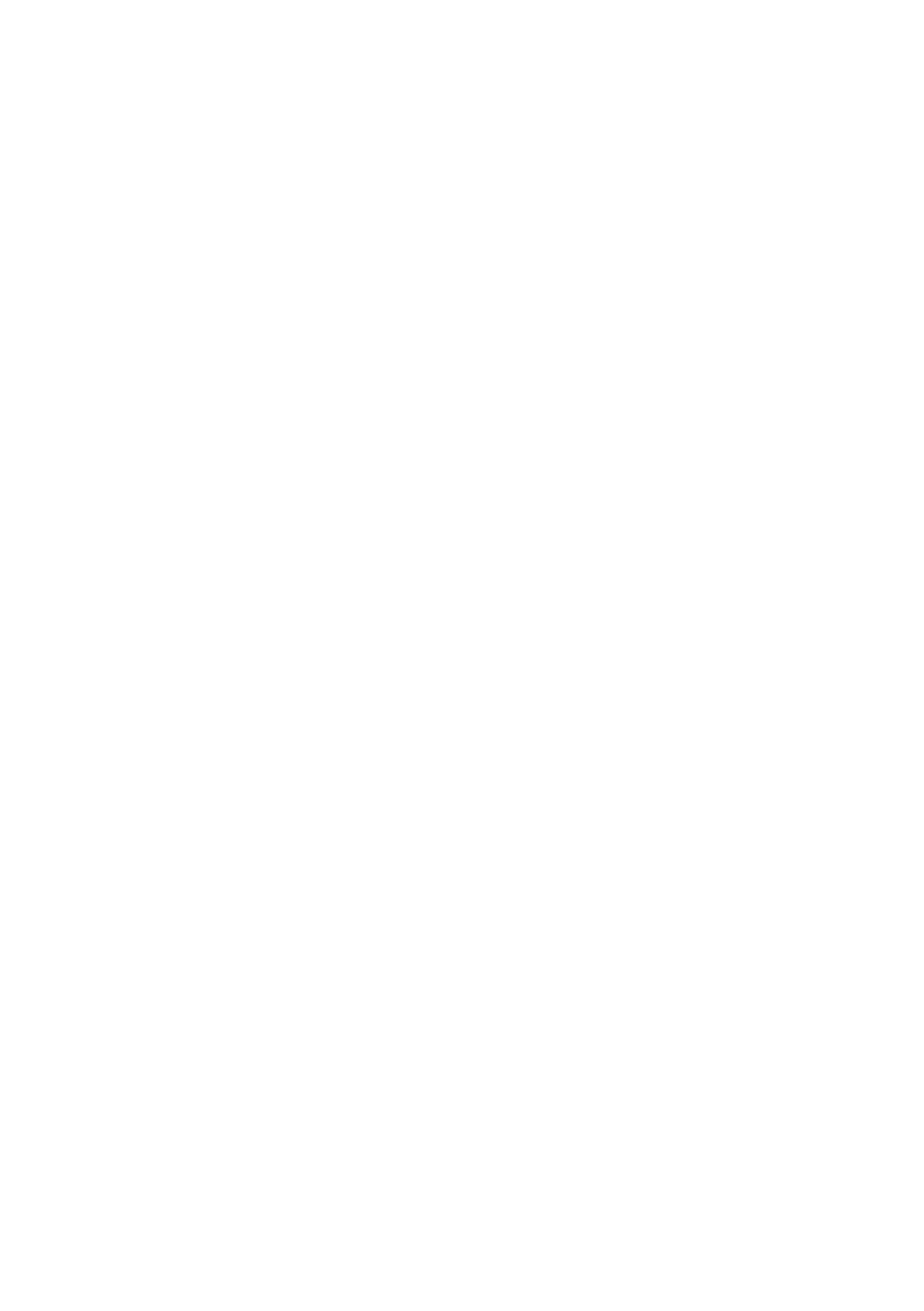In 2005–06, 2 424 voyages were undertaken by foreign-flagged ships using voyage permits<sup>9</sup> to move cargo around the Australian coast. Of these, 1 133 voyages used single voyage permits (SVPs) and 1 291 voyages used continuing voyage permits (CVPs) (Table 4.1). Total tonnes carried using SVPs and CVPs increased by 5 per cent from the previous year. The number of TEUs transported using SVPs and CVPs fell substantially, by 21.6 per cent in 2005–06. While the number of TEUs carried by SVPs grew by 182 per cent, TEUs carried by CVPs decreased by 42.5 per cent (Table 4.1). Some of this reduction and restructuring may be due to the operation of PAN Australia Shipping Pty Ltd for the last quarter of the period.

#### **Table 4.1 Number of voyages, tonnes and TEUs carried under coastal voyage permits, 2005–06**

| Permit type              | No of voyages | Freight carried | <b>TEUs carried</b> |
|--------------------------|---------------|-----------------|---------------------|
|                          | <b>Number</b> | <b>Tonnes</b>   | <b>Number</b>       |
| Single voyage permit     | l 133         | 11 470 959      | 16 501              |
| Continuing voyage permit | l 29 I        | 2 2 3 0 1 3 1   | 32 758              |
| Total                    | 2 4 2 4       | 13 70 1 0 9 0   | 49 259              |

Source: DOTARS 2007.

Compared with 2004–05, the use of SVPs to transport bauxite and alumina continued to increase with a 33 per cent increase in total tonnes carried. There was an increase of 0.6 million tonnes of iron ore from 2.2 to 2.8 million tonnes in 2005–06. Coastal shipments of crude oil using SVPs and CVPs declined from 1.9 to 1.2 million tonnes, however, shipments of petroleum products increased from 1.2 in 2004–05 to 1.8 million tonnes in 2005–06.

There also was a significant decline in tonnage in the *Other* category, from 9.1 in 2004–05 to 5.2 million tonnes in 2005–06. This category includes containers, general cargo and break bulk.

The proportion by weight of total coastal freight moved using voyage permits declined from 24.3 per cent in 2004–05 to 22.1 per cent in 2005–06. The tonne-kilometres produced under coastal permits, as a per cent of total coastal tonne-kilometres, decreased from 26.8 per cent in 2004–05 to 23.1 per cent in 2005–06 (Table 4.2).

<sup>9</sup> Voyage permit information provided in this paper differs from that appearing in the BTRE's Waterline series. See explanatory notes for further information.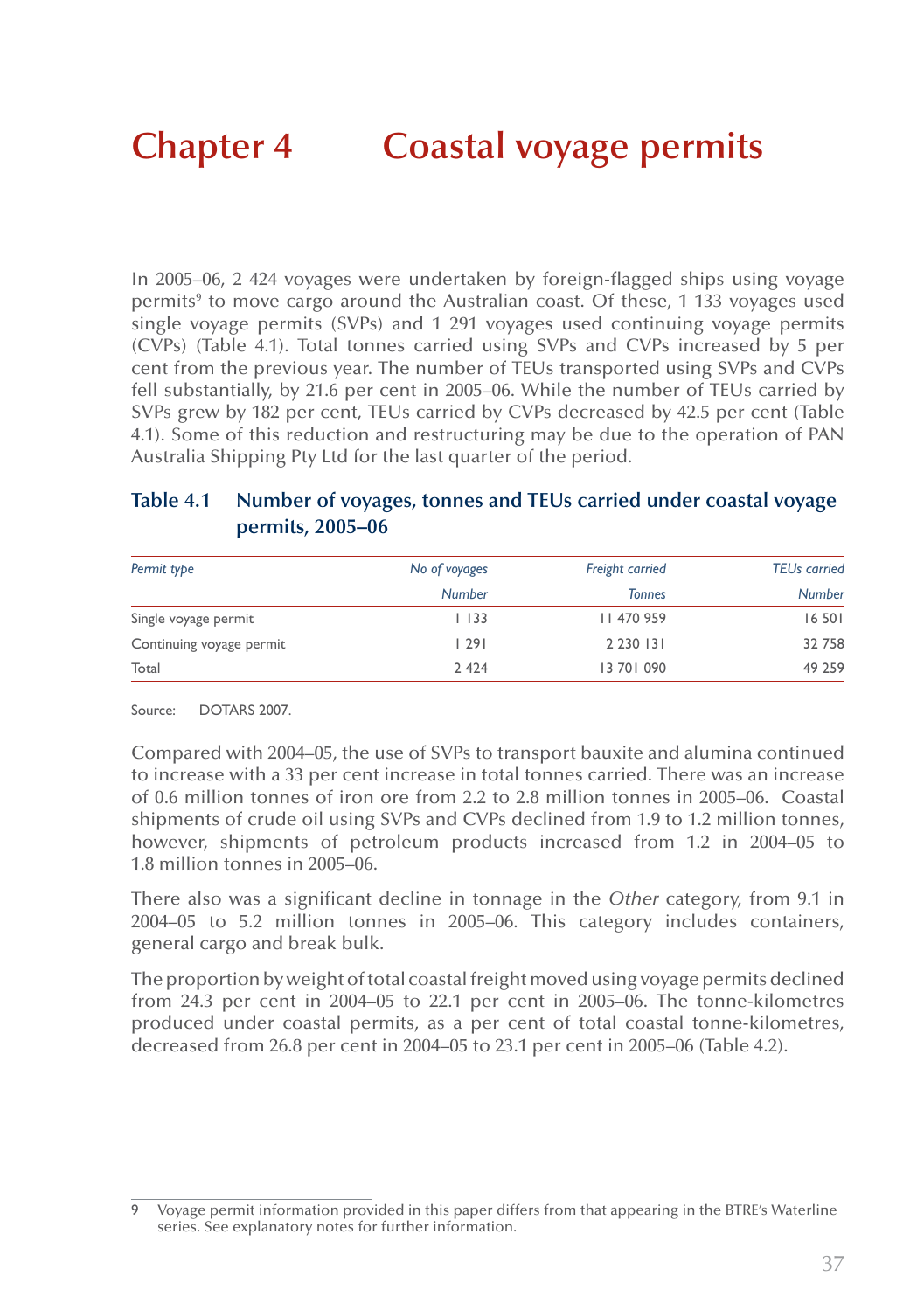The use of voyage permits by the iron ore industry increased from 31.5 per cent in 2004–05 to 41.1 per cent of total coastal iron ore shipments in 2005–06. In tonnekilometres, coastal iron ore shipments under the SVPs and CVPs represented 41.8 per cent of total coastal shipments. This was still down significantly from levels noted in 2003–04, when voyage permits were used to carry 56.5 per cent of tonnes loaded and 53.1 per cent of tonne-kilometres. In 2005–06, voyage permits used by the bauxite and alumina industry accounted for 7.9 per cent of total tonnes and 7.8 per cent of total tonne-kilometres produced in Australia's coastal shipping.

While previous editions of *Australian Sea Freight* contained information regarding voyage permits by pack type, this information is no longer available and the relevant table has been discontinued.

| Cargo group        | <b>Total coastal</b>  | SVP and CVP           | SVP and CVP<br>as per cent of<br>coastal tonnes | <b>Total coastal</b>                | SVP and CVP<br>(estimate)           | SVP and CVP<br>as per cent of<br>coastal tonne-<br>kilometres |
|--------------------|-----------------------|-----------------------|-------------------------------------------------|-------------------------------------|-------------------------------------|---------------------------------------------------------------|
|                    | <b>Million tonnes</b> | <b>Million tonnes</b> | Per cent                                        | <b>Billion tonne-</b><br>kilometres | <b>Billion tonne-</b><br>kilometres | Per cent                                                      |
| Iron ore           | 6.7                   | 2.8                   | 41.1                                            | 27.4                                | 11.5                                | 41.8                                                          |
| Bauxite & alumina  | 15.4                  | 1.2                   | 7.9                                             | 34.0                                | 2.6                                 | 7.8                                                           |
| Crude oil          | 6.9                   | 1.2                   | 17.8                                            | 22.9                                | 4.0                                 | 17.4                                                          |
| Petroleum products | 6.5                   | $\overline{8}$        | 27.3                                            | 9.5                                 | 2.6                                 | 27.7                                                          |
| Other              | 19.8                  | 5.2                   | 26.5                                            | 28.2                                | 7.4                                 | 26.3                                                          |
| Total              | 55.2                  | 12.2                  | 22.1                                            | 122.0                               | 28.1                                | 23.1                                                          |

#### **Table 4.2 Impact of voyage permits on coastal trade, 2005–06**

Source: DOTARS 2007, BTRE 2007b.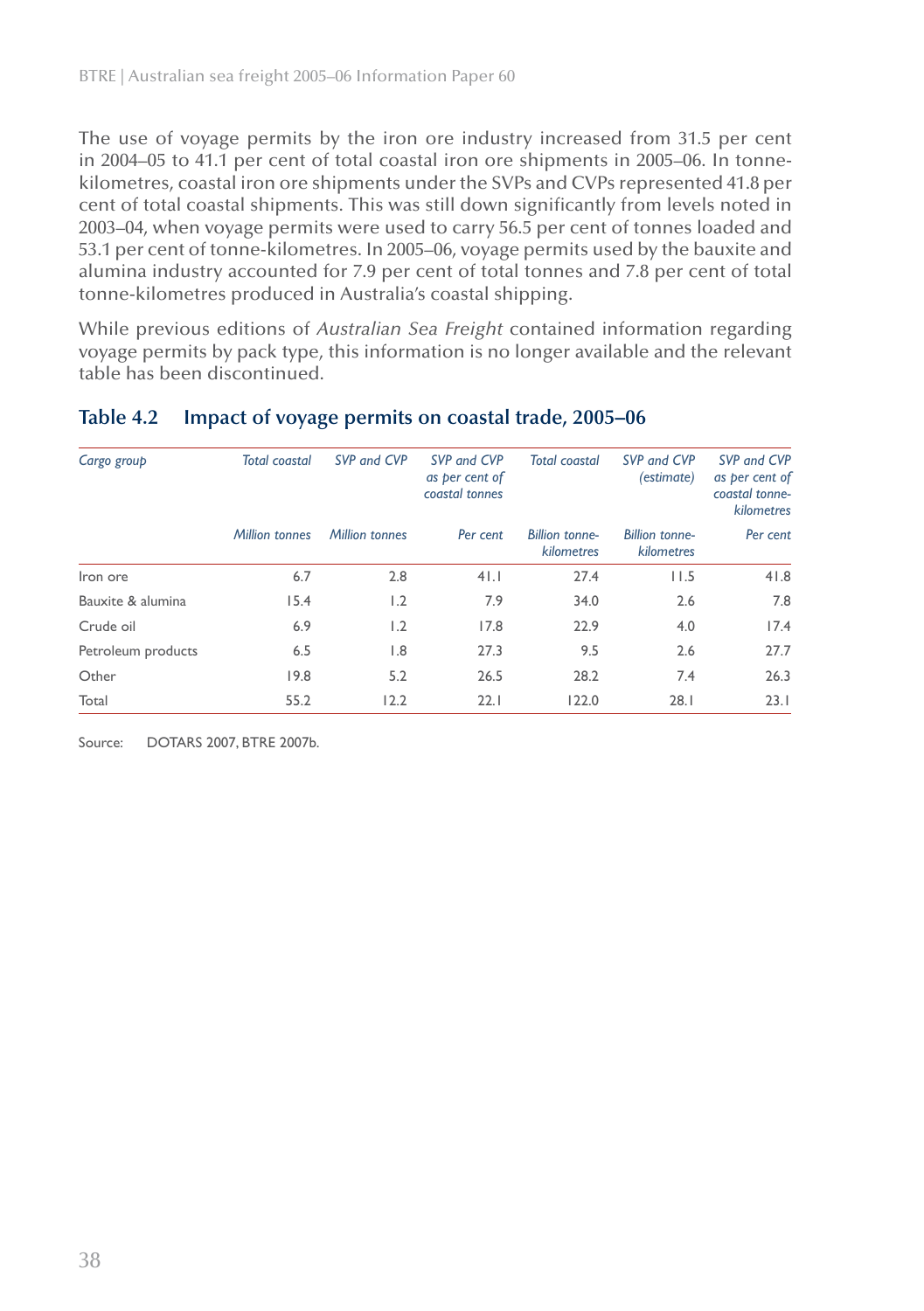# **Chapter 5 Australian port activity**

In 2005–06, there was a 1.4 per cent increase in the number of voyages into Australia from overseas ports, down from an 8.2 per cent increase in 2004–05, while the total number of port calls increased by 0.3 per cent. The number of ships visiting Australian ports remained relatively stable. Melbourne was the busiest port in terms of the number of ship visits (3 426 visits), while Brisbane was the busiest as first port of call of international voyages (1 146 visits, up from 1 050 in 2004–05).

| Australian port                    | in international<br>shipping | All ships involved All ships involved in Voyages by all ships<br>coastal and inter-<br>national shipping | involved in inter-<br>national shipping | Port calls by all<br>ships involved<br>in coastal and<br><i>international</i><br>shipping |
|------------------------------------|------------------------------|----------------------------------------------------------------------------------------------------------|-----------------------------------------|-------------------------------------------------------------------------------------------|
|                                    |                              | <b>Number</b>                                                                                            |                                         |                                                                                           |
| New South Wales                    |                              |                                                                                                          |                                         |                                                                                           |
| Eden                               | 9                            | 26                                                                                                       | 20                                      | 29                                                                                        |
| Newcastle                          | 447                          | 668                                                                                                      | 810                                     | 1453                                                                                      |
| Port Kembla                        | 173                          | 306                                                                                                      | 193                                     | 628                                                                                       |
| Sydney                             | 247                          | 649                                                                                                      | 807                                     | 2613                                                                                      |
| Yamba                              | $\overline{2}$               | $\overline{2}$                                                                                           | 9                                       | 9                                                                                         |
| Unidentified New South Wales ports |                              | T                                                                                                        |                                         | $\overline{1}$                                                                            |
| Victoria                           |                              |                                                                                                          |                                         |                                                                                           |
| Geelong                            | 104                          | 239                                                                                                      | 134                                     | 457                                                                                       |
| <b>Hastings</b>                    | 23                           | 62                                                                                                       | 35                                      | 190                                                                                       |
| Melbourne                          | 245                          | 627                                                                                                      | 702                                     | 3 4 2 9                                                                                   |
| Port Phillip Bay                   |                              | T                                                                                                        |                                         | $\overline{1}$                                                                            |
| Port Welshpool                     |                              | T                                                                                                        |                                         | $\overline{1}$                                                                            |
| Portland                           | 64                           | 133                                                                                                      | 76                                      | 250                                                                                       |
| Queensland                         |                              |                                                                                                          |                                         |                                                                                           |
| <b>Abbot Point</b>                 | 49                           | 56                                                                                                       | 55                                      | 66                                                                                        |
| <b>Brisbane</b>                    | 479                          | 804                                                                                                      | 1163                                    | 2 5 0 8                                                                                   |
| Bundaberg                          | 8                            | 12                                                                                                       | 8                                       | 24                                                                                        |
| Cairns                             | 30                           | 78                                                                                                       | 44                                      | 224                                                                                       |
| Cape Flattery                      | 7                            | 8                                                                                                        | 21                                      | 24                                                                                        |
| Gladstone                          | 470                          | 685                                                                                                      | 643                                     | 1432                                                                                      |
| Hay Point                          | 560                          | 635                                                                                                      | 765                                     | 973                                                                                       |
| Karumba                            | 12                           | 23                                                                                                       | 13                                      | 45                                                                                        |
| Lucinda                            | $ 0\rangle$                  | 12                                                                                                       | $\overline{0}$                          | 12                                                                                        |
| Mackay                             | 53                           | 102                                                                                                      | 64                                      | 168                                                                                       |
| Mourilyan                          | 9                            | 25                                                                                                       | 9                                       | 30                                                                                        |
| Port Alma                          | 25                           | 40                                                                                                       | 31                                      | 55                                                                                        |

#### **Table 5.1 Ship activity at Australian ports, 2005–06**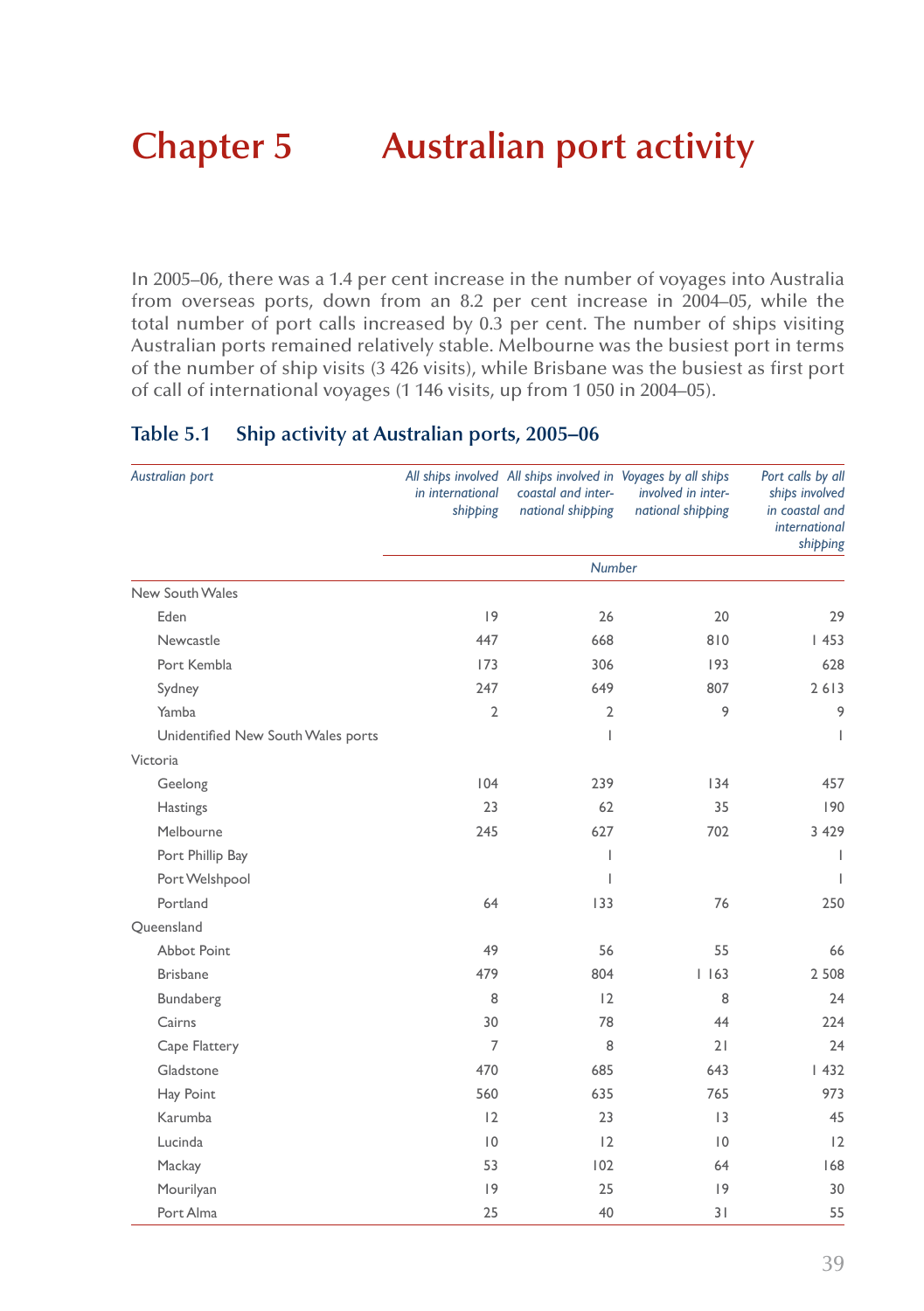| Australian port                     | in international<br>shipping | All ships involved All ships involved in Voyages by all ships<br>coastal and inter-<br>national shipping | involved in inter-<br>national shipping | Port calls by all<br>ships involved<br>in coastal and<br>international<br>shipping |
|-------------------------------------|------------------------------|----------------------------------------------------------------------------------------------------------|-----------------------------------------|------------------------------------------------------------------------------------|
|                                     |                              | <b>Number</b>                                                                                            |                                         |                                                                                    |
| Queensland (continued)              |                              |                                                                                                          |                                         |                                                                                    |
| Thursday Island                     | 5                            | 6                                                                                                        | 5                                       | 6                                                                                  |
| Townsville                          | 218                          | 286                                                                                                      | 344                                     | 601                                                                                |
| Weipa                               | 133                          | 152                                                                                                      | 145                                     | 283                                                                                |
| South Australia                     |                              |                                                                                                          |                                         |                                                                                    |
| Adelaide                            | 70                           | 395                                                                                                      | 81                                      | 834                                                                                |
| Ardrossan                           | $\overline{2}$               | 4                                                                                                        | 2                                       | 29                                                                                 |
| Klein Point                         |                              | 1                                                                                                        |                                         | 106                                                                                |
| Port Bonython                       | 8                            | 26                                                                                                       | 8                                       | 27                                                                                 |
| Port Giles                          | 7                            | 26                                                                                                       | 7                                       | 27                                                                                 |
| Port Lincoln                        | 8                            | 94                                                                                                       | 8                                       | 125                                                                                |
| Port Pirie                          | 6                            | 33                                                                                                       | 6                                       | 65                                                                                 |
| Thevenard                           | 16                           | 4 <sup>1</sup>                                                                                           | 16                                      | $\vert \ \vert \ \vert$                                                            |
| Wallaroo                            | 9                            | 28                                                                                                       | 9                                       | 29                                                                                 |
| Whyalla                             | 18                           | 54                                                                                                       | 21                                      | 101                                                                                |
| Unidentified South Australian ports | T                            | $\mathbf{I}$                                                                                             | $\mathbf{I}$                            | $\overline{2}$                                                                     |
| Western Australia                   |                              |                                                                                                          |                                         |                                                                                    |
| Albany                              | 25                           | 45                                                                                                       | 30                                      | 52                                                                                 |
| <b>Barrow Island Terminal</b>       |                              | 7                                                                                                        |                                         | 9                                                                                  |
| <b>Broome</b>                       | 3                            | 15                                                                                                       | 3                                       | 29                                                                                 |
| Bunbury                             | 196                          | 251                                                                                                      | 227                                     | 318                                                                                |
| Cape Cuvier                         | 7                            | 8                                                                                                        | 7                                       | 8                                                                                  |
| Challis Terminal                    |                              | 2                                                                                                        |                                         | $\overline{2}$                                                                     |
| <b>Cossack Pioneer Terminal</b>     | $\overline{2}$               | 21                                                                                                       | $\overline{2}$                          | 24                                                                                 |
| Dampier                             | 422                          | 528                                                                                                      | 747                                     | 1424                                                                               |
| Esperance                           | 85                           | 4                                                                                                        | 91                                      | 159                                                                                |
| Fremantle                           | 503                          | 739                                                                                                      | 849                                     | 1622                                                                               |
| Geraldton                           | 120                          | 182                                                                                                      | 140                                     | 290                                                                                |
| <b>Griffin Terminal</b>             |                              | 5                                                                                                        |                                         | 5                                                                                  |
| Jabiru Terminal                     | 2                            | 3                                                                                                        | 2                                       | $\overline{4}$                                                                     |
| Kwinana                             |                              | T                                                                                                        |                                         |                                                                                    |
| Legendre Terminal                   | T                            |                                                                                                          | $\mathsf{I}$                            |                                                                                    |
| Onslow                              | L                            |                                                                                                          |                                         | L                                                                                  |
| Port Hedland                        | 472                          | 524                                                                                                      | 807                                     | 1215                                                                               |
| Port Walcott                        | 198                          | 207                                                                                                      | 311                                     | 36 I                                                                               |
| Saladin Terminal                    |                              | L                                                                                                        |                                         | $\mathbf{I}$                                                                       |
| Stag Terminal                       | $\overline{2}$               | 6                                                                                                        | $\overline{2}$                          | 6                                                                                  |
| Useless Loop                        | 4                            | 4                                                                                                        | 4                                       | 4                                                                                  |

## **Table 5.1 Ship activity at Australian ports, 2005–06 (continued)**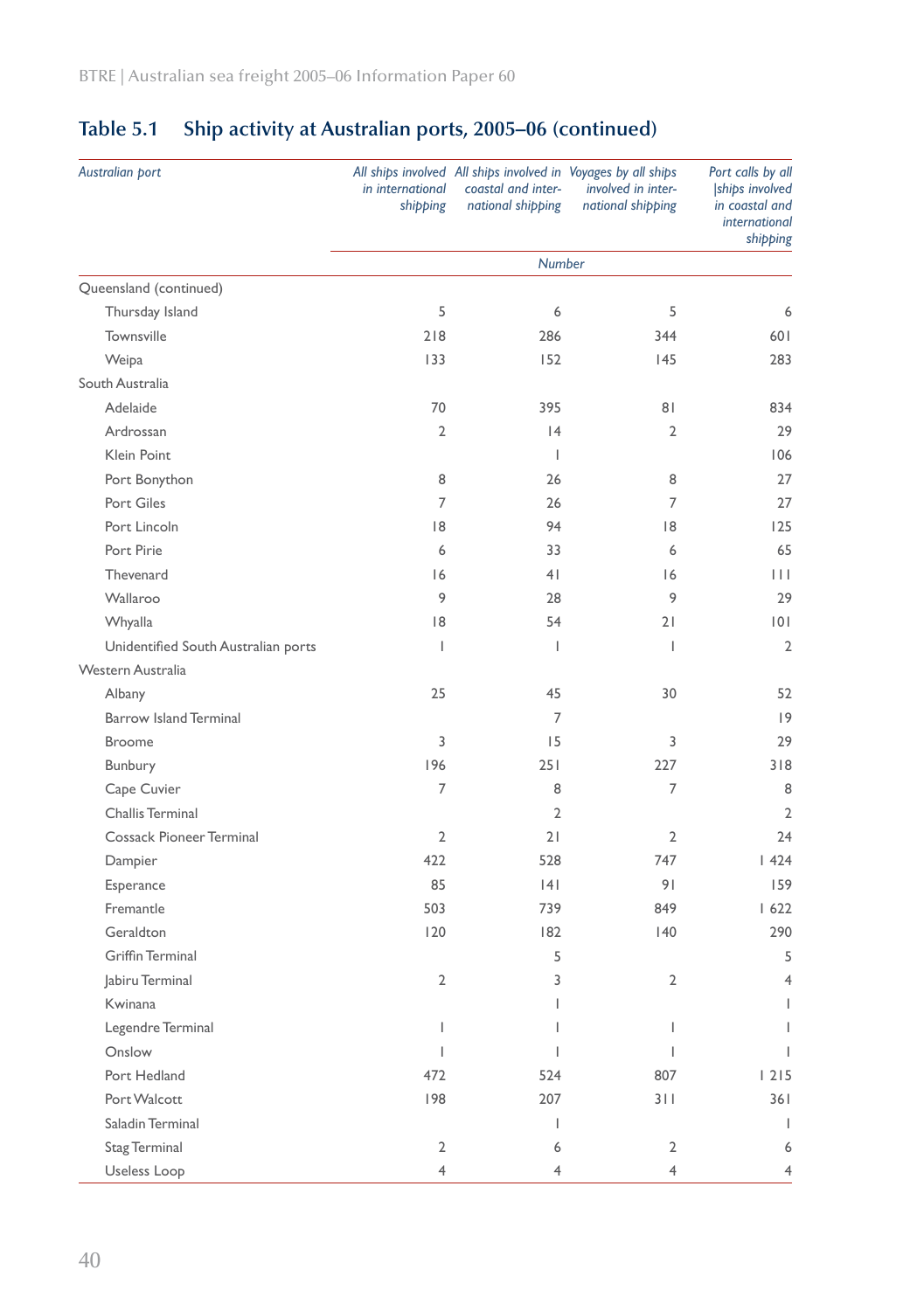| Australian port                                 | in international<br>shipping | All ships involved All ships involved in Voyages by all ships<br>coastal and inter-<br>national shipping | involved in inter-<br>national shipping | Port calls by all<br>ships involved<br>in coastal and<br><i>international</i><br>shipping |
|-------------------------------------------------|------------------------------|----------------------------------------------------------------------------------------------------------|-----------------------------------------|-------------------------------------------------------------------------------------------|
|                                                 |                              | <b>Number</b>                                                                                            |                                         |                                                                                           |
| Western Australia (continued)                   |                              |                                                                                                          |                                         |                                                                                           |
| Varanus Island Terminal                         | 2                            | П                                                                                                        | 2                                       | 4                                                                                         |
| Wandoo Terminal                                 | $\overline{2}$               | 3                                                                                                        | $\overline{2}$                          | 3                                                                                         |
| Woollybutt Terminal                             |                              | $\overline{4}$                                                                                           |                                         | $\overline{4}$                                                                            |
| Wyndham                                         | $\overline{1}$               | 3                                                                                                        | T                                       | 6                                                                                         |
| <b>Unidentified Western</b><br>Australian ports | $\overline{2}$               | 4                                                                                                        | 2                                       | 6                                                                                         |
| Tasmania                                        |                              |                                                                                                          |                                         |                                                                                           |
| <b>Bell Bay</b>                                 | $\overline{\phantom{a}}$     | 3                                                                                                        | T                                       | $\overline{4}$                                                                            |
| <b>Burnie</b>                                   | 20                           | 63                                                                                                       | 25                                      | 494                                                                                       |
| Devonport                                       | $\mathbf{I}$                 | 36                                                                                                       | T                                       | 961                                                                                       |
| Hobart                                          | 42                           | 9 <sub>1</sub>                                                                                           | 51                                      | 196                                                                                       |
| King Island                                     |                              | $\mathbf{I}$                                                                                             |                                         | $\overline{1}$                                                                            |
| Launceston                                      | 56                           | 127                                                                                                      | 77                                      | 378                                                                                       |
| Port Latta                                      | 4                            | 4 <sub>1</sub>                                                                                           | 15                                      | 48                                                                                        |
| Stanley                                         |                              | T                                                                                                        |                                         | $\overline{1}$                                                                            |
| Northern Territory                              |                              |                                                                                                          |                                         |                                                                                           |
| Bayu-Undan Field                                | 17                           | 8                                                                                                        | 31                                      | 32                                                                                        |
| <b>Bing Bong</b>                                | 9                            | 4                                                                                                        | 10                                      | 15                                                                                        |
| Darwin                                          | 89                           | 146                                                                                                      | 219                                     | 653                                                                                       |
| Elang-Kakatua Field                             |                              | I.                                                                                                       |                                         | $\mathsf I$                                                                               |
| Gove                                            | 98                           | 117                                                                                                      | 116                                     | 145                                                                                       |
| Laminaria-Corallina Terminal                    | 3                            | 10                                                                                                       | 3                                       | $\overline{10}$                                                                           |
| Milner Bay                                      | 57                           | 66                                                                                                       | 64                                      | 73                                                                                        |
| Other ports - not clearly specified             |                              |                                                                                                          |                                         |                                                                                           |
| Unidentified Australian ports                   | 37                           | 42                                                                                                       | 43                                      | 56                                                                                        |
| Total                                           | 3 5 2 8                      | 3 6 6 8                                                                                                  | 10172                                   | 25 615                                                                                    |

## **Table 5.1 Ship activity at Australian ports, 2005–06 (continued)**

Note: Blank cells mean no data was recorded for this category, while cells with an entry of 0 mean that data was recorded but rounded to zero.

Source: LMIU 2007.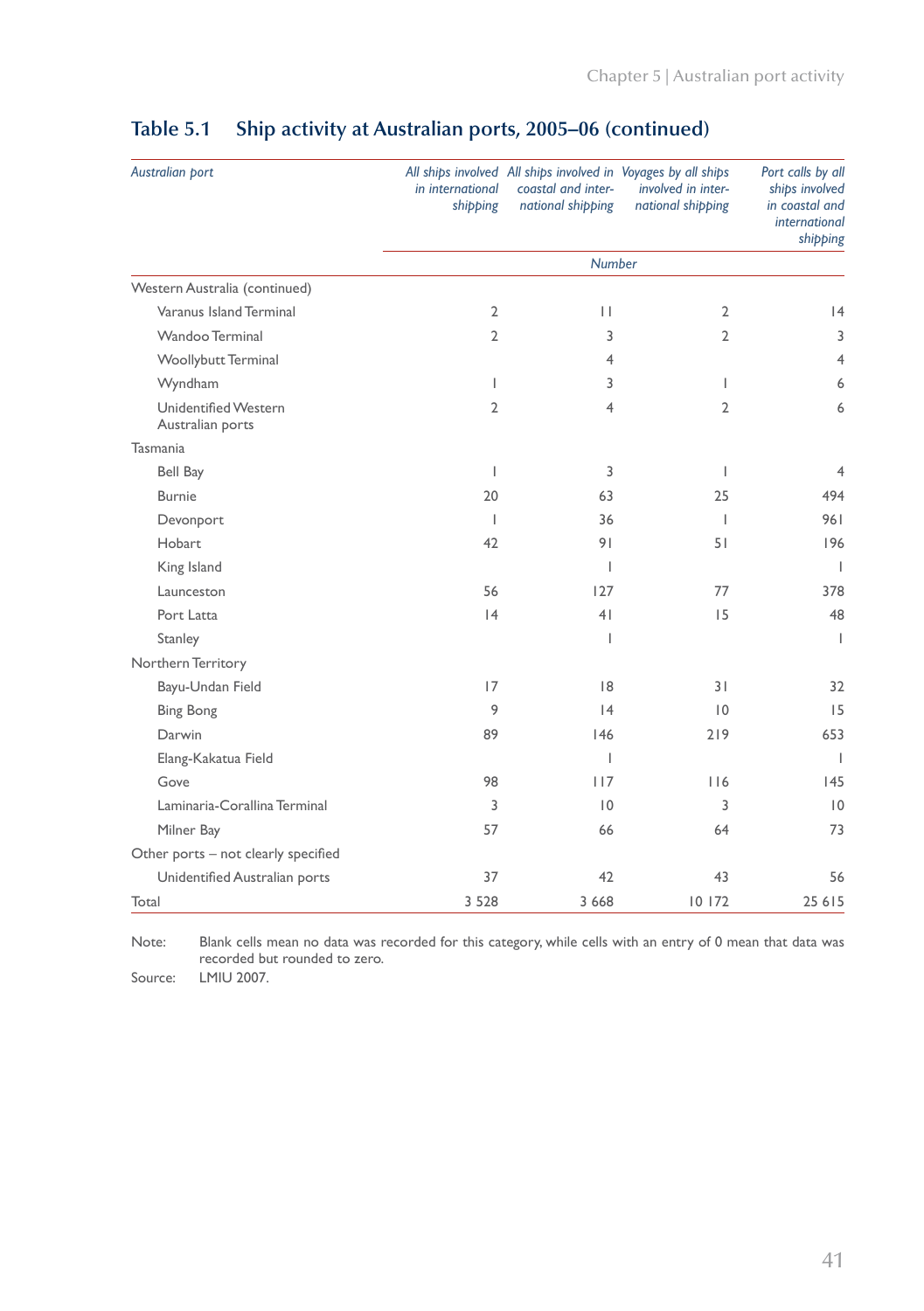In 2005–06, the busiest ports in terms of tonnes of cargo handled and their primary export commodities in order, were Dampier (iron ore), Port Hedland (iron ore), Newcastle (coal), Hay Point (coal), Gladstone (coal), Port Walcott (iron ore), Melbourne (miscellaneous manufactures), Brisbane (refined oil and gas), Sydney (miscellaneous manufactures), Port Kembla (coal) and Fremantle (wheat)(Table 5.2).

| Australian port    | Coastal    |                 | <b>International</b> |                | <b>Total</b>  | Rank           |
|--------------------|------------|-----------------|----------------------|----------------|---------------|----------------|
|                    | Loaded     | <b>Unloaded</b> | <b>Exports</b>       | <b>Imports</b> |               |                |
|                    |            |                 | <b>Tonnes</b>        |                |               |                |
| New South Wales    |            |                 |                      |                |               |                |
| Coffs Harbour      |            |                 | 96                   | 646            | 742           | 78             |
| Eden               | 158        | 870             |                      |                | 1028          | 77             |
| Newcastle          | 285 572    | 7 3 346         | 82 835 442           | 027 709        | 85 862 069    | 3              |
| Port Kembla        | 2 269 372  | 7 190 711       | 13 954 890           | 909 559        | 25 324 532    | 0              |
| Sydney             | 819891     | 5 104 198       | 4 880 631            | 15 023 548     | 25 828 268    | 9              |
| <b>Twofold Bay</b> |            |                 | 06  763              | 1166           | 062 929       | 44             |
| Yamba              | 3 2 6 7    | 515             |                      |                | 3782          | 75             |
| Other ports        |            |                 | 8858                 | 1012           | 9870          | 72             |
| Victoria           |            |                 |                      |                |               |                |
| Geelong            | 884 346    | 498 222         | 2 047 057            | 5 473 684      | 10 903 309    | 15             |
| Melbourne          | 2 521 888  | 4 992 733       | 9 881 202            | 11 167 368     | 28 563 191    | $\overline{7}$ |
| Portland           | 160 536    | 813 616         | 2 087 410            | 501709         | 3 5 6 3 2 7 1 | 24             |
| Westernport        | 3 082 101  | 905 435         | 411 571              | 76 290         | 4 475 397     | 21             |
| Other ports        |            |                 | 575 262              | 10 409         | 585 671       | 52             |
| Oueensland         |            |                 |                      |                |               |                |
| <b>Abbot Point</b> |            |                 | 11 962 085           |                | 11 962 085    | 3              |
| <b>Brisbane</b>    | 846 840    | 3 646 736       | 10 057 695           | 10 875 231     | 26 426 502    | 8              |
| Bundaberg          | 227 831    | 29 5 28         | 129 606              | 5 9 7 4        | 392 939       | 59             |
| Cairns             | 66 607     | 542 629         | 352 275              | 380 523        | 342 034       | 40             |
| Gladstone          | 3 430 348  | 13 219 711      | 48 527 781           | 2 101 525      | 67 279 365    | 5              |
| Hay Point          |            | 12 4 69         | 80 344 974           |                | 80 357 443    | $\overline{4}$ |
| Innisfail          |            |                 | 770 244              |                | 770 244       | 49             |
| Karumba            | 407 859    |                 | 736316               |                | 1144175       | 4 <sub>1</sub> |
| Lucinda            |            |                 | 620 636              |                | 620 636       | 50             |
| Mackay             | 253 908    | 369 268         | 2 3 2 4 4 2 3        | 496 567        | 3 444 166     | 25             |
| Mourilyan          | 36 003     |                 |                      |                | 36 003        | 68             |
| Port Alma          |            | 16 155          |                      |                | 16 155        | 69             |
| Rockhampton        |            |                 | 981                  | 393            | 1374          | 76             |
| Thursday Island    | 9 2 5 3    |                 | 48                   | 3756           | 13 057        | 70             |
| Townsville         | 711 068    | 876 001         | 3 896 417            | 4 698 517      | 10 182 003    | 17             |
| Weipa              | 12 736 583 |                 | 5 048 489            | 56 424         | 17 841 496    | 12             |
| Other ports        |            |                 | 344 450              | 597            | 345 047       | 39             |

#### **Table 5.2 Cargo loaded and unloaded by Australian ports, 2005–06**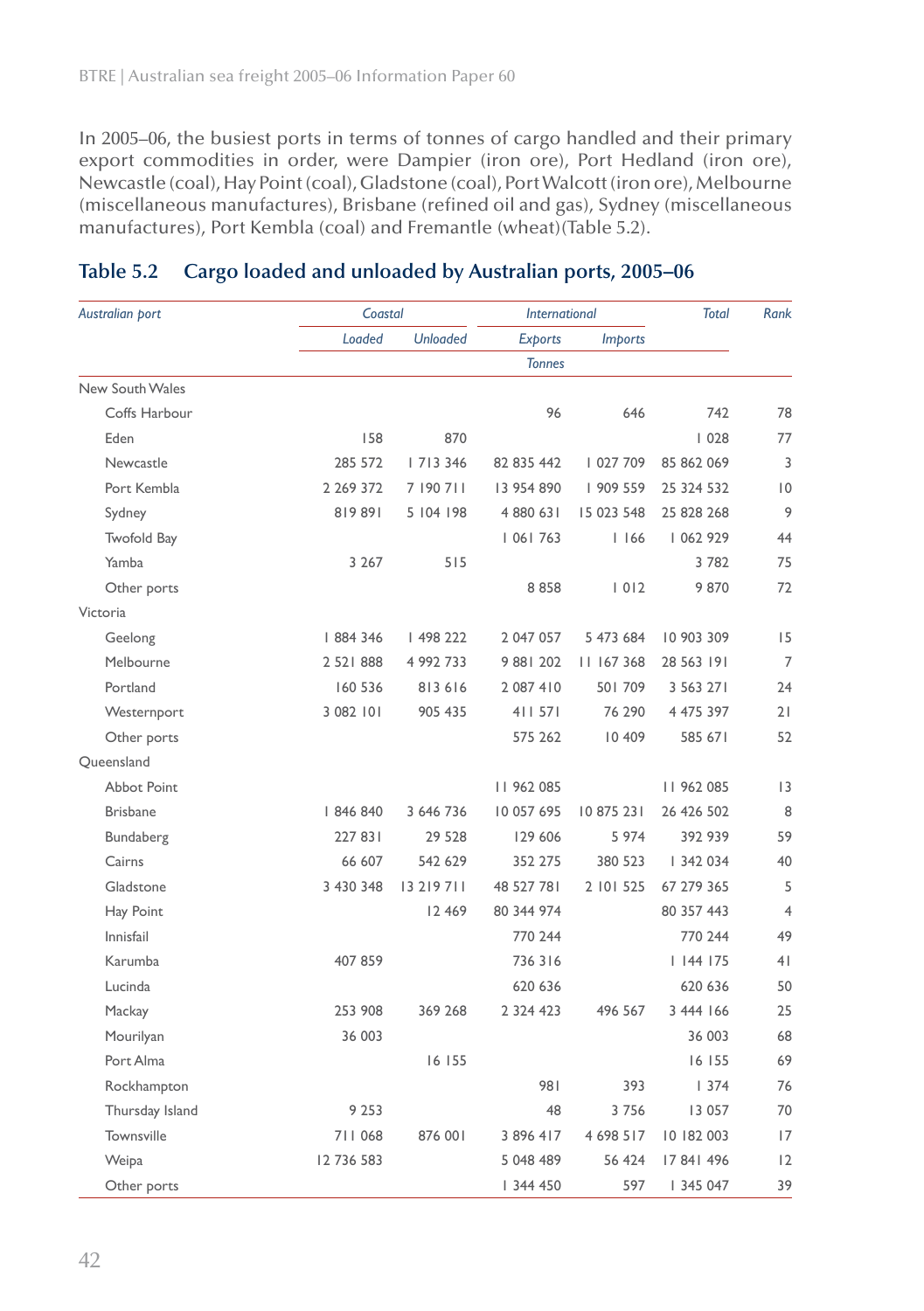| Australian port        | Coastal     |                 | <b>International</b> |                | <b>Total</b>        | Rank                     |
|------------------------|-------------|-----------------|----------------------|----------------|---------------------|--------------------------|
|                        | Loaded      | <b>Unloaded</b> | <b>Exports</b>       | <i>Imports</i> |                     |                          |
|                        |             |                 | <b>Tonnes</b>        |                |                     |                          |
| South Australia        |             |                 |                      |                |                     |                          |
| Adelaide               | 066 200     | 4 161 584       | 3 950 998            | 2 2 2 3 3 2 7  | 402   09            | 4                        |
| Ardrossan              | 582 058     |                 |                      |                | 582 058             | 53                       |
| Klein Point            | 866 091     |                 |                      |                | 866 091             | 34                       |
| Port Bonython          | 499 893     |                 | 549 766              |                | 049 659             | 45                       |
| Port Giles             | 7815        | 7815            | 224 215              | 9              | 239 854             | 64                       |
| Port Lincoln           |             | 133 735         | 563 614              | 110 905        | 808 254             | 37                       |
| Port Pirie             | 124 854     | 487 115         | 231888               | 2 0 7 5        | 845 932             | 47                       |
| Thevenard              | 3   3 3 9 4 |                 | 552 564              |                | 865 958             | 35                       |
| Wallaroo               |             | 45 7 15         | 354 003              | 30 585         | 430 303             | 57                       |
| Whyalla                | 130 400     | 250 012         | 209 777              | 375 101        | 3 965 290           | 23                       |
| Other ports            |             |                 | 327 285              | 73             | 327 358             | 61                       |
| Western Australia      |             |                 |                      |                |                     |                          |
| Albany                 |             | 28 45 6         | 2616257              | 4 827          | 2 759 540           | 30                       |
| <b>Barrow Island</b>   | 315 582     |                 |                      |                | 315 582             | 62                       |
| <b>Broome</b>          | 407 070     |                 | 25 037               | 45 427         | 477 534             | 55                       |
| Bunbury                | 448 974     | 7 1 1 6         | 8756277              | 1122630        | 10 334 997          | 6                        |
| Cape Cuvier            | 175 313     |                 | 2 689 345            |                | 2 864 658           | 29                       |
| Carnarvon              |             |                 | 0                    |                | 0                   | 79                       |
| Christmas Island       | 1567        | 5 8 6 5         |                      |                | 7432                | 73                       |
| <b>Cossack Pioneer</b> | 085 88      |                 |                      |                | 085 88              | 43                       |
| Dampier                | 848   25    |                 | 110 003 781          |                | 521 030 112 372 936 | $\overline{\phantom{a}}$ |
| Esperance              |             | 196 185         | 7886 124             | 204 646        | 8 286 955           | 8                        |
| Fremantle              | 2 0 30 1 22 | 2 7 18 7 34     | 12 077 226           | 8 37 1 3 3 8   | 25 197 420          | П                        |
| Geraldton              | 10 009      | 205 462         | 4 648 953            | 200 261        | 5 064 684           | 20                       |
| <b>Griffin Venture</b> | 102 532     |                 |                      |                | 102 532             | 66                       |
| Jabiru Venture         | 81 589      |                 |                      |                | 81 589              | 67                       |
| Modec Venture          | 283 953     |                 |                      |                | 283 953             | 63                       |
| Port Hedland           | 4 273 023   | 189 943         | 105 936 670          |                | 566 693 110 966 329 | $\overline{2}$           |
| Port Walcott           |             |                 | 55 233 299           | 73 566         | 55 306 865          | 6                        |
| Thevenard Island       | 181706      |                 |                      |                | 181706              | 65                       |
| Useless Loop           |             |                 | 854 930              |                | 854 930             | 46                       |
| Varanus Island         | 433 287     |                 |                      |                | 433 287             | 56                       |
| Offshore terminals     |             |                 | 2 5 6 2 9 9 9        | 0              | 2 5 6 2 9 9 9       | 31                       |
| Wyndham                | 3 7 7 6     | 5 8 5 3         | 325 933              | 69 352         | 404 914             | 58                       |
| Yampi Sound            |             |                 | 109 412              | 714            | 0   26              | 42                       |
| Other ports            |             |                 | 928   98             | 12 2 34        | 940 432             | 33                       |

## **Table 5.2 Cargo loaded and unloaded by Australian ports, 2005–06 (continued)**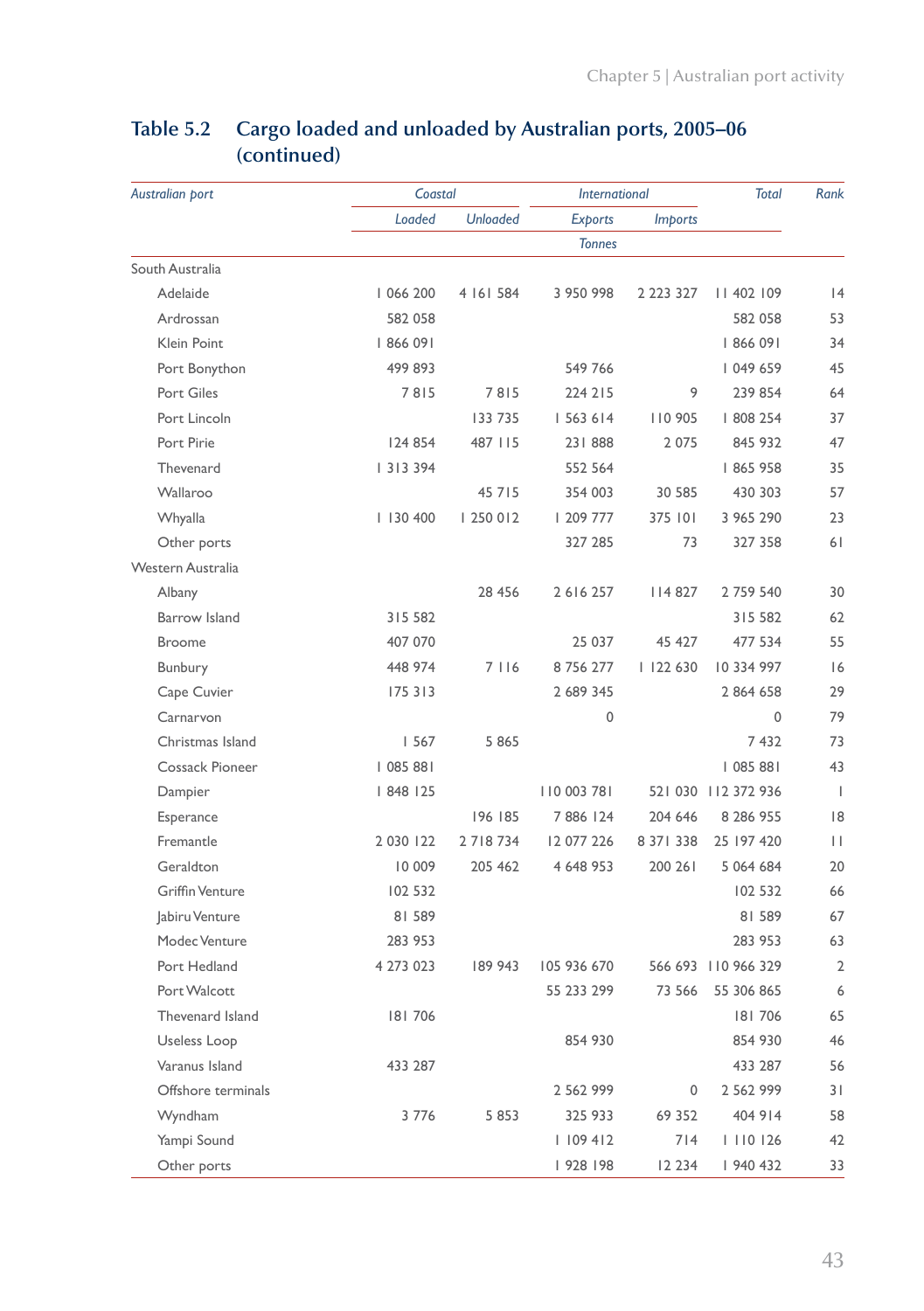| Australian port          | Coastal    |                 | <b>International</b> |                | <b>Total</b>           | <b>Rank</b> |
|--------------------------|------------|-----------------|----------------------|----------------|------------------------|-------------|
|                          | Loaded     | <b>Unloaded</b> | <b>Exports</b>       | <i>Imports</i> |                        |             |
|                          |            | <b>Tonnes</b>   |                      |                |                        |             |
| Tasmania                 |            |                 |                      |                |                        |             |
| Bell Bay                 | 496 774    | 347 253         |                      |                | 844 027                | 36          |
| Burnie                   | 535 970    | 057 910         | 283338               | 152 180        | 4 0 29 44 1            | 22          |
| Devonport                | 833 539    | 1273105         | 10 200               | 38 662         | 3 155 506              | 27          |
| Hobart                   | 495 200    | 908 708         | 184 520              | 177 331        | 765 759                | 38          |
| King Island              |            |                 |                      |                | 9939                   | 71          |
| Launceston               |            | 9939            | 3 093 987            | 221897         | 3 3 1 5 8 8 4          | 26          |
| Port Latta               | 260 782    |                 | 000 920              |                | 2 26 1 70 2            | 32          |
| Spring Bay               |            |                 | 815 305              |                | 815 305                | 48          |
| Other Ports              |            |                 | 6019                 |                | 6019                   | 74          |
| Northern Territory       |            |                 |                      |                |                        |             |
| Confidential ports       |            |                 | 4 9 6 5 7 0 7        | 168 298        | 6 134 005              | 9           |
| Darwin                   | 98 668     | 110 062         | 076   67             | 84  205        | 3 126 102              | 28          |
| Groote Eylandt           | 501 740    |                 |                      |                | 501 740                | 54          |
| Offshore terminals       |            |                 | 614 422              |                | 614 422                | 51          |
| Other ports <sup>a</sup> |            |                 | 380 058              | 11912          | 391 970                | 60          |
| Other ports              |            |                 | 57  084              | $ $ $ $ 6 $ $  | 572 245                | n/a         |
| Total                    | 55 249 318 | 55 082 707      | 624 480 924          |                | 71 470 046 806 282 995 |             |

#### **Table 5.2 Cargo loaded and unloaded by Australian ports, 2005–06 (continued)**

a Other ports in NT consists of Bing Bong, remote communities and rigs, which are not split up easily.

Note: Blank cells mean no data was recorded for this category, while cells with an entry of 0 mean that data was recorded but rounded to zero.

Sources: BTRE 2007b, ABS 2007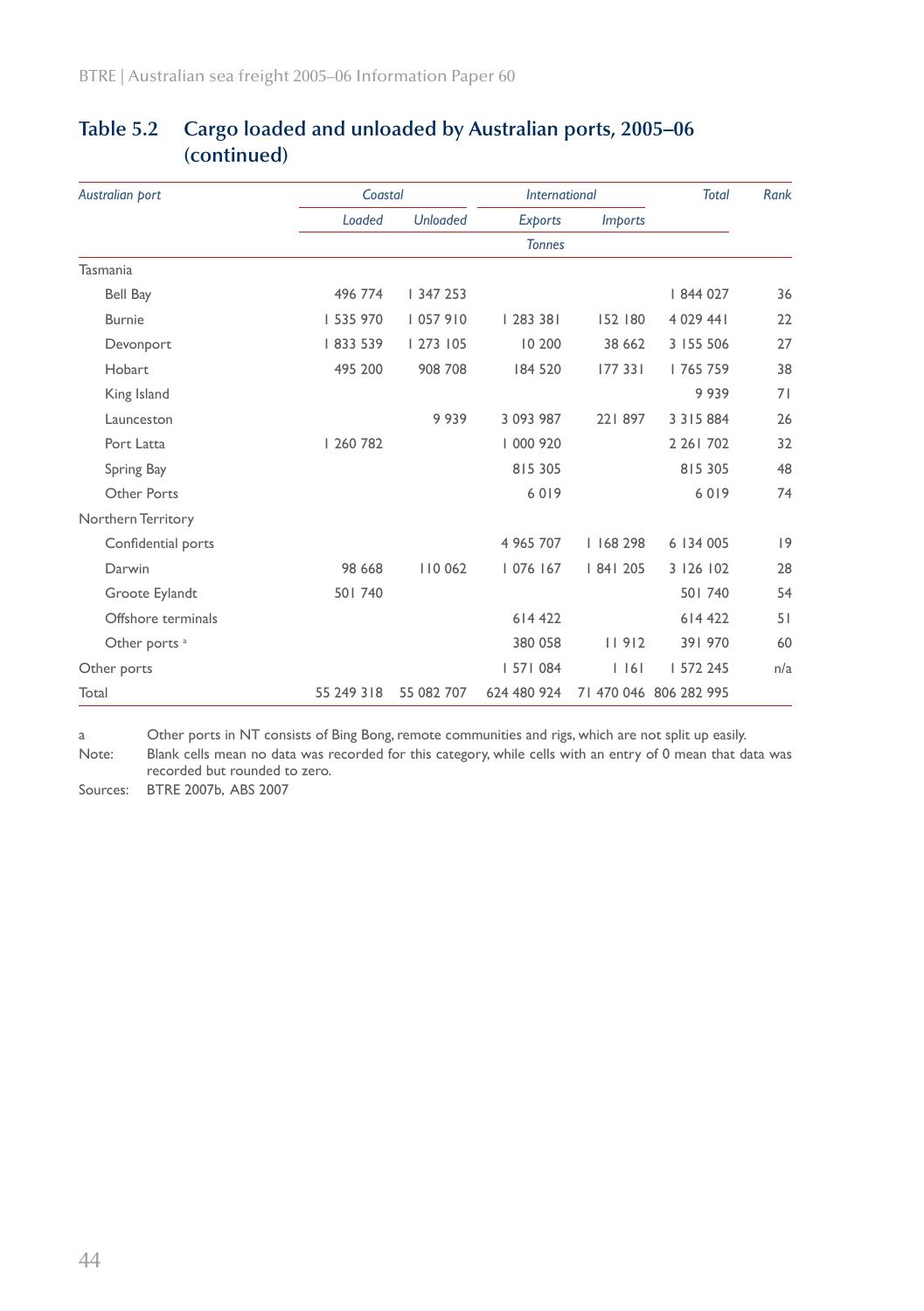# **Chapter 6 Australian merchant fleet**

In 2005–06, the Australian merchant fleet increased both in deadweight and gross registered tonnage, with the larger ships engaged primarily in the international trade. Overall, the fleet increased from 79 in 2004–05 to 88 ships in 2005–06 (Table 6.1).

The number of small ships (mostly general cargo carriers) increased from 2 in 2004–05 to 11 in 2005–06. The number of larger ships remained unchanged from 2004–05 at 77 vessels. Bulk carrier tonnage increased in 2005–06, following the increased export demand for minerals and energy commodities. This flowed through to an increase in the total deadweight and gross registered tonnage of the Australian trading fleet in 2005–06.

| Trade                           |                                                                            | <b>Vessels</b> | Deadweight<br>tonnage | <b>Gross registered</b><br>tonnage |
|---------------------------------|----------------------------------------------------------------------------|----------------|-----------------------|------------------------------------|
|                                 |                                                                            | <b>Number</b>  | <b>Tonnes</b>         | <b>Tonnes</b>                      |
| Major Trading Fleet (>2000 dwt) |                                                                            |                |                       |                                    |
| Coastal                         |                                                                            |                |                       |                                    |
|                                 | Australian registered                                                      | 33             | 982 503               | 742 491                            |
|                                 | Overseas registered                                                        | $\mathbf{H}$   | 363 275               | 237 098                            |
| Total coastal                   |                                                                            | 44             | 345 778               | 979 589                            |
| Overseas                        |                                                                            |                |                       |                                    |
|                                 | Australian registered                                                      | 7              | 575 298               | 599 036                            |
|                                 | Overseas registered                                                        | 26             | 072 068               | 796 610                            |
| Total overseas                  |                                                                            | 33             | 696 674               | $1436$ $111$                       |
| Total major trading fleet       |                                                                            | 77             | 2 993 144             | 2 375 235                          |
|                                 | Other trading ships (>150 Gross registered tonnage but less than 2000 dwt) |                |                       |                                    |
|                                 | Australian registered                                                      | 6              | 4911                  | 6 4 6 8                            |
|                                 | Overseas registered                                                        | 5              | 5750                  | 5 2 7 3                            |
| Total other trading ships       |                                                                            | $\mathbf{L}$   | 10661                 | 11741                              |
| Total Australian registered     |                                                                            | 46             | 562 7   2             | 347 995                            |
| Total overseas registered       |                                                                            | 42             | 1441093               | 038 981                            |
| Total Australian trading fleet  |                                                                            | 88             | 3 003 805             | 2 386 976                          |

#### **Table 6.1 Summary of the Australian trading fleet, 2005-06**

Note: During the period 2005-06, a number of ships left the Australian fleet. At the same time, new ships were acquired but these new "additions" can only be accounted for when registered and reported by the end of June 2007.

Sources: DOTARS—personal communications; LMIU 2007; Fairplay 2006; AMSA 2006, Shipping, companies (various) personal communications.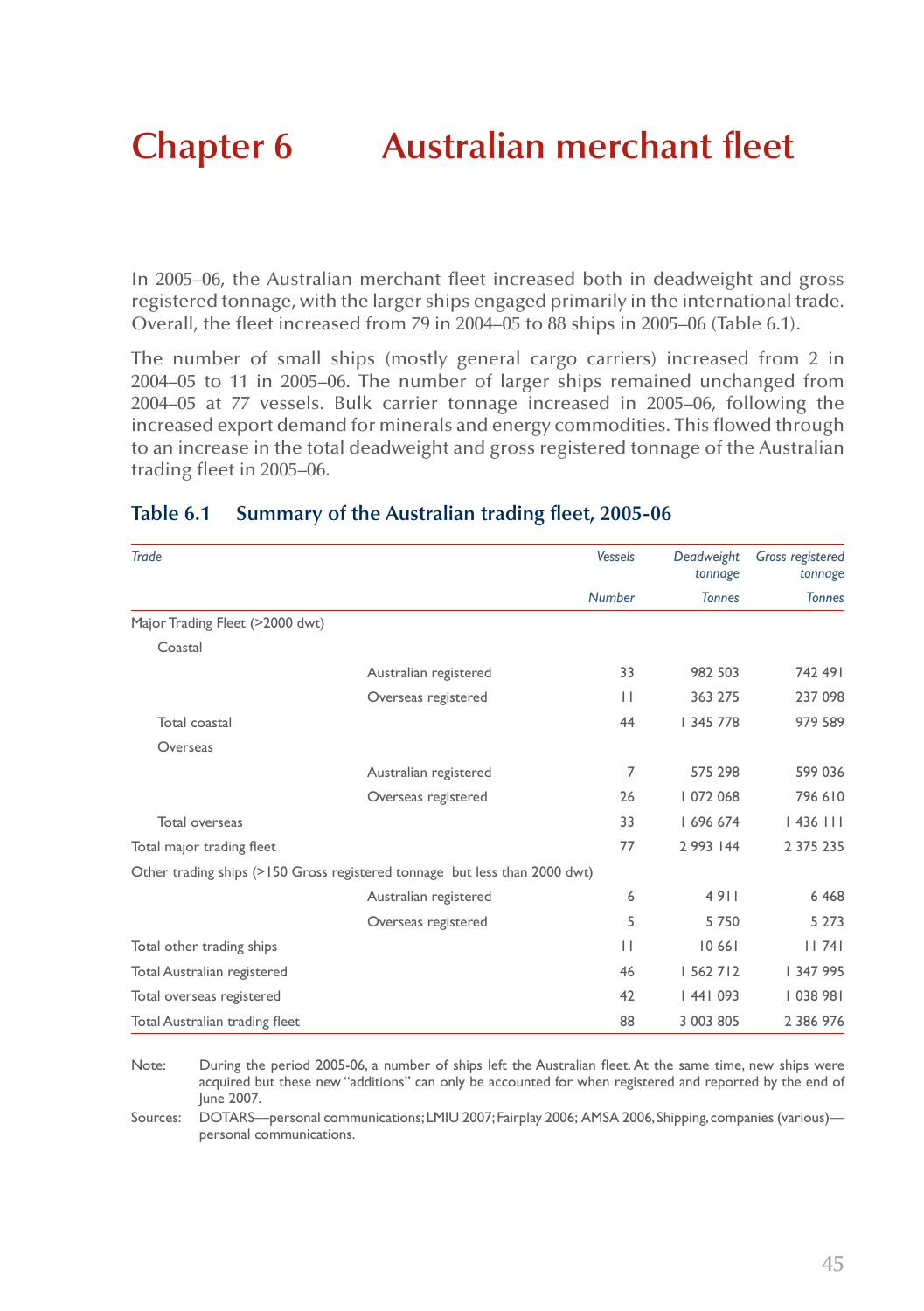The composition of the fleet, by ship type, is illustrated in Figure 6.1. Compared with 2004–05, in 2005–06 there was:

- an increase in the number of LPG and LNG tankers, from 8 to 9; •
- a decrease in the number of dry bulk carriers, from 30 to 24; •
- a decline in the number of other tankers from 12 to 10; and •
- an increase in the number of general cargo ships, from 16 to 32. •



## **Figure 6.1 Australian fleet: number of ships by ship type, 2005–06**

Sources: DOTARS—personal communications; LMIU 2007; Fairplay 2006; AMSA 2006, Shipping, companies (various) personal communications.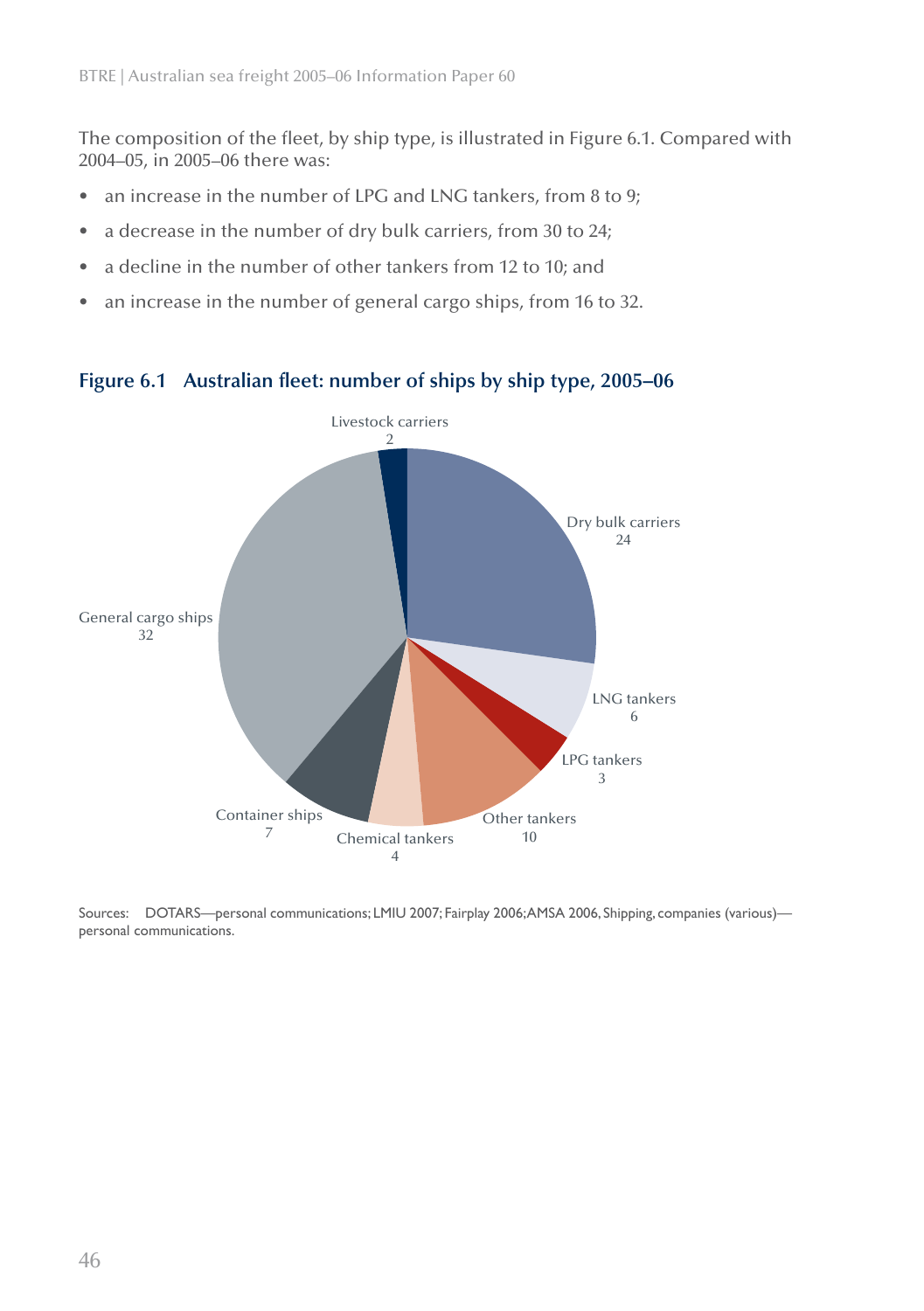The figure below illustrates the deadweight tonnage shares of the various ship types.



**Figure 6.2 Australian fleet: deadweight tonnage by ship type, 2005–06**

Sources: DOTARS—personal communications; LMIU 2007; Fairplay 2006; AMSA 2006, Shipping, companies (various) personal communications.

Tables 6.2 and 6.3 show the main commodities carried and trades in which the major trading vessels were engaged during 2005–06.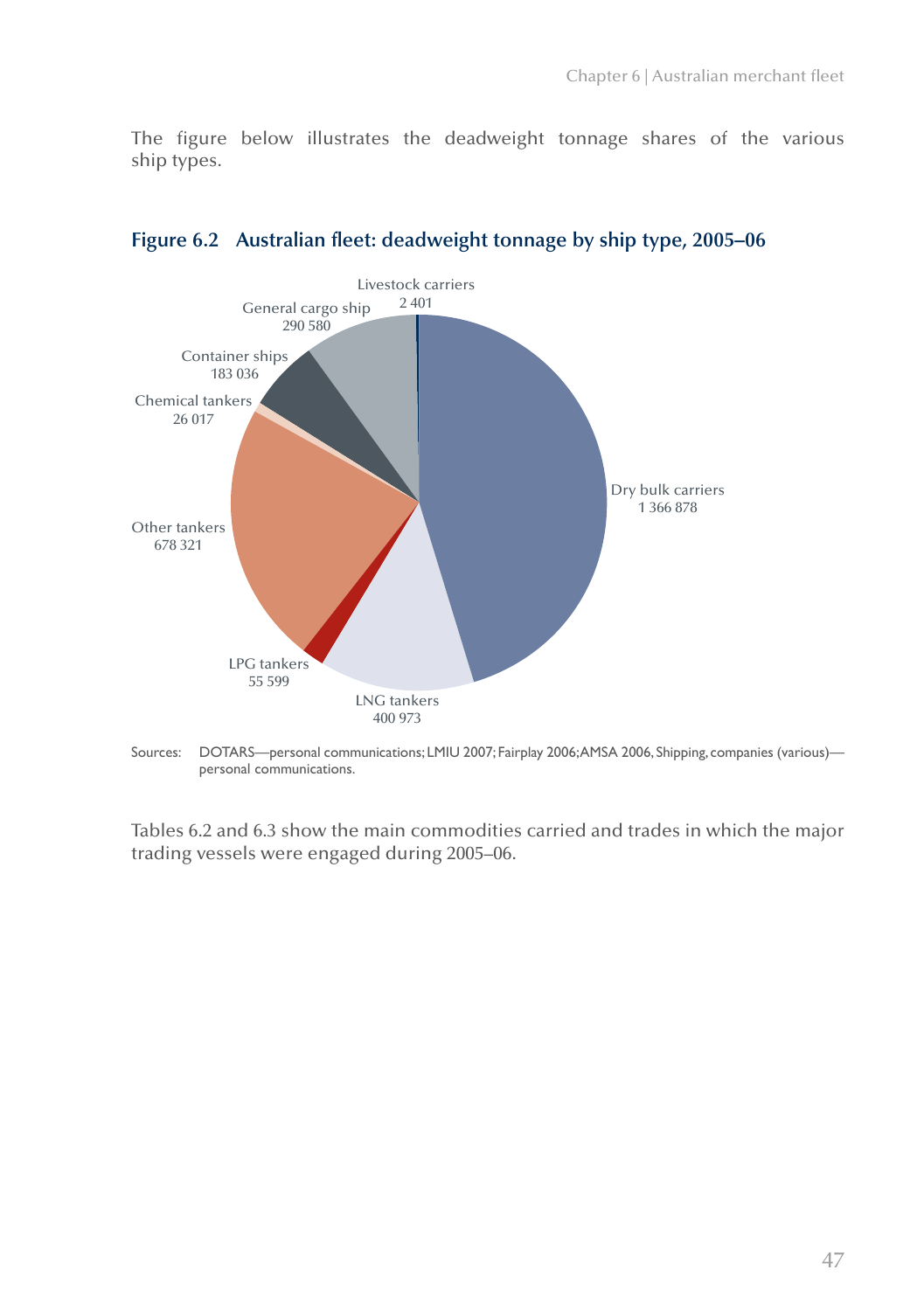| Name of vessel          | <b>Trade</b> | <b>Products</b> | Ports called at in Australia                     | Overseas countries visited                                                            |
|-------------------------|--------------|-----------------|--------------------------------------------------|---------------------------------------------------------------------------------------|
| <b>Bulk carriers</b>    |              |                 |                                                  |                                                                                       |
| <b>Alltrans</b>         | (c)          | <b>Alumina</b>  | Gladstone, Launceston,<br>Newcastle              | New Zealand                                                                           |
| Iron Kembla             | (c)          | Iron ore, coal  | Port Kembla, Hay Point,<br>Port Hedland          | Republic of Korea,<br>Singapore                                                       |
| Pacific Triangle        | (c)          | Iron ore, coal  | Hay Point, Newcastle,<br>Gladstone, Port Hedland | Japan, Singapore, People's<br>Republic of China, Republic<br>of Korea                 |
| Saraji Trader           |              | Coal, dry bulk  | Hay Point                                        | Japan, Egypt, Brazil,<br>Gibraltar, Denmark,<br>Philippines, Spain, United<br>Kingdom |
| Chemical tankers        |              |                 |                                                  |                                                                                       |
| <b>Botany Tradition</b> |              | Chemicals       | Bunbury, Gladstone,<br><b>Brisbane</b>           | Argentina, Brazil, Malaysia,<br>Singapore, New Zealand,                               |
| Petro Navigator         |              | Chemicals       | Cairns                                           | Papua New Guinea,<br>Solomon Islands                                                  |
| Container carriers      |              |                 |                                                  |                                                                                       |
| <b>ANL Explorer</b>     | (c)          | General         | Botany Bay, Melbourne,<br>Sydney                 | China, Republic of Korea,<br>Taiwan, Vietnam                                          |
| <b>ANL Esprit</b>       | (c)          | General         | Adelaide, Fremantle,<br>Botany Bay               | Hong Kong, Japan, Malaysia,<br>People's Republic of China,<br>Republic of Korea       |
| General cargo ships     |              |                 |                                                  |                                                                                       |
| Cape Conway             | (c)          | General         | Brisbane, Hastings, Hobart                       | Japan, Hong Kong, Taiwan,<br>Republic of Korea, People's<br>Republic of China         |
| Norfolk Guardian        | (c)          | General         | Brisbane, Yamba, Sydney                          | New Zealand.<br>Norfolk Island                                                        |
| NT Express              |              | General         | Darwin, Karumba                                  | Indonesia, Papua New<br>Guinea, Philippines, Brunei                                   |
| Cape Darnley            | (c)          | General         | Adelaide, Botany Bay,<br>Melbourne, Newcastle    | Papua New Guinea,<br>Philippines,                                                     |
| Aurora Australis        |              | General         | Hobart, Fremantle,<br>Maquarie Island            | Antarctica                                                                            |
| Livestock carriers      |              |                 |                                                  |                                                                                       |
| <b>Norvantes</b>        |              | Livestock       | Cairns, Darwin, Mourilyan                        | Indonesia, Malaysia, Brunei                                                           |
| Molunat                 |              | Livestock       | Darwin, Karumba                                  | Indonesia, Papua<br>New Guinea, Philippines,<br><b>Brunei</b>                         |
| <b>LNG Tankers</b>      |              |                 |                                                  |                                                                                       |
| Northwest Sanderling    |              | <b>LNG</b>      | Dampier                                          | Japan                                                                                 |
| Northwest Sandpiper     |              | LNG.            | Dampier                                          | Japan, Singapore                                                                      |
| Northwest Snipe         |              | <b>LNG</b>      | Dampier                                          | Japan                                                                                 |
| Northwest Stormpetrel   |              | <b>LNG</b>      | Dampier                                          | Japan, Singapore                                                                      |

## **Table 6.2 Ships in the major overseas trading fleet, 2005–06**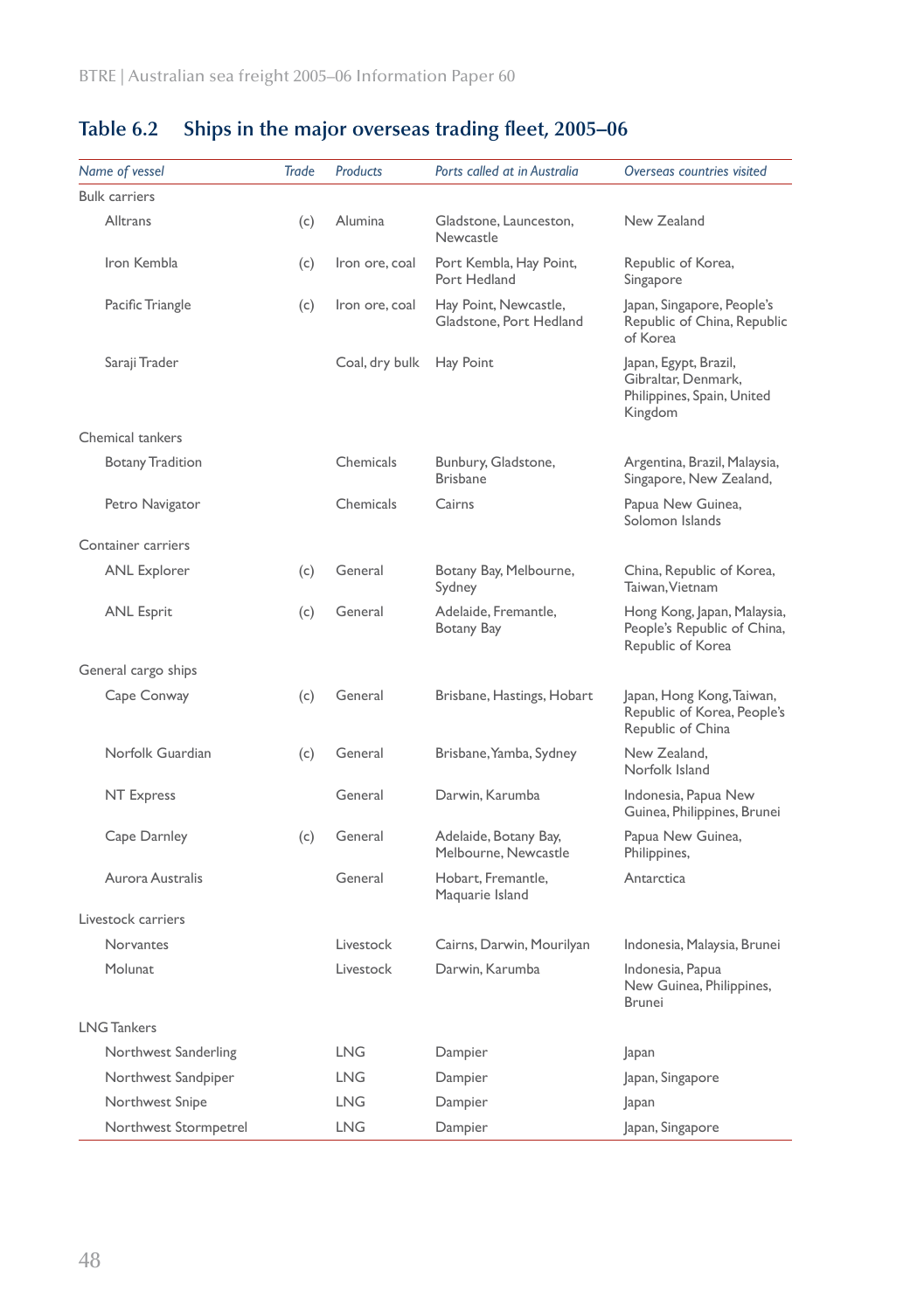| Name of vessel     | Trade | <b>Products</b> | Ports called at in Australia             | Overseas countries visited                                                                    |
|--------------------|-------|-----------------|------------------------------------------|-----------------------------------------------------------------------------------------------|
| <b>LPG Tankers</b> |       |                 |                                          |                                                                                               |
| <b>Boral Gas</b>   | (c)   | <b>LPG</b>      | Hastings, Brisbane,<br>Devonport         | New Zealand, Papua New<br>Guinea, Tonga, Vanuatu,<br>Western Samoa                            |
| Lycaste Peace      |       | <b>LPG</b>      | Dampier                                  | Egypt, Japan, Malta, Algeria                                                                  |
| Pacific Gas        |       | <b>LPG</b>      | Cairns                                   | New Zealand, Papua New<br>Guinea, Tonga, Solomon<br>Islands, Vanuatu, Western<br>Samoa, Chile |
| <b>Tankers</b>     |       |                 |                                          |                                                                                               |
| <b>Nivosa</b>      | (c)   | Crude oil       | Sydney, Geelong                          | Singapore, Malaysia, Vietnam,<br>Saudi Arabia, Mozambique                                     |
| Pacific Venture    |       | Crude oil       | Melbourne                                | Japan, Peoples' Republic of<br>China, Singapore, Sudan,<br>Thailand, Vietnam                  |
| Samar Spirit       | (c)   | Crude oil       | Botany Bay, Hastings,<br><b>Brisbane</b> | Papua New Guinea,<br>Philippines                                                              |

## **Table 6.2 Ships in the major overseas trading fleet, 2005–06 (continued)**

Note: (c) denotes that the vessel occasionally transports coastal freight.

Source: LMIU 2007; Shipping companies (various)—personal communications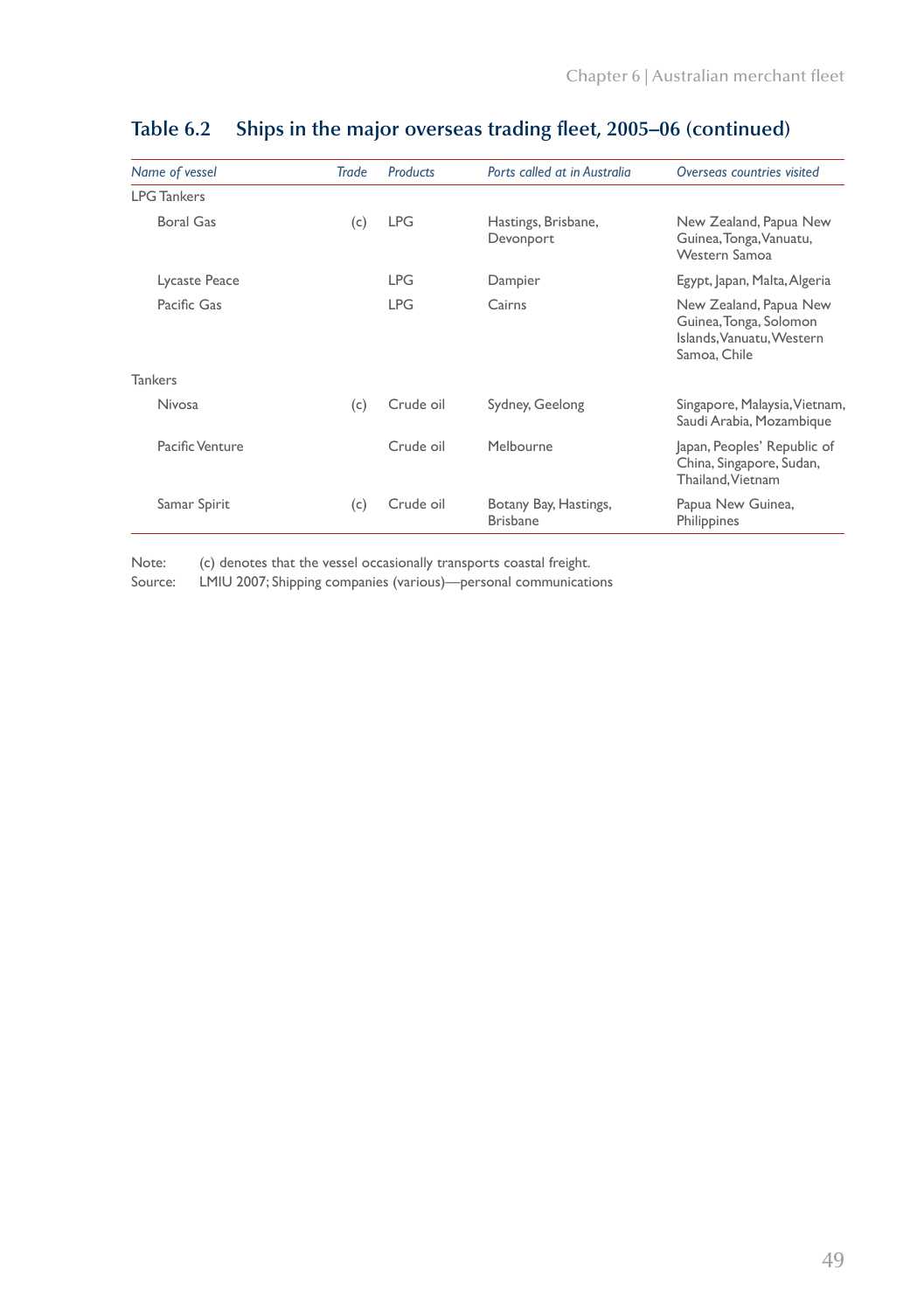| Name of vessel         | Trade | Products                                             | Ports called at in Australia                                                               | Overseas countries visited                                         |
|------------------------|-------|------------------------------------------------------|--------------------------------------------------------------------------------------------|--------------------------------------------------------------------|
| <b>Bulk carriers</b>   |       |                                                      |                                                                                            |                                                                    |
| Aburri                 |       | Metal concentrates                                   | <b>Bing Bong</b>                                                                           |                                                                    |
| Accolade II            |       | Limestone                                            | Adelaide, Brisbane,<br>Klein Port                                                          |                                                                    |
| Cementco               | (0)   | Cement, lead<br>concentrates                         | Gladstone, Brisbane                                                                        |                                                                    |
| <b>Endeavour River</b> | (0)   | Bauxite, alumina                                     | Gladstone, Weipa,<br>Thursday Island                                                       | Singapore                                                          |
| Enterprise             |       | Dry bulk                                             | Hobart, Geelong, Melbourne,<br>Portland, Launceston,<br>Port Pirie, Brisbane               |                                                                    |
| <b>Fitzroy River</b>   | (0)   | Bauxite, alumina                                     | Gladstone, Thursday Island, Singapore<br>Weipa                                             |                                                                    |
| Goliath                |       | Cement                                               | Devonport, Geelong,<br>Melbourne, Sydney,<br>Newcastle                                     |                                                                    |
| Ikuna                  | (o)   | Coal, dry bulk                                       | Adelaide, Brisbane.<br>Bunbury, Fremantle,<br>Launceston                                   | New Zealand                                                        |
| <b>Iron Sturt</b>      |       | Cement, metal<br>concentrates,<br>alumina, zinc      | Burnie, Hobart, Geelong,<br>Port Pirie, Portland, Adelaide,<br>Melbourne                   |                                                                    |
| Iron Yandi             | (0)   | Iron ore, coal                                       | Gladstone, Hay Point, Port Republic of Korea, Taiwan<br>Hedland, Port Kembla,<br>Newcastle |                                                                    |
| Kowulka                |       | Gypsum, salt,<br>sugar, alumina,<br>chemicals        | Sydney, Thevenard,<br>Melbourne, Brisbane,<br>Bundaberg                                    |                                                                    |
| Lindesay Clark         | (o)   | Alumina, dolomite,<br>fertilizers, steel<br>products | Geelong, Fremantle,<br>Bunbury, Ardrossan,<br>Whyalla                                      | Singapore                                                          |
| Ormiston               |       | Gypsum, salt, sugar                                  | Melbourne, Thevenard,<br>Ardrossan, Bundaberg,<br>Mackay, Whyalla                          |                                                                    |
| Pioneer                | (0)   | Sugar                                                | Mackay, Sydney                                                                             | Singapore                                                          |
| Portland               |       | Alumina,<br>steel products                           | Portland, Fremantle,<br>Bunbury, Geelong                                                   |                                                                    |
| River Boyne            |       | <b>Bauxite</b>                                       | Gladstone, Weipa, Thursday<br><b>Island</b>                                                |                                                                    |
| <b>River Embley</b>    |       | Bauxite                                              | Gladstone, Weipa, Thursday<br>Island                                                       |                                                                    |
| Wunma                  |       | Dry bulk                                             | Karumba                                                                                    |                                                                    |
| Chemical tankers       |       |                                                      |                                                                                            |                                                                    |
| Seakap                 | (0)   | Bitumen and<br>bitumous materials,<br>chemicals      | Sydney, Gladstone,<br>Launceston, Newcastle,<br>Port Kembla, Portland,<br>Whyalla          | Taiwan, Singapore                                                  |
| Container carriers     |       |                                                      |                                                                                            |                                                                    |
| <b>ANL Australia</b>   | (o)   | General                                              | Botany Bay, Brisbane,<br>Melbourne, Sydney,                                                | Japan, Peoples' Republic of<br>China, Republic of Korea,<br>Taiwan |
| <b>ANL Bass Trader</b> |       | General                                              | Melbourne, Launceston,<br>Burnie, Hobart                                                   |                                                                    |
| <b>ANL Emblem</b>      | (0)   | General                                              | Botany Bay, Brisbane,<br>Melbourne, Fremantle                                              | Singapore                                                          |

## **Table 6.3 Ships in the major coastal trading fleet, 2005-06**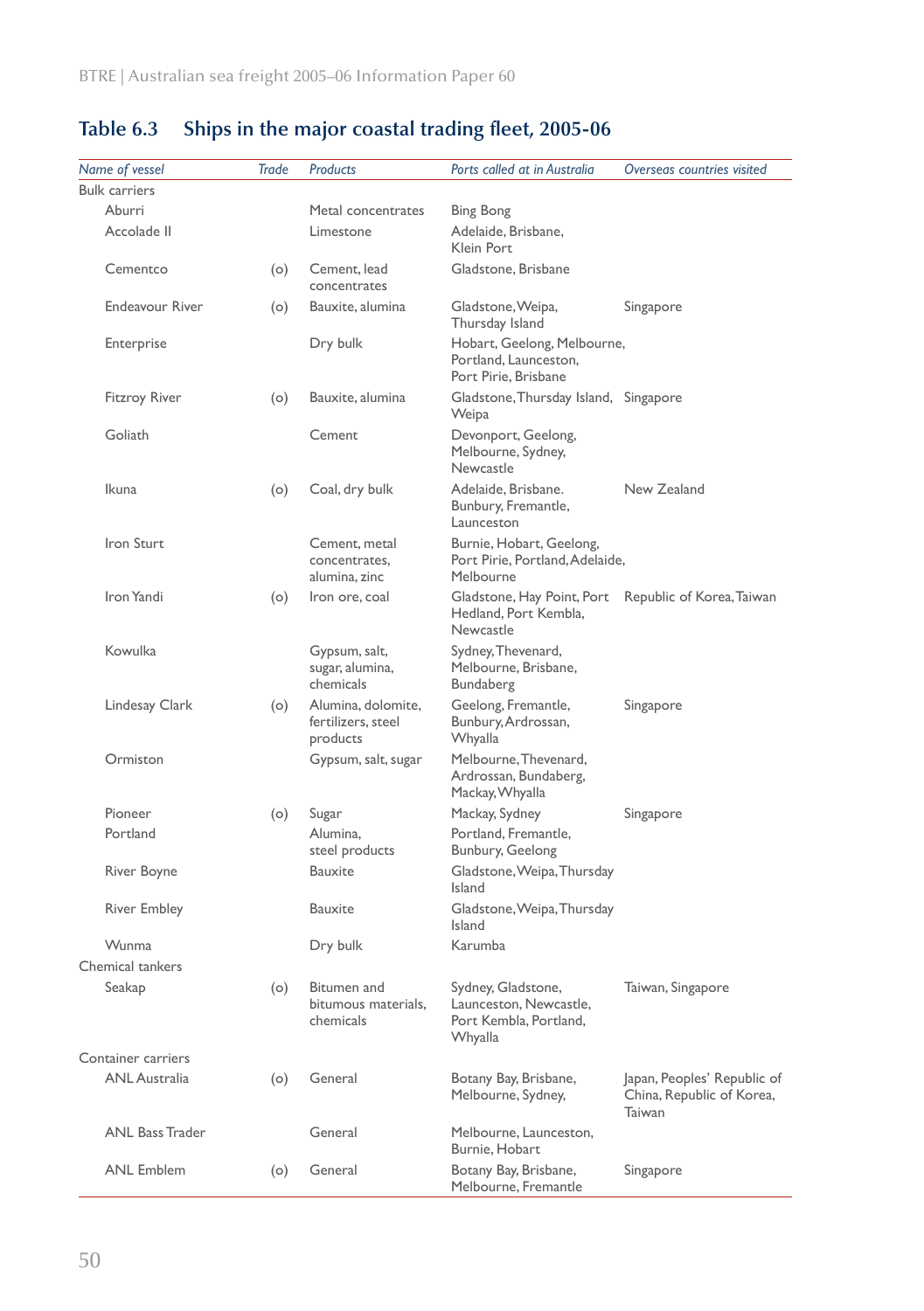| Name of vessel            | Trade | <b>Products</b>              | Ports called at in Australia                                      | Overseas countries visited                                                   |
|---------------------------|-------|------------------------------|-------------------------------------------------------------------|------------------------------------------------------------------------------|
| General cargo ships       |       |                              |                                                                   |                                                                              |
| Claudia I                 |       | Blue metal                   | Sydney, Newcastle                                                 |                                                                              |
| Iron Monarch              | (o)   | Steel products               | Hastings, Port Kembla,<br>Newcastle                               | New Zealand                                                                  |
| Newcastle Bay             |       | General cargo                | Cairns, Weipa, Cape Flattery                                      |                                                                              |
| Searoad Mersey            |       | General cargo                | Devonport, Melbourne,<br>Geelong                                  |                                                                              |
| Searoad Tamar             |       | General cargo                | Devonport, Launceston,<br>Melbourne                               |                                                                              |
| Spirit of Tasmania I      |       | General cargo,<br>passengers | Devonport, Melbourne,<br>Sydney, Hastings                         |                                                                              |
| Spirit of Tasmania II     |       | General cargo,<br>passengers | Devonport, Melbourne,<br>Sydney, Hastings                         |                                                                              |
| Spirit of Tasmania III    |       | General cargo,<br>passengers | Devonport, Melbourne,<br>Sydney, Hastings                         |                                                                              |
| <b>Tasmanian Achiever</b> |       | General cargo                | Burnie, Melbourne,<br>Launceston                                  |                                                                              |
| <b>Trinity Bay</b>        |       | General cargo,<br>passengers | Cairns                                                            |                                                                              |
| Victorian Reliance        |       | General cargo                | Melbourne, Burnie,<br>Launceston                                  |                                                                              |
| <b>Tankers</b>            |       |                              |                                                                   |                                                                              |
| Barrington                |       | Petroleum products           | Botany Bay, Cairns,<br>Gladstone, Mackay, Brisbane,<br>Townsville |                                                                              |
| Helix                     |       | Petroleum products           | Geelong, Devonport,<br>Hobart, Sydney, Launceston                 |                                                                              |
| Seabridge                 | (o)   | Crude oil                    | Botany Bay, Brisbane,<br>Dampier, Hastings, Sydney                | Japan, Republic of Korea,<br>Singapore, Brunei, Taiwan,<br>Thailand, Vietnam |
| Palmerston                | (o)   | Petroleum products           | Mackay, Gladstone,<br>Townsville, Brisbane,                       | Singapore                                                                    |
| Scottish Bard             |       | Petroleum products           | Adelaide, Brisbane,<br>Fremantle, Melbourne                       | Fiji, American Samoa, Hong<br>Kong, Solomon Islands                          |

Note: (o) denotes that the vessel occasionally enters the overseas trade market. Sources: LMIU 2007; Shipping companies (various)—personal communications.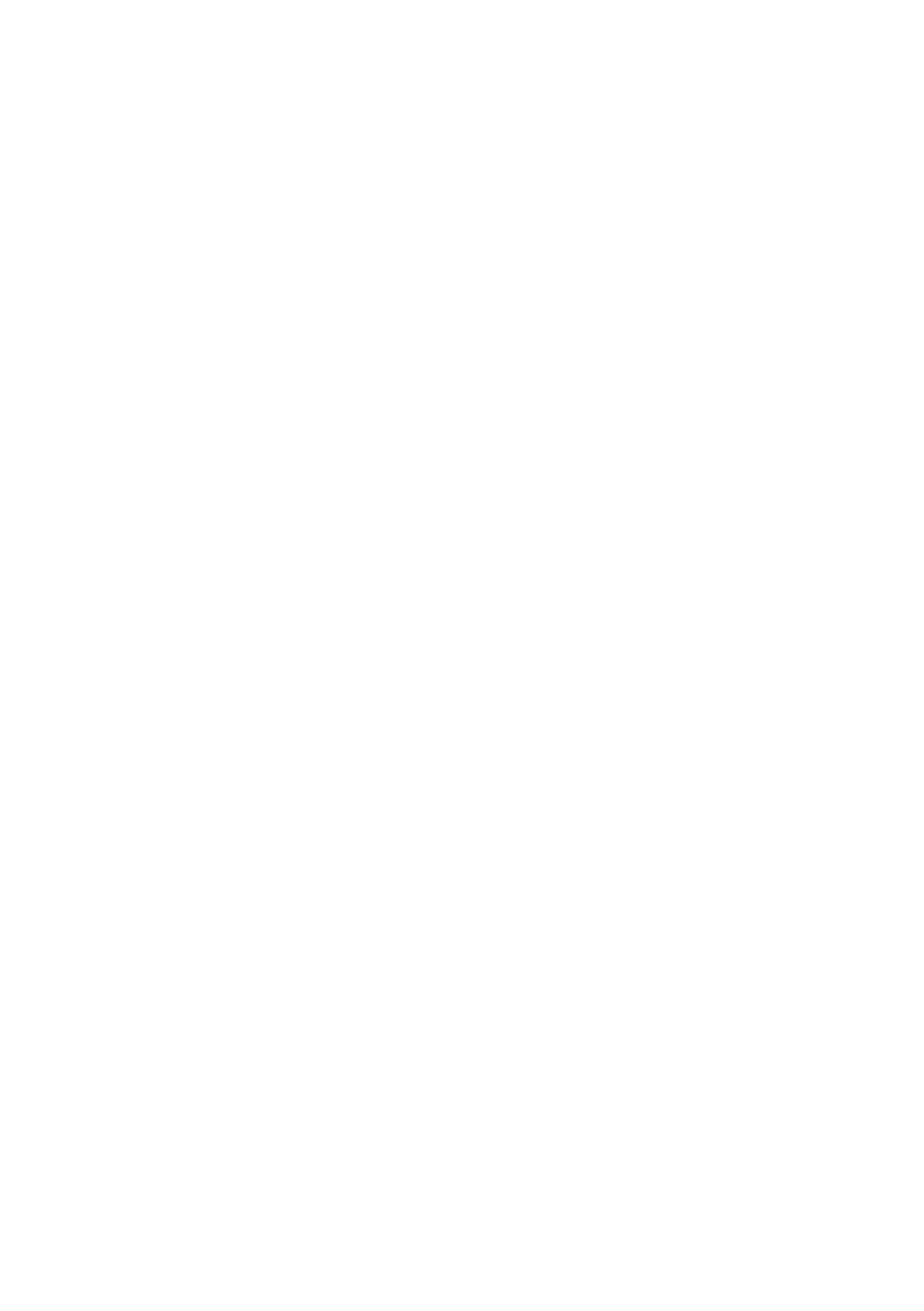# **Explanatory notes**

## **Permits**

Part VI of the Navigation Act, 1912 requires vessels trading interstate on the Australian coast to be licensed or have a permit. Some trades have an exemption under the Navigation Act, mostly concerning the external territories, but there is also an exemption for cruise liners to carry passengers, except between Victoria and Tasmania.

An unlicensed ship may be granted a permit to trade on the Australian coast in the carriage of either cargo or passengers, where:

- there is no suitable licensed ship available for the shipping task; or
- the service carried out by licensed ships is inadequate; and
- it is considered to be desirable in the public interest that an unlicensed ship be allowed to undertake that shipping task.

Two kinds of permits are issued:

- a single voyage permit (SVP) is issued for a single voyage between designated ports for the carriage of a specified cargo or passengers; and
- a continuing voyage permit (CVP) is issued for a period of up to three months (up to December 2002 a CVP could be issued up to 6 months) and enables a vessel to carry specified cargo between nominated ports for that period

The information provided in this paper on voyage permits differs from that appearing in the BTRE's Waterline series. Figures in Waterline report tonnes as specified on the permits when issued, while in this paper the figures reported are in actual tonnes and TEUs, as notified by the permit holders after they have used the permit. In addition, Waterline reports on numbers of permits issued within a given period, whereas this paper reports on cargo carried subject to the actual CVP or SVP sail date where it falls within that period.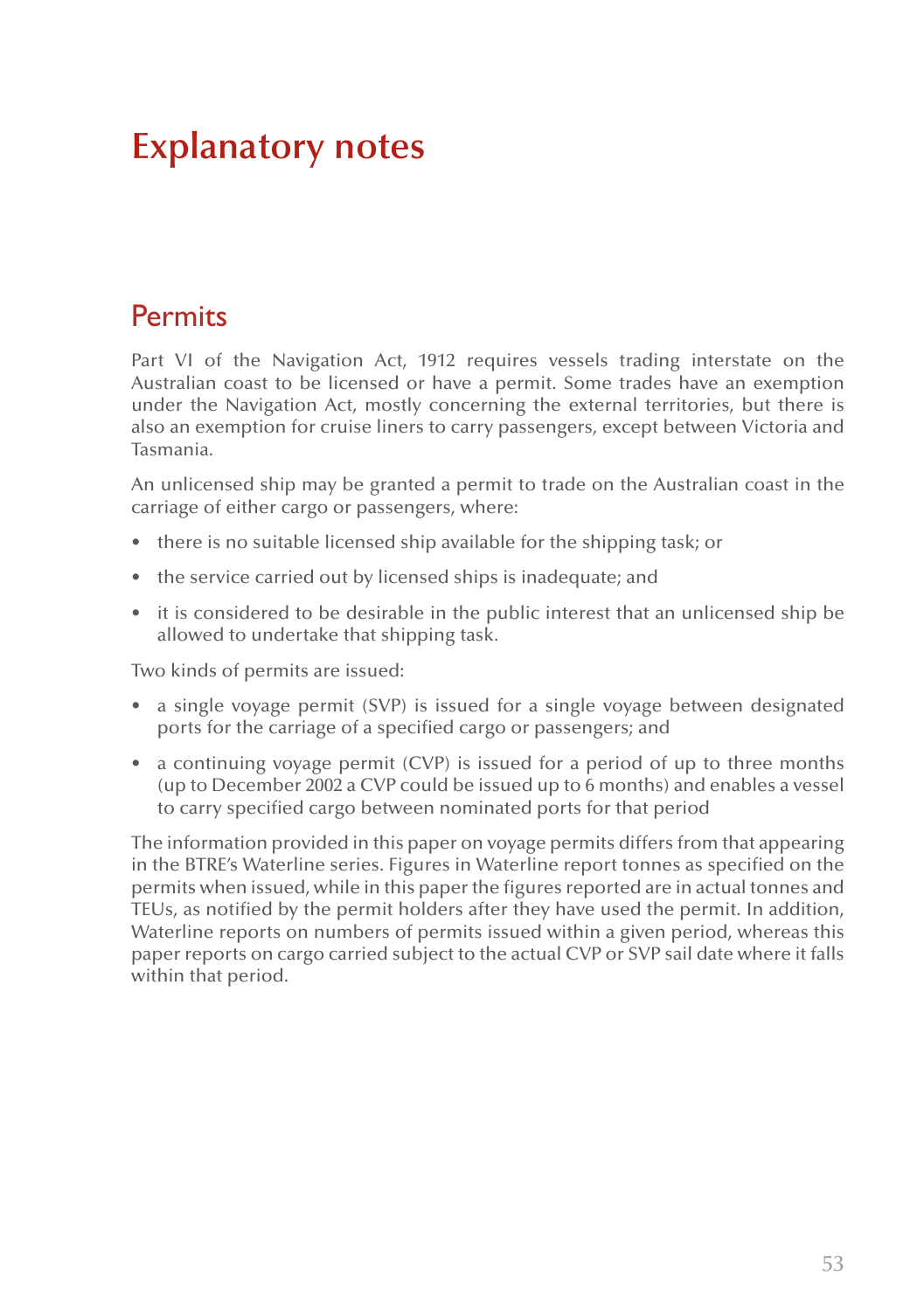## Sources

Coastal tonnage figures and pack details have been derived from data supplied by port authorities.

To obtain tonne-kilometre figures, a port-to-port distance figure (including pilotage) was applied to individual port tonnages loaded or unloaded. Where optional routes within Australia could reasonably be used, the shorter distance has been used. The main reference for distances was *The Ports of Australia* (Australian Chamber of Shipping 1993).

The vessel movement details for the Australian trading fleet have been obtained from Lloyd's Marine Information Unit, Lloyd's Ship Movements (unpublished), from data supplied by shipping companies, and from BTRE's knowledge of the shipping industry.

International sea cargo data was obtained from ABS, International Cargo Statistics, unpublished.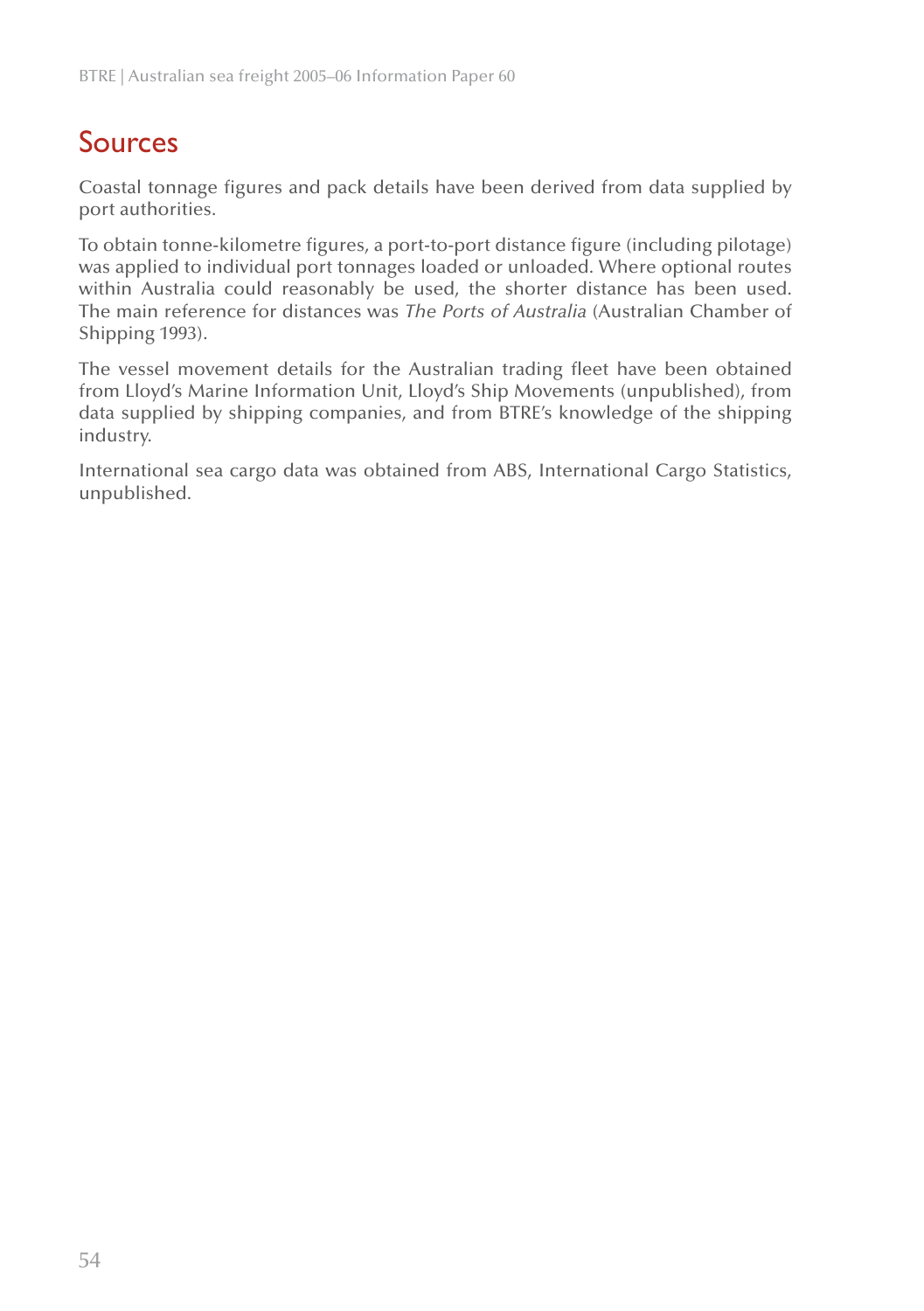# **Glossary**

| ABS:                                                                            | Australian Bureau of Statistics.                                                                                                                                                                                                                                                                                                                                                                                                                                                                                   |  |  |  |
|---------------------------------------------------------------------------------|--------------------------------------------------------------------------------------------------------------------------------------------------------------------------------------------------------------------------------------------------------------------------------------------------------------------------------------------------------------------------------------------------------------------------------------------------------------------------------------------------------------------|--|--|--|
|                                                                                 | Australian trading fleet: Cargo vessels operated by Australian companies to and<br>from Australia, with Australian crews and/or vessels licensed<br>to operate on the Australian coast (meaning they can trade<br>between States and the Northern Territory), and vessels<br>operating intrastate. The fleet includes vessels that carry<br>cargo and passengers, but does not include vessels that<br>carry passengers only.                                                                                      |  |  |  |
| ATFCC:                                                                          | See Australian Transport Freight Commodity Code<br>Classification                                                                                                                                                                                                                                                                                                                                                                                                                                                  |  |  |  |
| <b>Australian Transport</b><br><b>Freight Commodity</b><br>Code Classification: | A systematic classification of commodities transported by<br>sea, air, road, rail and pipeline, developed jointly by<br>precursors of the Department of Transport and Regional<br>Services and the Australian Bureau of Statistics. It has been<br>designed to facilitate standardised classification of goods<br>carried by these modes to, from and within Australia.<br>The ATFCC is aligned with the Standard International<br>Trade Classification (SITC) at divisional (2-digit) level of<br>classification. |  |  |  |
| BTRE:                                                                           | Bureau of Transport and Regional Economics.                                                                                                                                                                                                                                                                                                                                                                                                                                                                        |  |  |  |
| Bulk cargo:                                                                     | The best description of bulk cargo is cargo that can be<br>poured or dropped, as a liquid or solid, into a ship's hold.<br>Non-bulk is effectively those types of cargo that would be<br>damaged if dropped or poured. For example:                                                                                                                                                                                                                                                                                |  |  |  |
|                                                                                 | wheat as a bulk cargo is loaded as loose grain, via a<br>conveyor belt to a spout, where it is poured into<br>a hold;                                                                                                                                                                                                                                                                                                                                                                                              |  |  |  |
|                                                                                 | wheat as a non bulk cargo is bagged or in containers.<br>In either of these forms, it has to be lifted into the<br>ship's hold. If it was poured into the hold, as in the<br>bulk case, the bags or containers would break.                                                                                                                                                                                                                                                                                        |  |  |  |
| Continuing voyage<br>permit:                                                    | Allows international foreign flag vessels to trade on the<br>Australian coast, in the coasting trade over predetermined<br>set route for a set period for a predetermined amount of<br>cargo. This may include several coastal voyages. CVP's are<br>used in the general cargo (containerised or not) and bulk<br>trades.                                                                                                                                                                                          |  |  |  |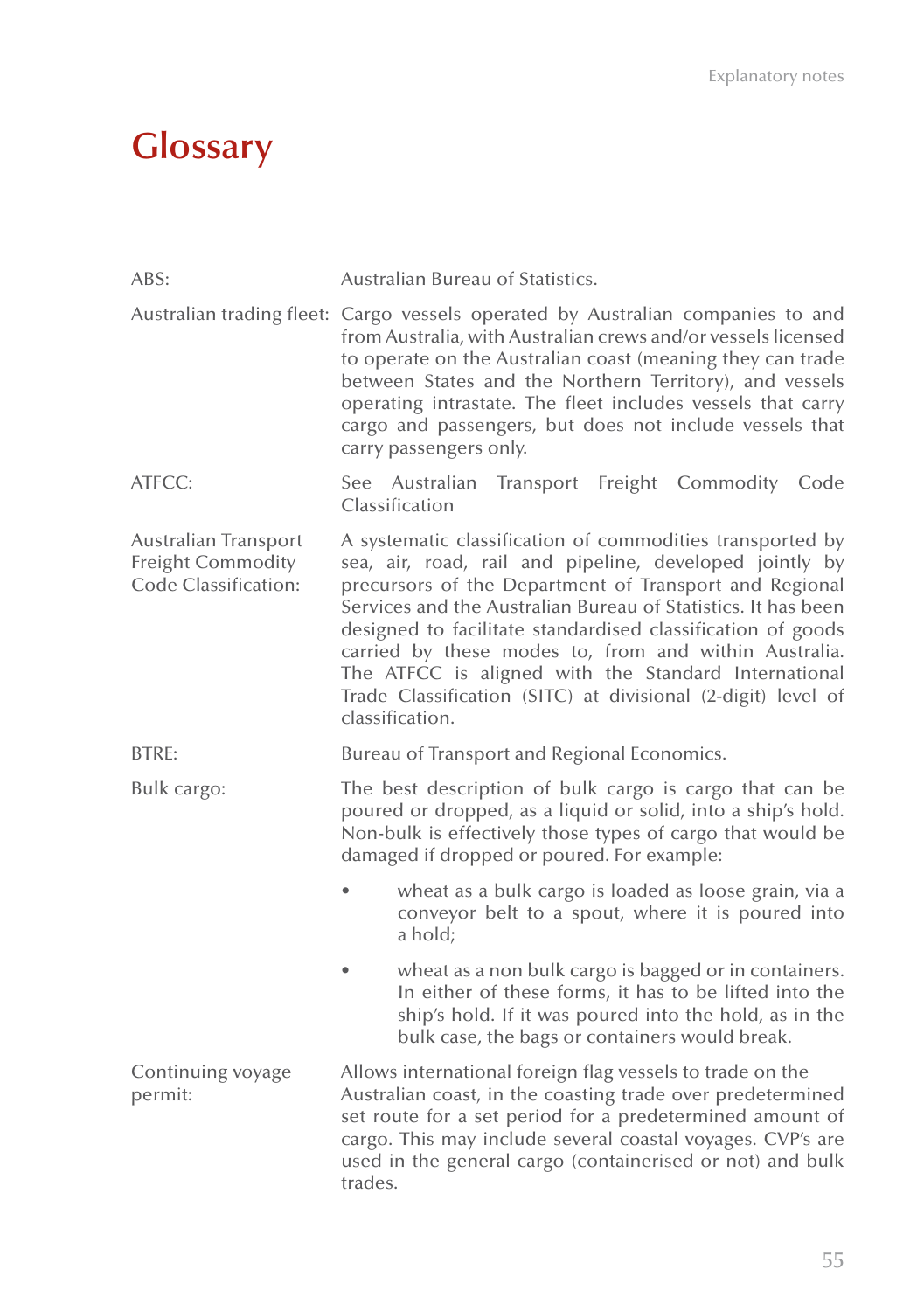| CVP:                         | See continuing voyage permit.                                                                                                                                                                                                                                                                                                                                                                                                                                                                                                                                                                                                                       |
|------------------------------|-----------------------------------------------------------------------------------------------------------------------------------------------------------------------------------------------------------------------------------------------------------------------------------------------------------------------------------------------------------------------------------------------------------------------------------------------------------------------------------------------------------------------------------------------------------------------------------------------------------------------------------------------------|
| DOTARS:                      | Department of Transport and Regional Services.                                                                                                                                                                                                                                                                                                                                                                                                                                                                                                                                                                                                      |
| Deadweight tonnage:          | The measure of weight that a vessel can carry, including<br>cargo, bunkers, water and stores. Expressed in tonnes, it is the<br>difference between the displacement of the vessel loaded<br>to its summer loadline and the light ship displacement, or<br>the total weight of the vessel.                                                                                                                                                                                                                                                                                                                                                           |
| DWT:                         | See deadweight tonnage.                                                                                                                                                                                                                                                                                                                                                                                                                                                                                                                                                                                                                             |
| Freight:                     | Includes all cargo lifted, including empty containers, but<br>excludes ship stores and bunkers.                                                                                                                                                                                                                                                                                                                                                                                                                                                                                                                                                     |
| Gross registered<br>tonnage: | The measure of the internal capacity of a ship that is<br>available within the hull and enclosed spaces above<br>deck, for cargo, stores, passengers and crew (with certain<br>exceptions). GRT is expressed as a volume, in cubic metres<br>divided by 2.83.                                                                                                                                                                                                                                                                                                                                                                                       |
| GRT:                         | See gross registered tonnage.                                                                                                                                                                                                                                                                                                                                                                                                                                                                                                                                                                                                                       |
| Liner:                       | A liner service is a fleet of ships, with a common ownership<br>or management, which provide a fixed service, at regular<br>intervals, between named ports, and offer transport to any<br>goods in the catchment area served by those ports and ready<br>for transit by their sailing dates. A fixed itinerary, inclusion<br>of regular service, and obligation to accept cargo from all<br>comers and to sail, whether filled or not, on the date fixed<br>by a published schedule is what distinguishes the liner<br>trade from the tramp trade. It includes most containerised,<br>roll on-roll off and general cargo freight shipping services. |
| LMIU:                        | Lloyd's Marine Information Unit.                                                                                                                                                                                                                                                                                                                                                                                                                                                                                                                                                                                                                    |
| Major trading fleet:         | Vessels of 2000 DWT or more.                                                                                                                                                                                                                                                                                                                                                                                                                                                                                                                                                                                                                        |
| Minor trading fleet:         | Vessels of 150 GRT or more but less than 2 000 DWT.                                                                                                                                                                                                                                                                                                                                                                                                                                                                                                                                                                                                 |
| NES:                         | Not elsewhere stated.                                                                                                                                                                                                                                                                                                                                                                                                                                                                                                                                                                                                                               |
| Non-liner:                   | Non-liner cargo consists of all dry and liquid bulk cargo, but<br>also comprises cargo not shipped on regular liner services<br>such as charters, dedicated car carriers and passenger<br>ships.                                                                                                                                                                                                                                                                                                                                                                                                                                                    |
| NZ:                          | New Zealand.                                                                                                                                                                                                                                                                                                                                                                                                                                                                                                                                                                                                                                        |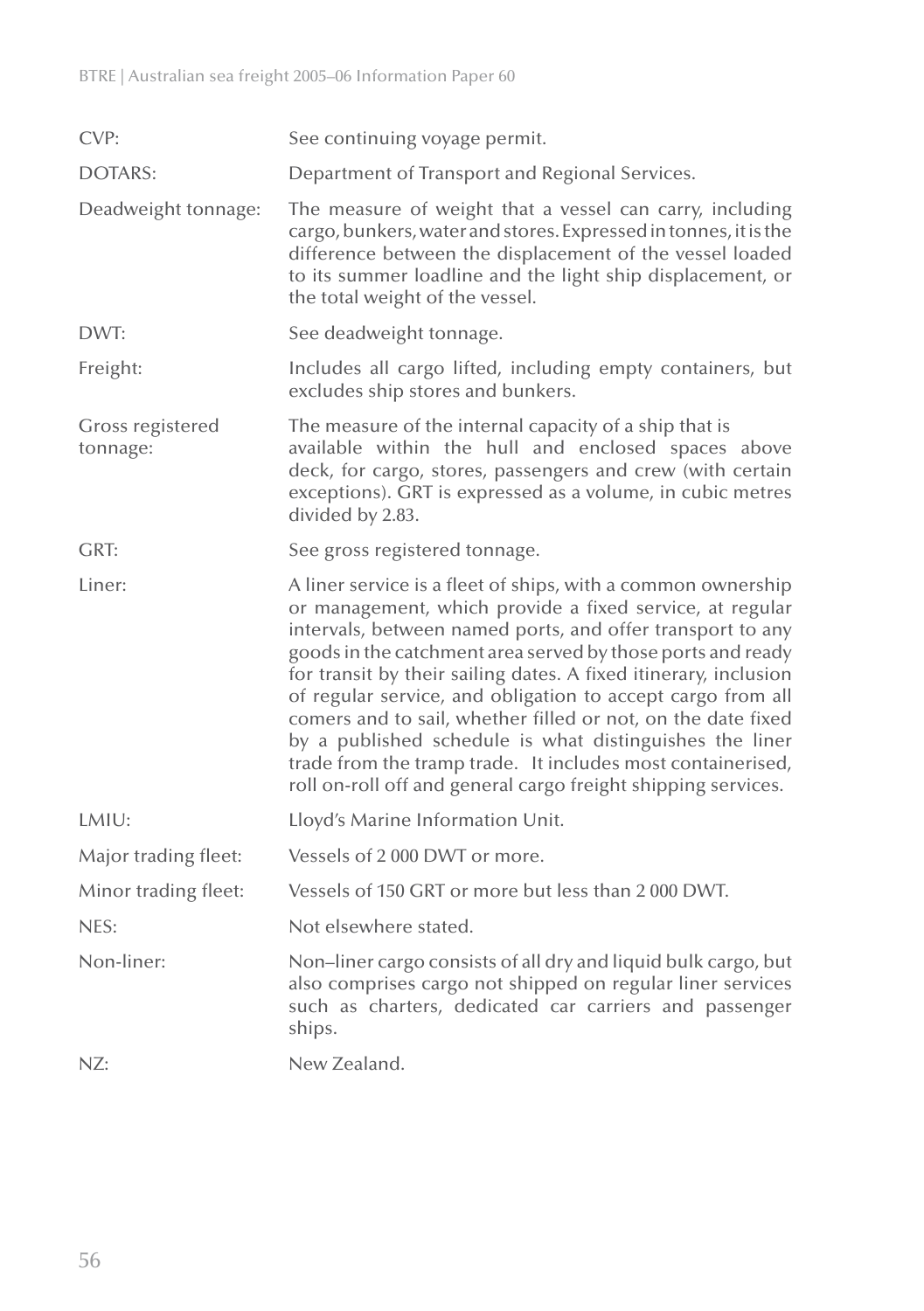| Pack type:            | Pack type is a description of the way cargo is packaged and<br>moved. Pack type is primarily split between bulk and non-<br>bulk. Bulk cargo is further subdivided, between liquid and dry<br>bulk, which is a characteristic of the cargo. Gas is considered<br>as liquid bulk cargo for the purposes of this report since it is<br>pumped on board like most liquid bulk cargoes. Non-bulk<br>cargo is similarly split between containerised, and other not<br>classified and/or non-containerised cargo. |
|-----------------------|-------------------------------------------------------------------------------------------------------------------------------------------------------------------------------------------------------------------------------------------------------------------------------------------------------------------------------------------------------------------------------------------------------------------------------------------------------------------------------------------------------------|
| PNG:                  | Papua New Guinea.                                                                                                                                                                                                                                                                                                                                                                                                                                                                                           |
| SE:                   | South East.                                                                                                                                                                                                                                                                                                                                                                                                                                                                                                 |
| Single voyage permit: | Allows international foreign flag vessels to trade on the<br>Australian coast in the coasting trade over a set route (once<br>only per permit) for a predetermined amount of cargo.                                                                                                                                                                                                                                                                                                                         |
| SVP:                  | See single voyage permit.                                                                                                                                                                                                                                                                                                                                                                                                                                                                                   |
| TEU:                  | See twenty foot equivalent unit.                                                                                                                                                                                                                                                                                                                                                                                                                                                                            |
| Tonne:                | All figures are measured in mass tonnes (1 000 kilograms)<br>unless otherwise stated.                                                                                                                                                                                                                                                                                                                                                                                                                       |
| Tonne-kilometres:     | The product of tonnes of freight carried between two ports<br>and the sea route distance in kilometres, including pilotage,<br>between the two ports.                                                                                                                                                                                                                                                                                                                                                       |
| Tramp:                | A ship, which will call at any port to carry whatever cargoes<br>are available, normally based on a charter or part charter (P<br>Brodie, 1997).                                                                                                                                                                                                                                                                                                                                                            |
| Transhipped cargo:    | Recorded for both inbound and outbound to the port of<br>transhipment and assigned to Australian Transport Freight<br>Commodity Code Classification (ATFCC), Division 93.                                                                                                                                                                                                                                                                                                                                   |
|                       | Twenty foot equivalent: A measure used to count containers. A 40 foot container<br>unit counts as 2 TEUs.                                                                                                                                                                                                                                                                                                                                                                                                   |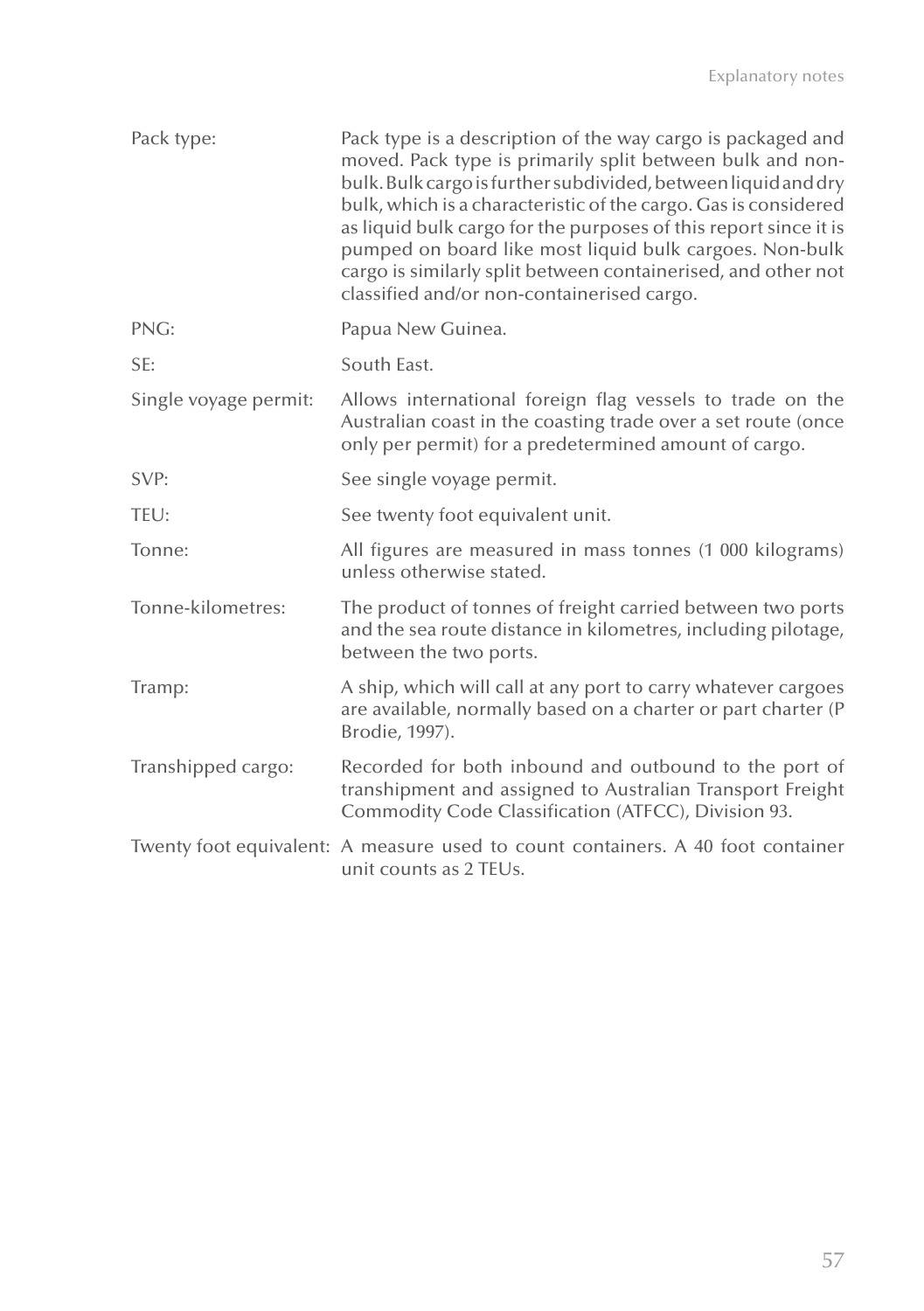## Statistical issues

Coastal statistics provided by port authorities on tonnages loaded and unloaded do not always balance. The most common reasons for this lack of consistency are:

- Port authorities record cargo as having been unloaded during the month the vessel arrives in port, and, cargo loaded against the month of the vessel's departure. Consequently, variations in the loaded and unloaded cargo totals will occur due to cargo being in transit during the financial year cut off period.
- A port authority's record of cargo loaded and unloaded is based on information provided by the ship's agents. This information could be incorrect because the agent may provide only summary statistics for different types of cargo. The agent may also not know the true origin or destination of particular consignments, and may therefore record the last or next port of call respectively. This particularly applies to liquid and dry bulk commodities, where the cargo originates from or is destined for, several ports. •
- The commodity recorded by the agent may not be classified in the same way at the ports of loading and unloading. For example, gypsum loaded in South Australia is classified as fertiliser at NSW ports, and petroleum products are classified as kerosene in Cairns.

The BTRE has endeavoured to reconcile some of the above data problems as far as possible. It takes no responsibility for correctness or accuracy. Reconciliation was not attempted for many of the smaller shipments.

Figures in tables may not add to totals due to rounding.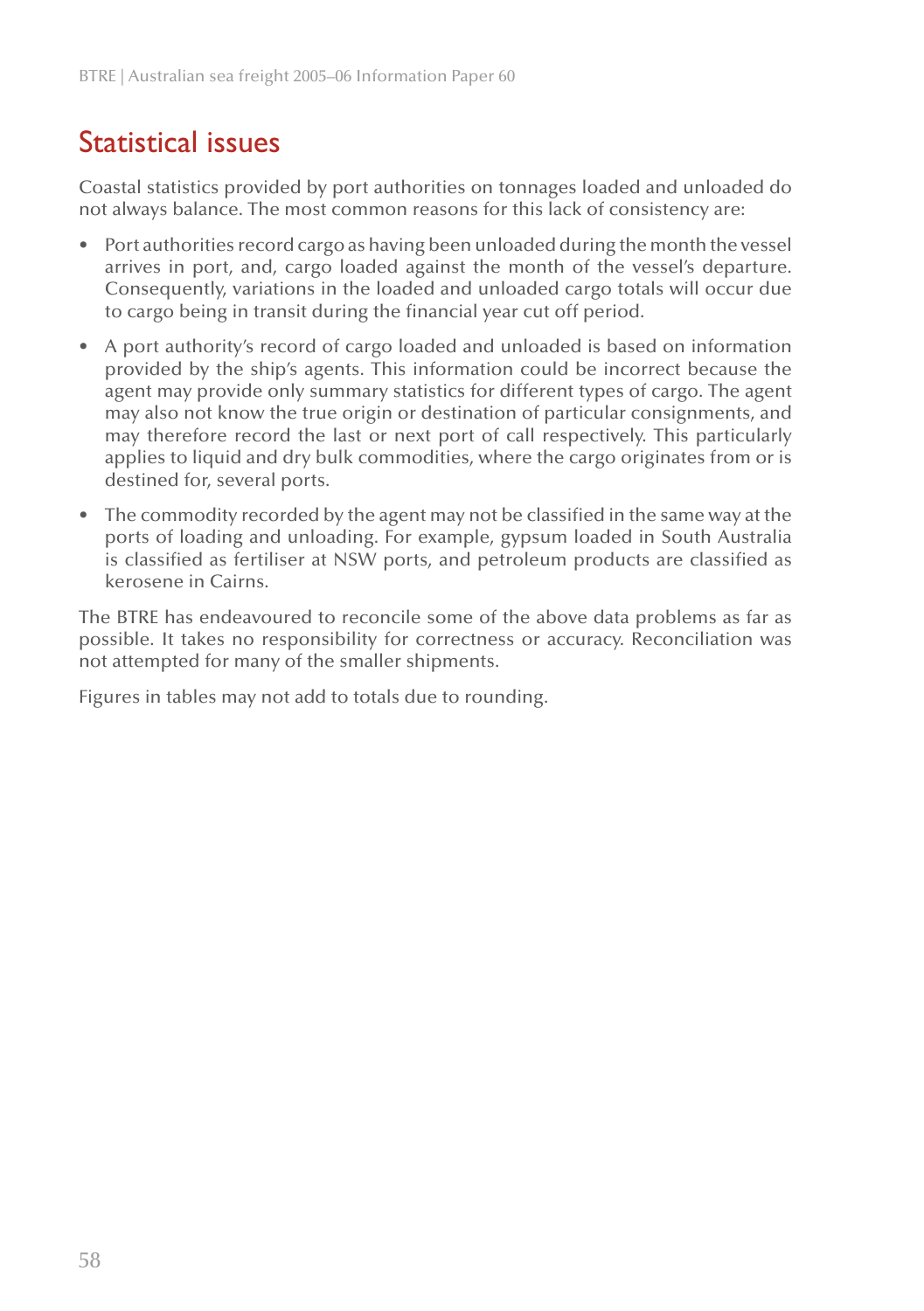| Markets/regions | Countries                      |                    |                                              |
|-----------------|--------------------------------|--------------------|----------------------------------------------|
| Africa          | Algeria                        | Ghana              | Rwanda                                       |
|                 | Angola                         | Guinea             | Sao Tome and Principe                        |
|                 | <b>Benin</b>                   | Guinea-Bissau      | Senegal                                      |
|                 | <b>Botswana</b>                | Kenya              | Seychelles                                   |
|                 | British Indian Ocean Territory | Lesotho            | Sierra Leone                                 |
|                 | Burkina Faso (Upper Volta)     | Liberia            | Somalia                                      |
|                 | Burundi                        | Libya              | South Africa                                 |
|                 | Cameroon                       | Madagascar         | St. Helena                                   |
|                 | Cape Verde                     | Malawi             | Swaziland                                    |
|                 | Central African Republic       | Mali               | Tanzania                                     |
|                 | Chad                           | Mauritania         | Togo                                         |
|                 | Comoros, Republic of           | <b>Mauritius</b>   | Tunisia                                      |
|                 | Congo                          | Morocco            | Uganda                                       |
|                 | Ivory Coast                    | Mozambique         | Western Sahara                               |
|                 | Egypt (Mediterranean ports)    | <b>Namibia</b>     | Zaire, Democratic                            |
|                 | <b>Equatorial Guinea</b>       | Niger              | Republic of Congo                            |
|                 | Gabon                          | Nigeria            | Zambia                                       |
|                 | Gambia                         | Reunion            | Zimbabwe                                     |
| Europe          | Albania                        | Germany            | Portugal                                     |
|                 | Austria                        | Gibraltar          | Romania                                      |
|                 | <b>Belarus</b>                 | Greece             | Russian Federation (excluding Pacific coast) |
|                 | Belgium-Luxembourg             | Hungary            | Slovak Republic                              |
|                 | Bosnia and Herzegovina         | Iceland            | Slovenia                                     |
|                 | <b>Bulgaria</b>                | Ireland            | Sweden                                       |
|                 | Spain                          | Italy              | Latvia                                       |
|                 | Czech Republic                 | Croatia            | Turkey                                       |
|                 | Switzerland                    | Lithuania          | Ukraine                                      |
|                 | Cyprus                         | Malta              | United Kingdom                               |
|                 | Denmark                        | Moldova            | Yugoslavia                                   |
|                 | Estonia                        | <b>Netherlands</b> |                                              |
|                 | Finland                        | Norway             |                                              |
|                 | Former Yugoslavia              | Poland             |                                              |
|                 | Macedonia, Republic of         | France             |                                              |
| East Asia       | China                          | Macau              | Philippines                                  |
|                 | Hong Kong                      | Mongolia           | Taiwan                                       |
| South Asia      | Afghanistan                    | Kyrgyzstan         | Pakistan                                     |
|                 | Bangladesh                     | <b>Maldives</b>    | Sri Lanka                                    |
|                 | Bhutan                         | Myanmar            | Tajikistan                                   |
|                 | India                          | Nepal              |                                              |

# Countries included in maritime regions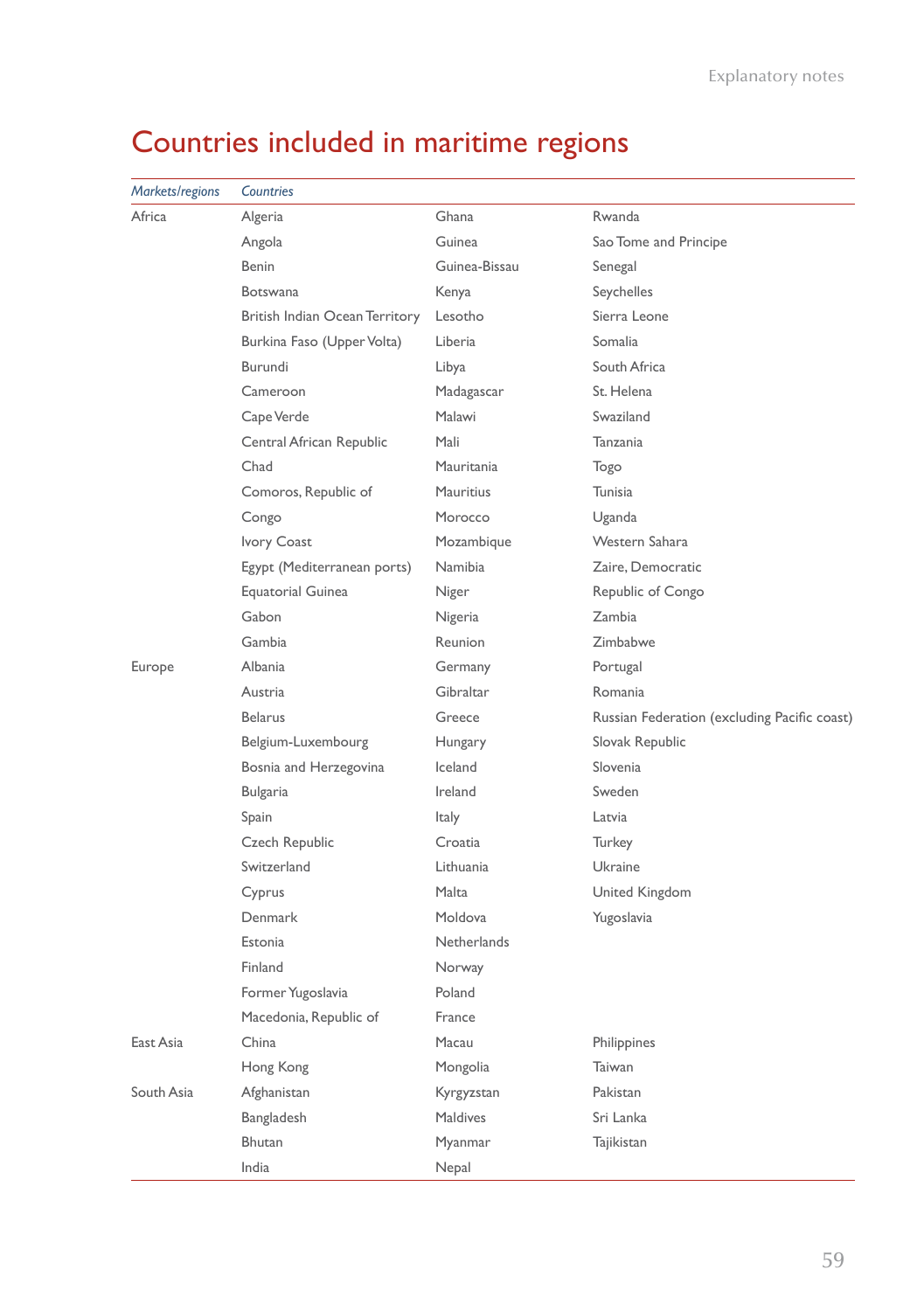| Markets/regions                            | Countries                           |                                              |                                    |
|--------------------------------------------|-------------------------------------|----------------------------------------------|------------------------------------|
| Japan and North Japan                      |                                     | Korea, Republic of                           | Russian Federation (Pacific coast) |
| Asia                                       |                                     | Korea, Democratic                            |                                    |
|                                            |                                     | Peoples Republic                             |                                    |
| South East Asia                            | <b>Brunei</b>                       | Laos                                         | Thailand                           |
|                                            | Cambodia                            | Malaysia                                     | Viet Nam                           |
|                                            | Indonesia                           | Singapore                                    | Zone of Cooperation-<br>Timor Gap  |
| Middle East                                | Armenia                             | Iran                                         | Saudi Arabia                       |
|                                            | Azerbaijan                          | Iraq                                         | Sudan                              |
|                                            | Bahrain                             | Israel                                       | Syria                              |
|                                            | Country not avail Persian Gulf      | lordan                                       | Turkmenistan                       |
|                                            | Country not avail Red Sea           | Kazakhstan                                   | <b>United Arab Emirates</b>        |
|                                            | Djibouti                            | Kuwait                                       | <b>Uzbekistan</b>                  |
|                                            | Egypt (Red Sea ports)               | Lebanon                                      | Yemen                              |
|                                            | Eritrea                             | Oman                                         |                                    |
|                                            | Ethiopia                            | Palestine, Territory                         |                                    |
|                                            | Georgia                             | administered Qatar                           |                                    |
| New Zealand                                | New Zealand                         |                                              |                                    |
| North and                                  | Anguilla                            | Grenada                                      | St. Chris Nevi Anguilla            |
|                                            | Central America Antigua and Barbuda | Guatemala                                    | St. Christopher and Nevis          |
|                                            | <b>Bahamas</b>                      | Guyana                                       | St. Lucia                          |
|                                            | <b>Barbados</b>                     | Haiti                                        | St. Pierre and Miquelon            |
|                                            | <b>Belize</b>                       | <b>Honduras</b>                              | St. Vincent and Grenadines         |
|                                            | <b>Bermuda</b>                      | <b>Jamaica</b>                               | Suriname                           |
|                                            | Canada                              | Johnston and Sand Island Trinidad and Tobago |                                    |
|                                            | Cayman Islands                      | Mexico                                       | Turks and Caicos Islands           |
|                                            | Costa Rica                          | Midway Islands                               | United States of America           |
|                                            | Cuba                                | Montserrat                                   | United States Virgin Islands       |
|                                            | Dominica                            | Netherlands Antilles                         | Venezuela                          |
|                                            | Dominican Republic                  | Nicaragua                                    | Virgin Islands (British)           |
|                                            | El Salvador                         | Panama                                       |                                    |
|                                            | <b>French Antilles</b>              | Panama Canal Zone                            |                                    |
|                                            | French Guiana                       | Puerto Rico                                  |                                    |
| Pacific Islands<br>and Papua<br>New Guinea | Australian Antarctic<br>Territory   | Nauru                                        | Solomon Islands                    |
|                                            | Cook Islands                        | New Caledonia                                | Tokelau                            |
|                                            | Fiji                                | <b>Niue</b>                                  | Tonga                              |
|                                            | French Polynesia                    | Norfolk Island                               | <b>Trust Territory</b>             |
|                                            | Pacific Island                      | Palau                                        | Tuvalu                             |
|                                            | French South Antarctic<br>Territory | Papua New Guinea                             | U.S. Misc Pacific Islands          |
|                                            | Guam                                | Pitcairn Island                              | Vanuatu                            |
|                                            | Kiribati                            | Ross Dependency                              | Wake Island                        |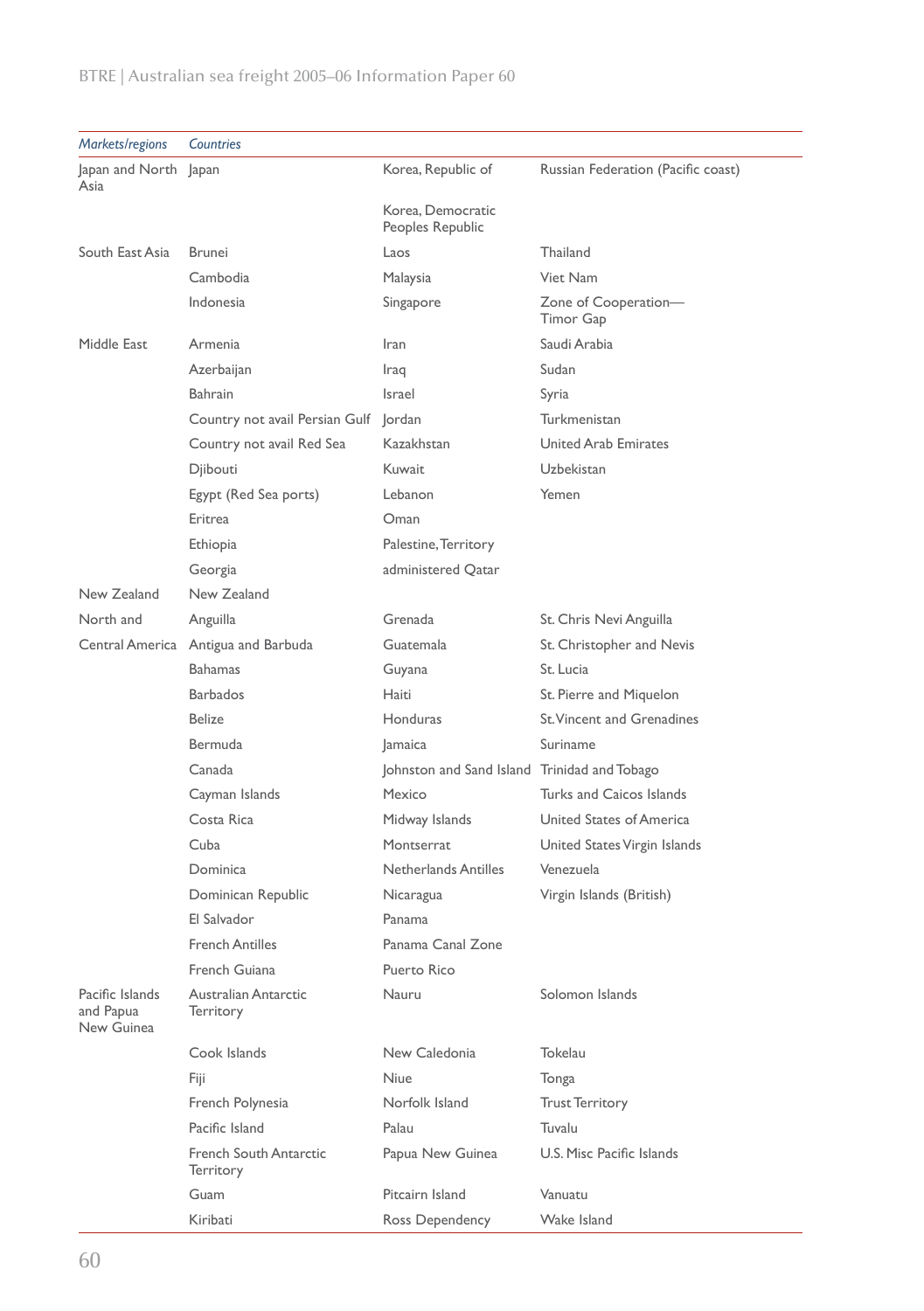| Markets/regions                                           | Countries                 |                         |                           |
|-----------------------------------------------------------|---------------------------|-------------------------|---------------------------|
| Pacific Islands<br>and Papua<br>New Guinea<br>(continued) | Marianas Northern         | Samoa                   | Wallis and Futuna Islands |
|                                                           | Marshall Islands          |                         |                           |
|                                                           | Micronesia. Fed States of |                         |                           |
|                                                           | Samoa (American)          |                         |                           |
| Rest of world                                             | Australian fishing zone   | Christmas Island        | Cocos (Keeling) Islands   |
|                                                           | Country not available     | International waters    | Ships and aircraft stores |
| South America                                             | Argentina                 | Colombia                | Peru                      |
|                                                           | <b>Bolivia</b>            | Ecuador                 | Uruguay                   |
|                                                           | Brazil                    | <b>Falkland Islands</b> |                           |
|                                                           | Chile                     | Paraguay                |                           |

Source: ABS 2007.